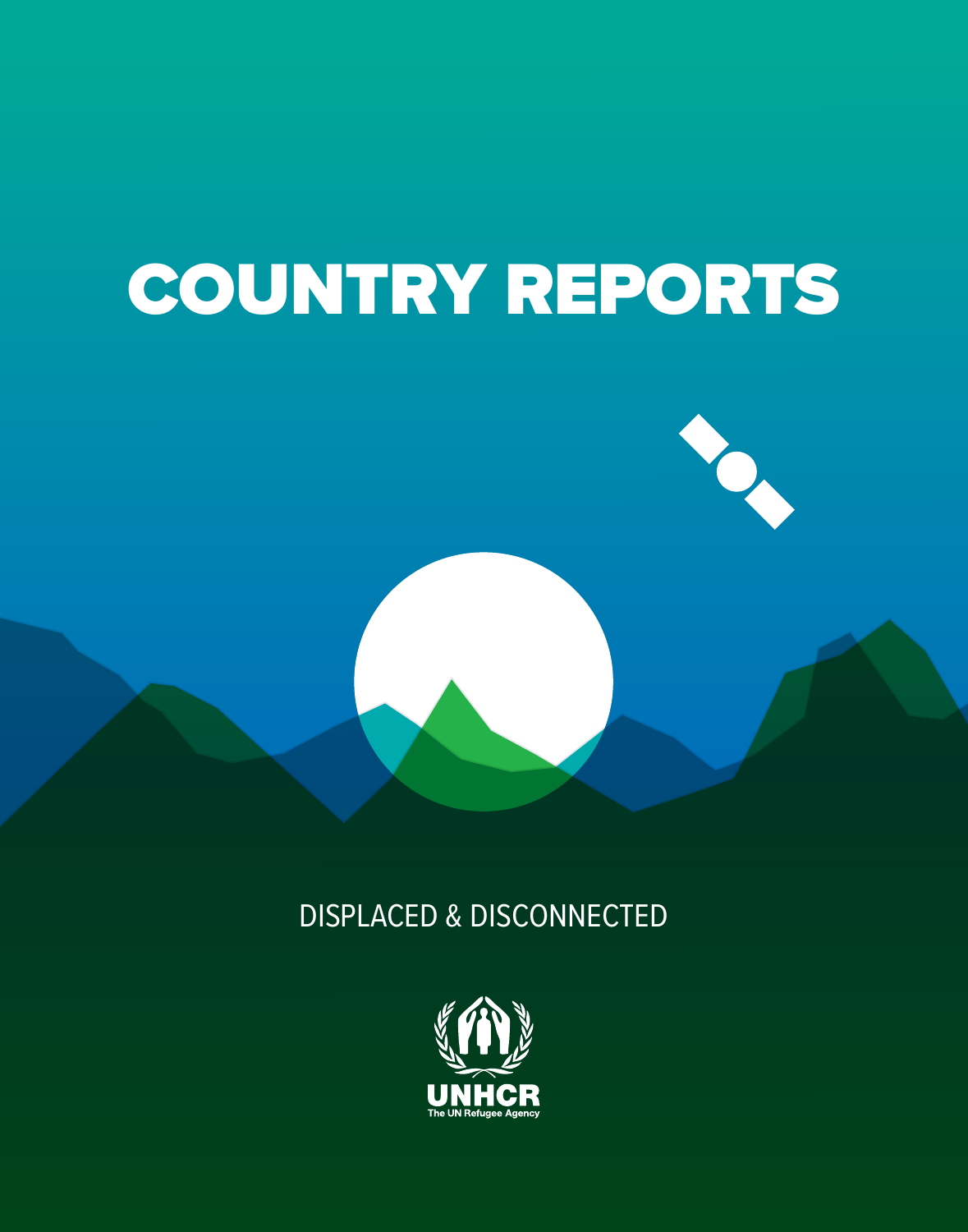**Innovation Service**

**UNHCR** CONNECTIVITY FOR REFUGEES

### COUNTRY REPORTS

DISPLACED AND DISCONNECTED

In partnership with:



The GSMA represents the interests of mobile operators worldwide, uniting more than 750 operators with over 350 companies in the broader mobile ecosystem, including handset and device makers, software companies, equipment providers and internet companies, as well as organisations in adjacent industry sectors. The GSMA also produces the industry-leading MWC events held annually in Barcelona, Los Angeles and Shanghai, as well as the Mobile 360 Series of regional conferences.

For more information, please visit the GSMA corporate website at www.gsma.com Follow the GSMA on Twitter: @GSMA

Made possible thanks to the generous support of:

 $\blacksquare$ LUXEMBOURG **WAS** AID & DEVELOPMENT

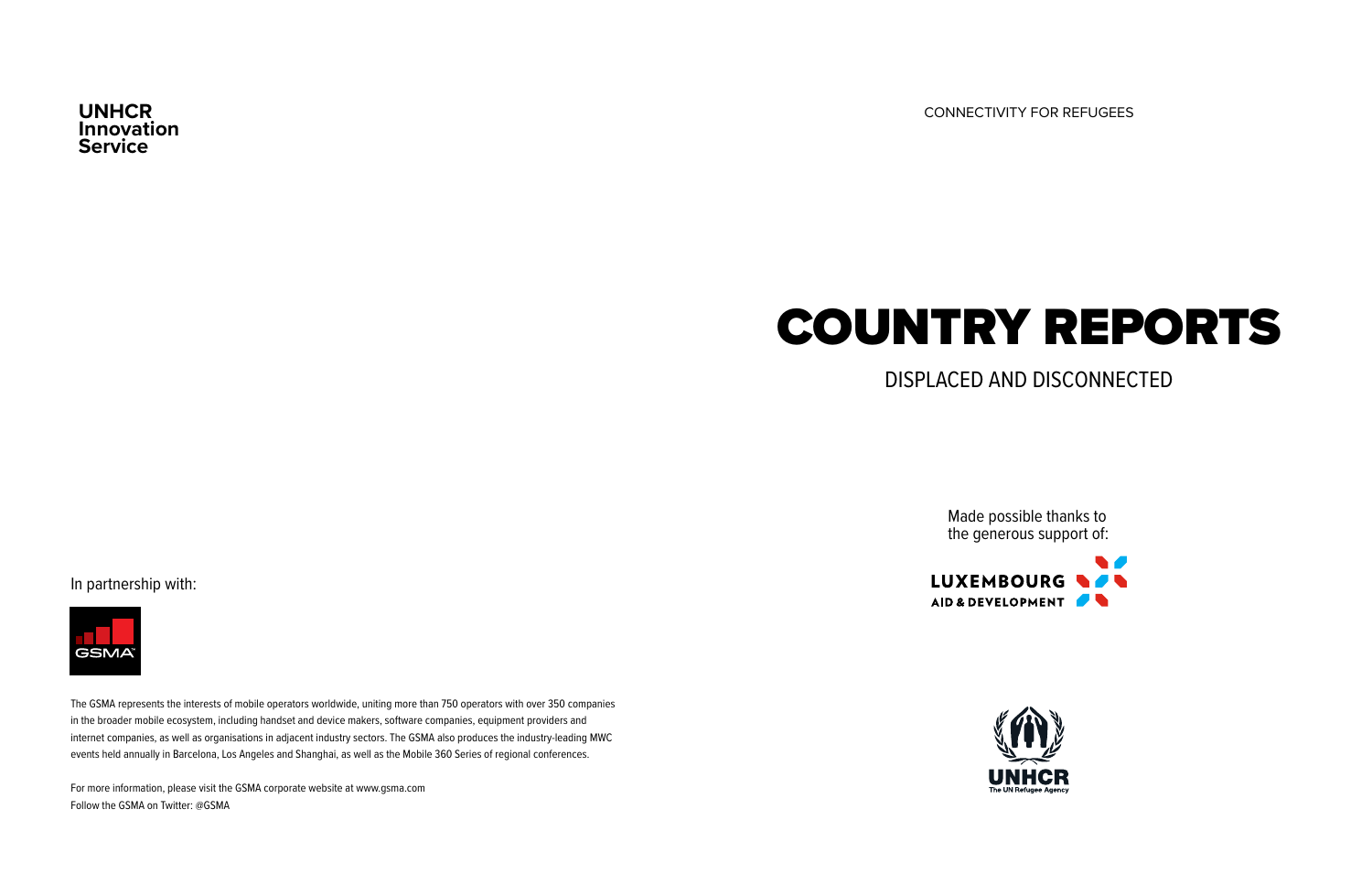#### **TABLE OF CONTENTS**

| <b>INTRODUCTION</b>             | 1  |
|---------------------------------|----|
| AFGHANISTAN                     | 2  |
| BANGLADESH                      | 6  |
| <b>BRAZIL</b>                   | 10 |
| <b>BURUNDI</b>                  | 14 |
| CAMEROON                        | 18 |
| <b>CENTRAL AFRICAN REPUBLIC</b> | 22 |
| CHAD                            | 26 |
| DEMOCRATIC REPUBLIC OF CONGO    | 30 |
| <b>ETHIOPIA</b>                 | 34 |
| JORDAN                          | 38 |
| KFNYA                           | 42 |
| I FRANON                        | 46 |
| <b>MAURITANIA</b>               | 50 |
| <b>NIGER</b>                    | 54 |
| <b>NIGERIA</b>                  | 58 |
| <b>RWANDA</b>                   | 62 |
| TANZANIA                        | 66 |
| TURKEY                          | 70 |
| UGANDA                          | 74 |
| ZAMBIA                          | 78 |

#### **INTRODUCTION**

These country reports provide information on the legal situation for displaced populations, namely asylum seekers, refugees, and returnees, where relevant, regarding access to mobile services, in each country covered. Each report contains information on:

- Registration and Identification of Displaced Persons
- SIM Registration
- Know Your Customer Rules
- Mobile Money
- Data Protection

Information sources cover freely published information from the relevant regulators or ministries, academic papers and other internet sources. Specific information on the practical situation in country has been provided by UNHCR local staff.

The content of this report, including information and links, is provided free of charge and is intended to be helpful to the widest range of people and organizations. We aim to ensure that content in this report is accurate and up to date, however:

- We cannot guarantee the accuracy of the content
- You should seek any appropriate professional advice relevant to your particular circumstances
- Where noted, information from third parties has been provided by them and UNHCR does not accept responsibility for the quality or accuracy of such content

We are not responsible for the content of any linked website and cannot take responsibility for the consequences of you using the information or services on linked websites. We cannot guarantee that these links will work all of the time. This website does not endorse or favor any specific commercial product or business. A link to a third-party website does not imply endorsement; you must use your own judgement to decide whether the information or service on that website is suitable for your needs.

For more information please visit [www.unhcr.org/innovation/connectivity-for-refugees/](http://www.unhcr.org/innovation/connectivity-for-refugees/)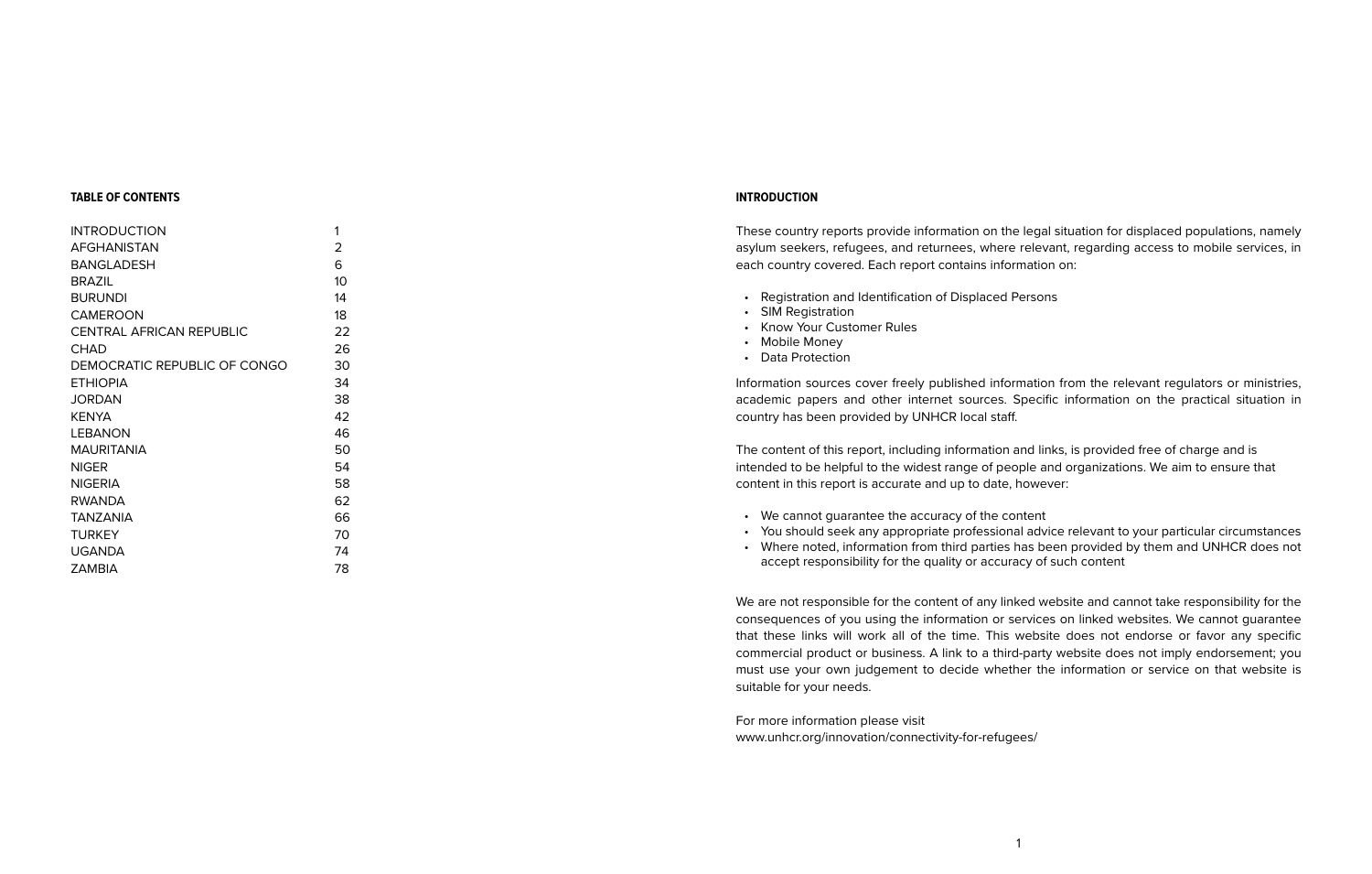# <span id="page-3-0"></span>AFGHANISTAN

### **73.67 78.81**

**ITU Requlatory** Tracker Overall Score

GSMA Mobile Money Regulatory Index

### **Yes No**

Party to the 1951 Refugee **Convention** 

Data Protection and Privacy **Legislation** 

#### **Registration and Identification of Displaced Persons**

Since 2002, over 6 million Afghans have returned to Afghanistan, including over 5.2 million refugees assisted under UNHCR's facilitated voluntary repatriation programme. The majority have returned from Pakistan (4.3 million) and Iran (0.92 million), followed by smaller numbers from other countries. Return movements have occurred in all 34 provinces and nearly 400 districts across the country with the majority (61%) returned to five provinces: Kabul (1.3 million), Nangarhar (1 million), Kunduz (326,000), Baghlan (276,000) and Kandahar (186,000).

Returnees are issued with a Voluntary Repatriation Form (VRF) by UNHCR in their host country to facilitate provision of assistance (cash grants) and reintegration interventions including enrollment in schools and the government land-allocation scheme. The VRF is not an ID credential and returnees should apply for an Afghan national ID card (*tazkira*) upon return. According to UNHCR's returnee monitoring, in 2017 94% of interviewed returnees had been issued a *tazkira* (compared to 90% among respondents from the general population who were also interviewed during this exercise). *Tazkiras* do not include address information, and generally the records held by issuing authorities are not accessible as there is no national online registration database, though this is something the government intends to introduce with the *e-tazkira*. 1

There are currently 75,548 refugees from Pakistan's North Waziristan Agency residing in Khost and Paktika provinces, as well as 527 refugees and asylum seekers registered with UNHCR in urban areas, mainly living in Kabul, Herat, Kandahar, Balkh, and Jalalabad. UNHCR issues ID certificates to refugees and asylum seekers among the urban population, though at present no documentation is issued to Pakistani refugees in Khost and Paktika (as the government has declined to authorize the issuance of documentation to this population). The lack of formally-recognized documentation prevents a refugee or asylum seeker from travelling abroad or finding legal employment in Afghanistan.

UNHCR estimates there to be roughly 2 million IDPs displaced by conflict and natural disasters across Afghanistan, including some 550,000 who have been displaced since the beginning of 2018. These figures include only IDPs in areas under government control, as reliable figures are not available on displacement in areas under the control of anti-government elements.

#### **SIM Registration**

SIM registration is required by law in Afghanistan according to the country's *Telecommunications Law.* Overseen by the Ministry of Communication and Information Technology and managed by the Afghanistan Telecom Regulatory Authority, the SIM registration procedure requires subscribers to provide a copy of a national ID card (*tazkira*) or passport, a photograph, and a signature.

In the absence of national refugee legislation, asylum seeker and refugee certificates are not accepted by mobile network operators as proof of ID for the purposes of registering a SIM card, though in practice it is common for these populations to purchase SIMs informally without registration at local shops.

<sup>1</sup> The introduction of the *e-tazkira* linked to a national registration database is currently on hold due to a number of political sensitivities.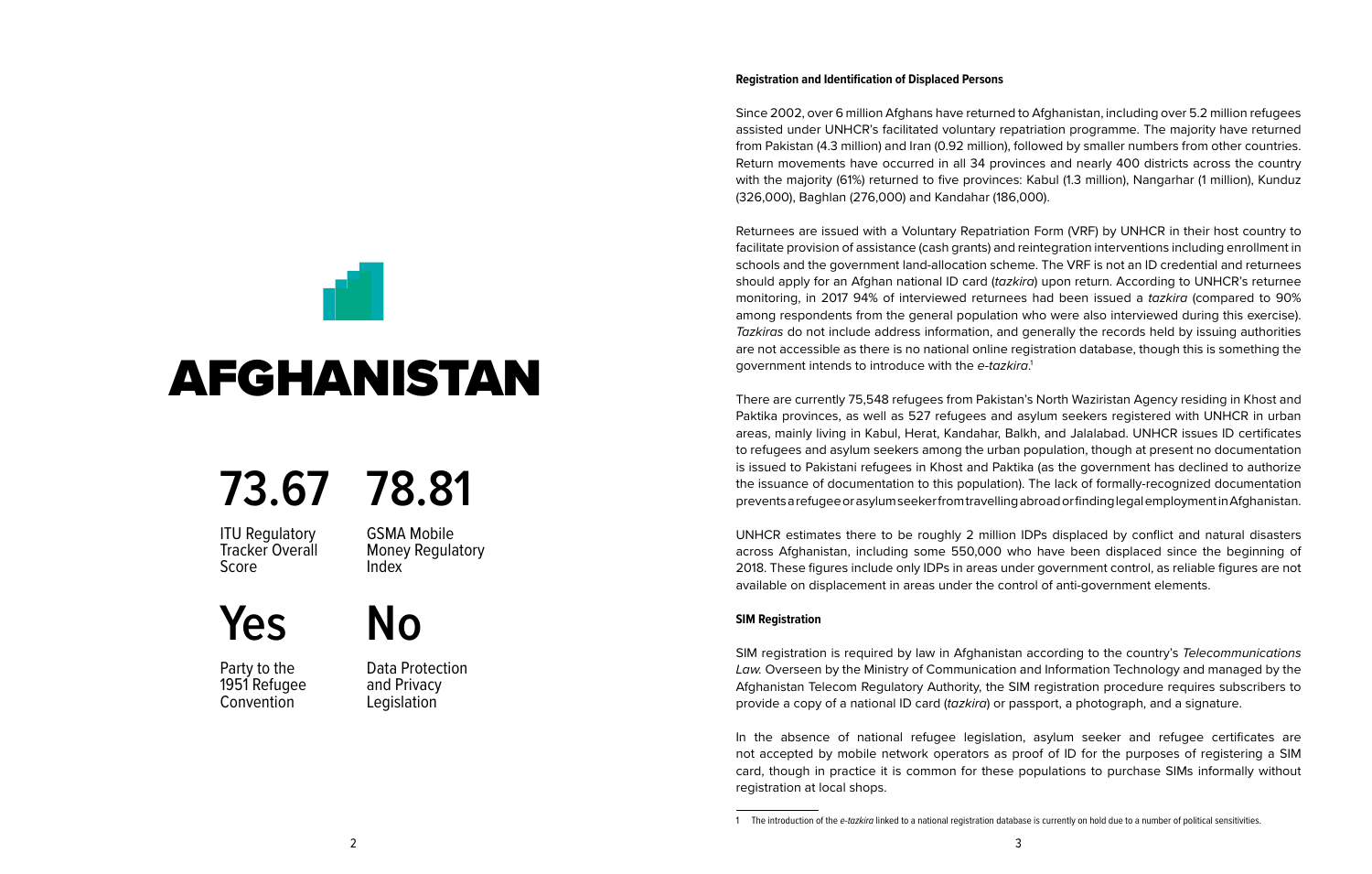For returnees (as Afghan nationals) the availability of civil documents – e.g. a *tazkira* or Afghanistan passport – is required to obtain a SIM card. After joint UNHCR and IOM advocacy efforts, in November 2017 the Government of Afghanistan agreed to allow mobile service providers to issue SIM cards to returnees at UNHCR or IOM returnee processing centers based on UNHCR and IOM return documents (UNHCR VRF or IOM return certificate). However, returnees must complete the registration process by presenting their ID credential (*tazkira*) within 3 months of arrival in their area of origin or intended destination; if they fail to do so, their SIM will be deactivated.

#### **Know Your Customer Rules**

Afghanistan is an Associate Member of the Asia/Pacific Group on Money Laundering (APG). Da Afghanistan Bank's *AML/CFT Responsibilities and Preventative Measures Regulation* is the key regulation for KYC/CDD in which *Chapter 2: Customer Identification Requirements Article 7* and *Annex II - Customer Identification Requirements for Customers* spell out the specific requirements. Financial institutions must obtain the following information and documents from customers: 1) full name, 2) sex, 3) national registration card, citizenship card or passport, 4) permanent address and mailing address, 5) date of birth, 6) nationality, 7) occupation, 8) income and source of income, 9) phone number (if any), and 10) photograph.

For asylum seekers and refugees, opening bank accounts is not possible without a passport. Moreover, establishing proof of address for refugees and asylum seekers is challenging as the available documentation does not list the address of the individual for security reasons. UNHCR does have address information for the refugee population in proGres<sup>2</sup>, but as many urban refugees and asylum seekers live in makeshift accommodation or move often, it is difficult to maintain accurate records. This legal access issue may eventually be resolved through a national refugee law, which is currently in draft form. A refugee law task force has been established, of which UNHCR is a member, providing a forum in which to raise KYC/CDD-related issues in advance of the law being enacted.

For returnees (as Afghan nationals) a bank account is accessible to those with the appropriate civil documentation, e.g. a *tazkira* or passport.

#### **Mobile Money**

According to the World Bank's Global Findex database, Afghanistan's mobile money penetration (in terms of account ownership for 15+ years old) is 0.91%. The main regulation governing mobile money is the *Electronic Money Institution's Regulation,* which endorses a risk-based approach to KYC/CDD, but only for customer-to-customer transactions. The low risk category of mobile money transaction only requires "simple customer ID", which includes the following (emphasis added):

- Any government-issued document or identity card that is specific as to the holder thereof;
- *• Any privately-issued document that adequately portrays the individual identity of the bearer thereof;*
- *• Any device or practice, whether customary or otherwise, that specifically distinguishes or identifies an individual;* or
- Otherwise consistent with relevant AML/CFT regulations.<sup>3</sup>

This would potentially open up legal access to mobile money for asylum seekers and refugees. In fact, in late 2018 the Afghan Central Bank reportedly authorized certain mobile money operators to accept any letter or other form of certification from UNHCR (including the Voluntary Repatriation Form and asylum seeker and refugee certificates) to facilitate SIM registration for mobile money services as part of a cash-based intervention program.

#### **Data Protection**

Afghanistan currently lacks a comprehensive data protection legal framework.4

<sup>2</sup> UNHCR has used the proGres electronic registration and case management system since 2004 to facilitate the continuous registration of refugees and to digitally record every individual's personal details and photographs.

<sup>3</sup> http://www.aba.org.af/pdf\_view\_server.php?file=./uploaded/pdf/regulations/Money%20Service%20Providers

<sup>4</sup> https://unctad.org/en/Pages/DTL/STI\_and\_ICTs/ICT4D-Legislation/CountryDetail.aspx?country=af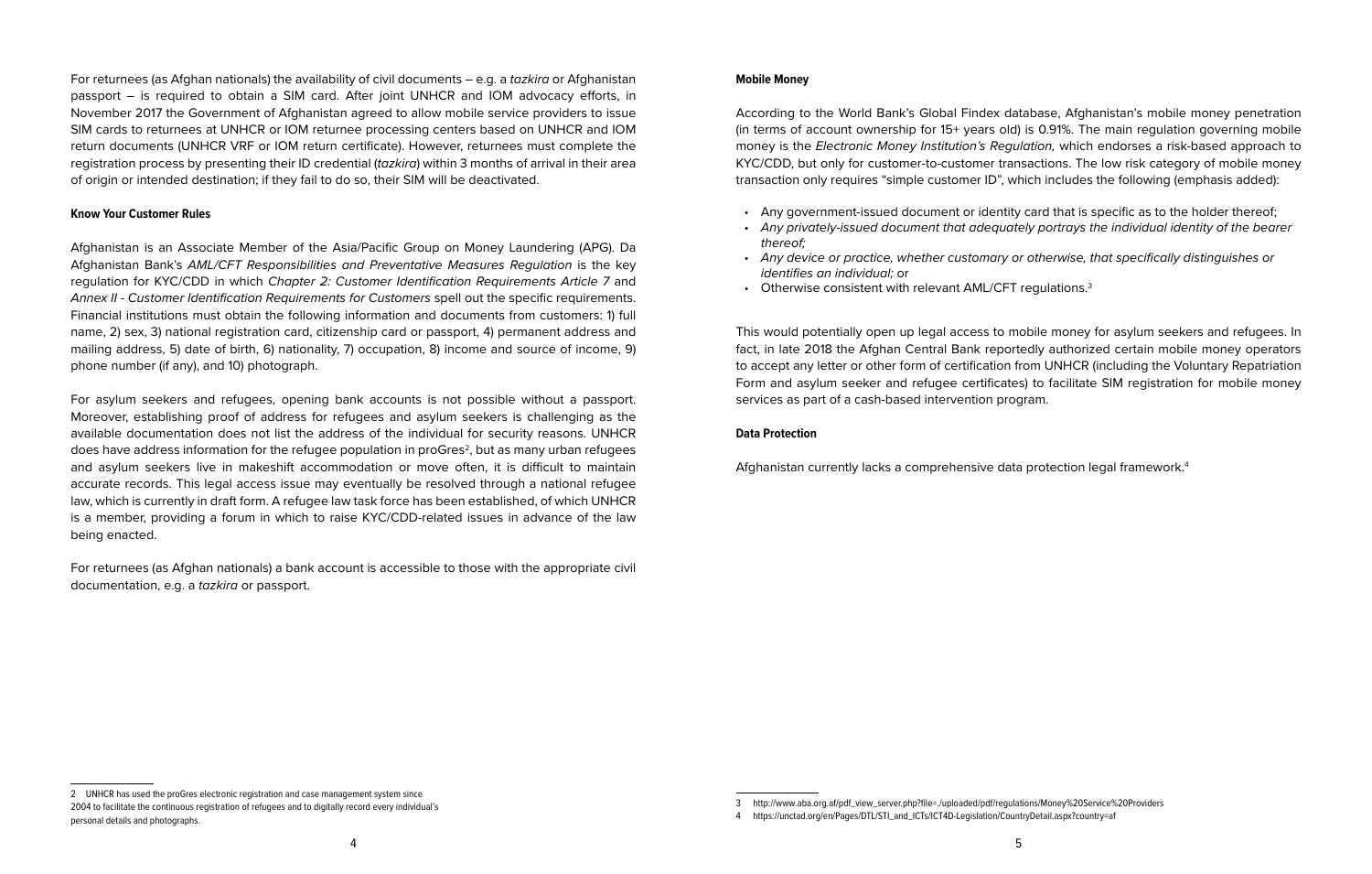### <span id="page-5-0"></span>BANGLADESH

### **75.50 70.7**

ITU Regulatory Tracker Overall Score

GSMA Mobile Money Regulatory Index

### **NO**

Party to the 1951 Refugee **Convention** 

Data Protection and Privacy **Legislation** 

**No**

#### **Registration and Identification of Displaced Persons**

As of 31st January 2019, Bangladesh had a Rohingya refugee population of 909,235 individuals, only 4% of which is registered with UNHCR. UNHCR has initiated an exercise to verify information collected during the government registration exercise, as well as to replace the family document with an unique individual ID number, which will result in an ID card being issued to individuals over the age of 12, as well as a family attestation that includes photographs and biographical information for all family members. These documents are issued jointly by the Government of Bangladesh and UNHCR. In addition, while not intended for identification purposes, approximately one-third of the Rohingya population has a SCOPE card issued by the World Food Programme (WFP). Refugees may also hold other documents, such as cards issued by the Ministry of Home Affairs, Family Counting cards, and ration cards. There is considerable duplication across these documents and the Government of Bangladesh/UNHCR registration process aims to de-duplicate these identities while providing a single ID token.

#### **SIM Registration**

SIM registration is required by law in Bangladesh as specified in the *Cellular Mobile Phone Operator Regulatory and Licensing Guidelines, 2011* (see section 38 on Registration of Subscribers). Overseen by the Bangladesh Telecommunication Regulatory Commission (BTRC) within the Posts and Telecommunications Division, Bangladesh's SIM registration process requires subscribers to provide a copy of their national ID card or passport, as well as fingerprint biometrics verified against a national database (as of late 2015)<sup>5</sup> in order to activate a mobile connection.

It is prohibited to register more than 15 SIM cards using the same ID credential. In 2017 the BTRC proposed to reduce the number of SIM cards that can be registered to any one person from 20 to 5, but mobile network operators strongly objected on the grounds that many legitimate connections would be affected. The regulator and industry subsequently negotiated a compromise of the current cap (15 SIMs per person). The BTRC regularly blocks SIM cards that have been registered in excess of this cap against the same ID credential.<sup>6</sup> The BTRC imposes a \$50 fine for each unregistered SIM.7 A 2016 legal challenge against biometric SIM registration, based on privacy grounds and concerns about access by foreign entities, was unsuccessful.<sup>8</sup> In January 2019, BTRC launched an IMEI database to reduce the use of illegally imported devices.<sup>9</sup>

Legal access to SIM cards by refugees in Bangladesh is extremely challenging, namely due to a lack of access to required forms of ID. The BTRC has reportedly been explicit in banning the sale of SIMs to Rohingya refugees and has allegedly criminalized the provision of previously registered SIMs to Rohingya.<sup>10</sup> Individuals have been arrested for selling both mobile devices and SIMs to

<sup>5</sup> https://bdnews24.com/bangladesh/2015/12/16/bangladesh-launches-registration-of-mobile-phone-sims-with-biometric-details

<sup>6</sup> https://www.telecomasia.net/content/bangladesh-block-3m-registered-sims

<sup>7</sup> <https://www.thedailystar.net/frontpage/sim-re-registration-must-139189>

<sup>8</sup> https://www.dhakatribune.com/bangladesh/2016/04/13/biometric-sim-registration-legal

<sup>9</sup> https://www.thedailystar.net/business/telecom/bangladesh-telecom-regulator-mo-

bile-phone-imei-database-launched-legal-import-mobile-handset-1691311

<sup>10</sup> https://bdnews24.com/bangladesh/2017/09/23/bangladesh-regulator-bans-selling-mobile-sims-to-rohingya-refugees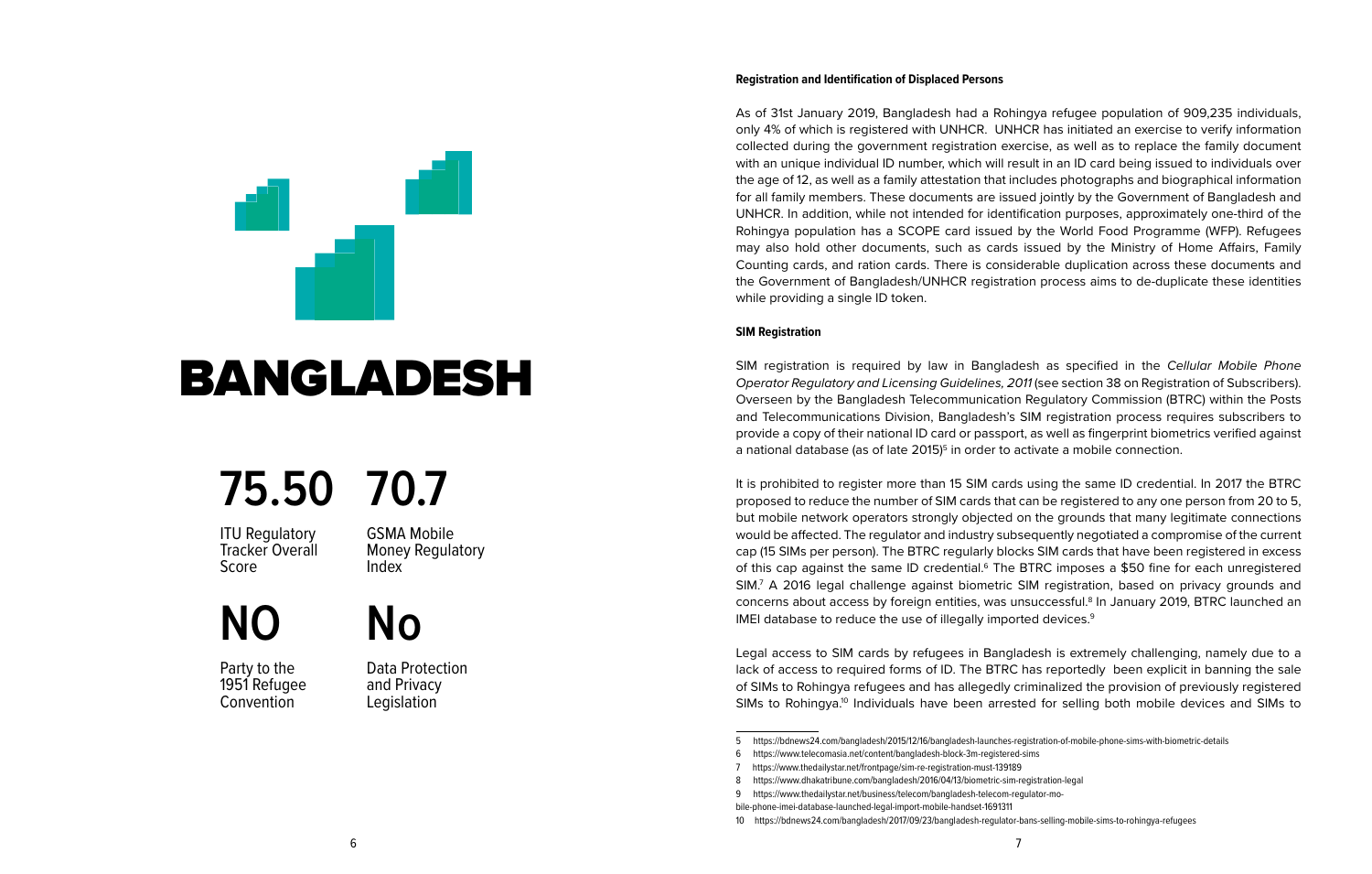Rohingya<sup>11</sup> and mobile network operators have been warned not to provide connections to refugees in contravention of the law.<sup>12</sup> It has been reported that the government is currently developing a process to sell SIM cards to the Rohingya.

#### **Know Your Customer Rules**

Bangladesh participates in the Asia/Pacific Group on Money Laundering (APG), which is an Associate Member of the Financial Action Task Force. Bangladesh's key regulation driving KYC requirements is the *Money Laundering Prevention Act, 2012*, which defines basic Customer Due Diligence requirements including customer identification and identity authentication based on one of three documents: national ID card, citizenship certificate, or a driving license/passport, as well as proof of address.13 The Bangladesh Financial Intelligence Unit, situated within the Bangladesh Bank (the country's central bank), is responsible for enforcing compliance with the regulation. Bangladesh Bank is set to introduce an electronic Know Your Customer (eKYC) system through which bank accounts can be opened without completing paper documents.14

As with access to SIM cards, refugees in Bangladesh face severe challenges in accessing financial services. As Myanmar does not recognise their citizenship, Rohingya have never received any form of official document from their home country to attest their identity (e.g. a passport). The Bangladesh Bank has indicated that the ID card that comes out of the UNHCR verification exercise would be sufficient to meet KYC requirements, but until the government allows refugees access to cash, this is stalled. A small number of cash pilots have been permitted on a very targeted and narrowly scoped basis.

#### **Mobile Money**

According to the World Bank's Global Findex database, Bangladesh's mobile money penetration (in terms of account ownership for 15+ years old) is 21.25%. Bangladesh Bank has issued guidance for mobile money: *Regulatory Guidelines for Mobile Financial Services (MFS) in Bangladesh, 2015*, which reiterate the KYC and CDD requirements for bank accounts. In 2018, the Bangladesh Financial Intelligence Unit formed a focus group with participation from regulators, government agencies, and service providers to develop a study paper, *AML/CFT Regulations for Mobile Money: Policy Options for Bangladesh*, which identifies money laundering and terrorist financing risks for mobile money, and suggests policy recommendations, including the possibility of tiered KYC/CDD requirements.<sup>15</sup>

Since refugees in Bangladesh cannot legally access mobile connectivity or financial services, legal access to mobile money is also severely limited.

#### **Data Protection**

Bangladesh currently lacks a comprehensive data protection legal framework.<sup>16</sup>

<sup>11</sup> https://www.thedailystar.net/rohingya-crisis/5-rohingyas-jailed-selling-mobile-sims-1487776

<sup>12</sup> https://www.thedailystar.net/business/operators-selling-sims-rohingyas-face-action-govt-1466884

<sup>13</sup> https://www.humanitarianresponse.info/en/operations/bangladesh/document/addressing-customer-due-diligence-obligations-promote-rohingya

<sup>14</sup> https://www.thedailystar.net/business/electronic-kyc-june-1540792

<sup>15</sup> https://www.afi-global.org/blog/2018/08/amlcft-regulations-mobile-financial-services-mfs-policy-options-bangladesh

<sup>16</sup> https://unctad.org/en/Pages/DTL/STI\_and\_ICTs/ICT4D-Legislation/CountryDetail.aspx?country=bd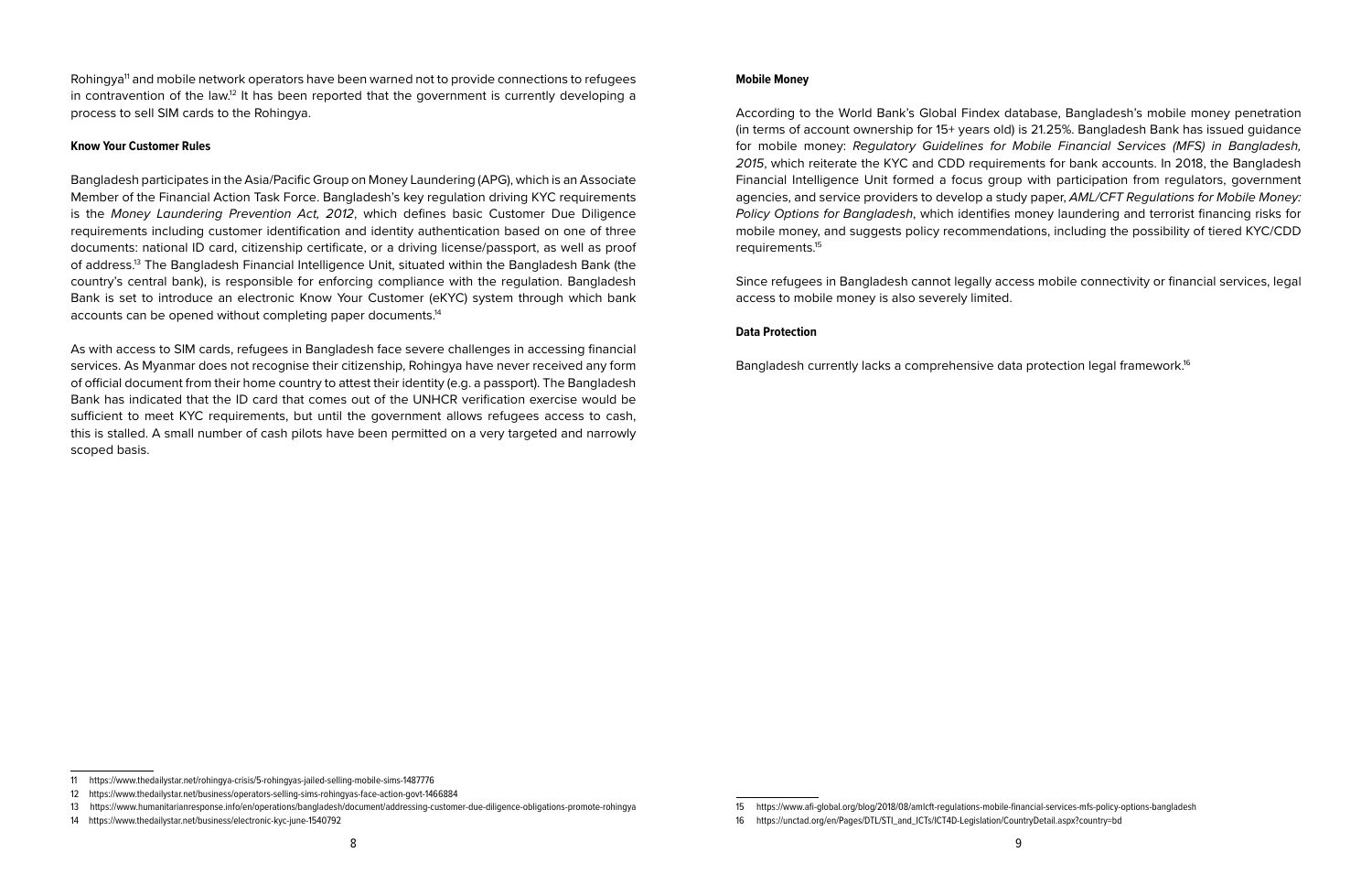As of mid-year 2018, the main recognized refugee populations in Brazil were: Syrian (3,164), Congolese [Democratic Republic] (1,497), Colombian (1,291), Angolan (1,128), and Palestinian (514). At the same time, the backlog of asylum claims stood at some 86,000 pending applications against 10,150 recognized refugees by the end of 2018. The asylum-seeker populations were composed mainly of the following nationalities: Venezuelan (46,776), Haitian (10,540), Senegalese (6,943), Cuban (5,670), and Angolan (4,892). The profiles of these persons of concern vary greatly.

In terms of location, asylum-seeker and refugee populations are spread throughout the country, concentrating mainly in urban areas such as São Paulo, Rio de Janeiro, Brasília, and Curitiba. Venezuelan asylum seekers mainly enter through the land border of Roraima state, Northern Brazil, where most are concentrated.

Many of these persons of concern will arrive to Brazil with ID credentials from their country of origin, including passports, birth certificates, national IDs, and voter registration cards. Upon arrival to Brazil, asylum seekers receive an asylum seeker certificate (proof of refugee registration), tax ID numbers (Cadastro de Pessoa Física [CPFs]), and a work permit. As per Federal Decree No. 9277/18, upon requesting asylum, asylum seekers should receive a proof of ID called a Provisional Document of the National Migration Registry. In addition, recognized refugees are issued an ID credential, formerly known as the RNE Card, which has been renamed the Carteira de Registro Nacional Migatorio.

The Government of Brazil is fully responsible for issuing these documents. The Federal Police is the national migratory authority in Brazil and is legally responsible for issuing the asylum seeker certificate, ID card, and travel documents to recognized refugees. The Ministry of Labour is responsible for issuing work permits (carteira de trabalho). The Ministry of Treasury is responsible for issuing CPFs.

Proof of address is a constant challenge for those living in irregular settlements in urban areas where formal rent is rarely attained given the high price of accommodation and extensive requirements (documents and guarantors). In the context of the Venezuela situation, where temporary shelters have been established in the state of Roraima, Northern Brazil, it is a challenge to provide proof of address for those living in such shelters (these are similar to camps but, for political reasons, the Government of Brazil has adopted a different terminology of shelters). UNHCR and partner organizations managing the shelters are issuing letters ensuring proof of address, but some banks have also asked for other documents such as proof that the partner NGO is duly managing the shelter, electricity/water bills of the shelter under the name of UNHCR or partner NGO, etc. UNHCR is working to advocate and raise awareness of the issue among banking institutions.

<span id="page-7-0"></span>

### BRAZIL

### **91.50 79.28**

**ITU Requlatory** Tracker Overall Score

GSMA Mobile Money Regulatory Index

**Yes**

Party to the 1951 Refugee **Convention** 

Data Protection and Privacy **Legislation** 

**Yes**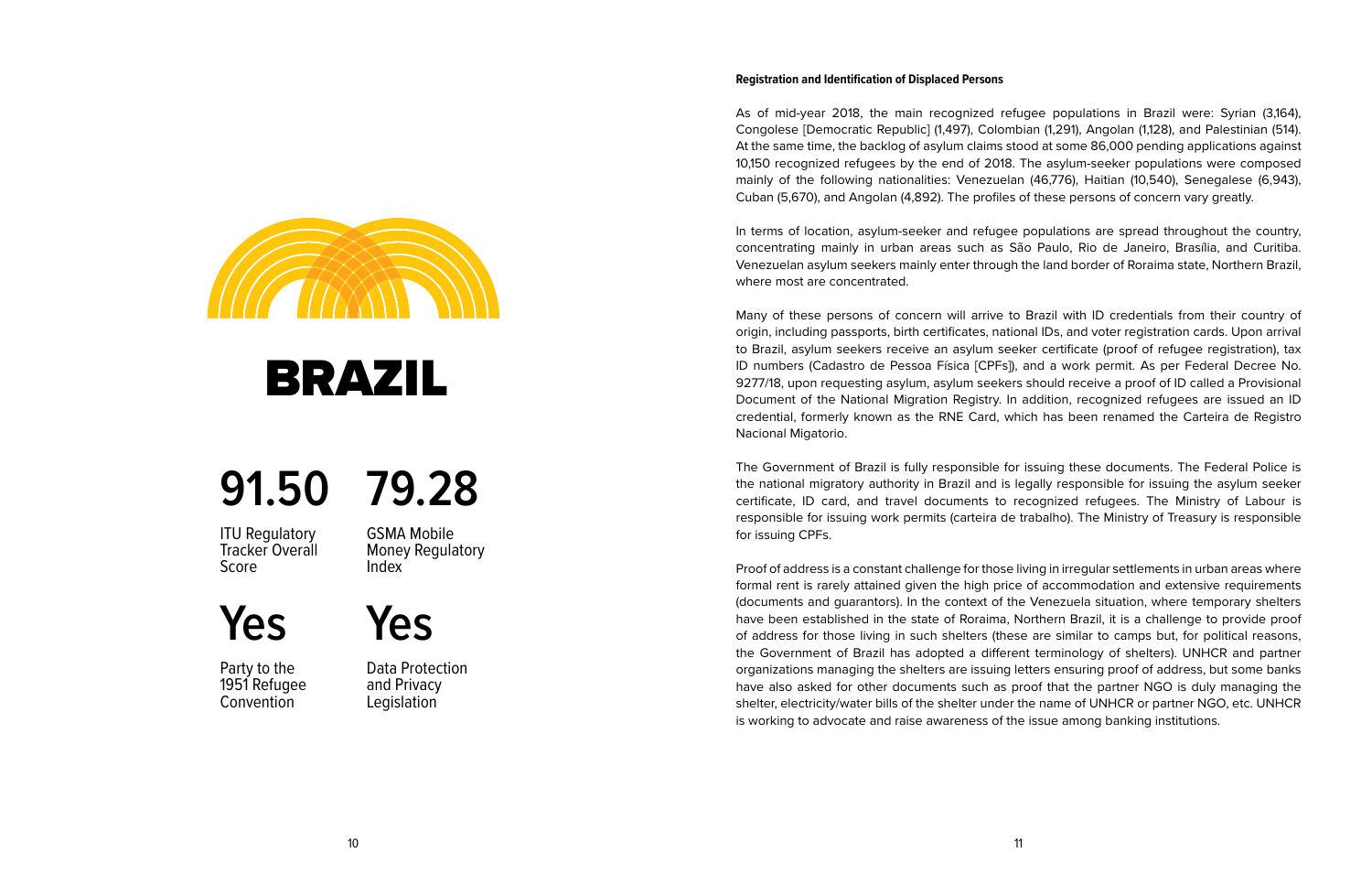#### **SIM Registration**

SIM registration is legally required in Brazil following *Lei nº 10.703, de 18 de julho de 2003*, a federal law. The federal law has been followed up by state laws with additional requirements.<sup>17</sup> A user can activate a SIM card by providing an ID number and valid CPF (for prepaid accounts). A second rule, resolution No. 477/2007 from the National Telecommunications Regulatory Agency (Agência Nacional de Telecomunicações) requires mobile service providers to also collect the user's address. Those without a CPF (e.g. foreign visitors) can contact the mobile operator's special service for non-Brazilian residents, which requires personal information such as a passport number and home address to register a SIM. Certain mobile network operators have opposed SIM registration mandates. For example, the National Association of Cell Phone Operators appealed to Brazil's Federal Supreme Court challenging the law of the state of São Paulo.<sup>18</sup>

While some persons of concern who lack a CPF may rely on friends or acquaintances to register a SIM on their behalf, in general proving identity is not the main barrier to SIM access in Brazil as most possess the required ID credentials. The biggest challenges relate to additional documentary requirements such as proof of address. Lack of awareness of legal requirements among mobile operator agents is also a barrier to access.

#### **Know Your Customer Rules**

Brazil has been a Full Member of the Financial Action Task Force since 2000. The key regulation driving AML/CFT requirements is *Lei Nº 9.613, de 3 de março de 1998*; which was updated by *Lei nº 12.683, de 2012. Carta Circular Nº 3.813, de 7 de abril de 2017* specifies which forms of government-issued ID credential are required to be presented as part of the KYC/CDD process.19 The main regulatory actors are the Central Bank of Brazil and Council for Financial Activities Control (Conselho de Controle de Atividades Financeiras).

To open a bank account in Brazil, an individual must provide proof of residency (with a valid registered address), an ID number, and a CPF. While Brazilian law states that both asylum seekers and refugees should be provided with an ID number and a CPF, being formally registered to an address by way of paying rent or purchasing property remains a challenge to many persons of concern.

According to the Central Bank of Brazil, as specified in *Carta Circular Nº 3.813*, the asylum-seeker certificate issued by the Federal Police is a valid proof of ID to open a bank account. However, in Brazil such documents consist of an A4 black and white piece of paper, and do not convey the appearance of officialness, creating practical challenges for asylum seekers seeking to open a bank account. It is expected that the aforementioned Federal Decree No. 9277/18 will change this situation.

In addition, UNHCR has established formal partnerships with banks in Brazil in order to facilitate access to banking services. Such partnerships aim at providing information on refugee issues and refugee law to bank agents so they are better equipped to assist this population.

#### **Mobile Money**

According to the World Bank's Global Findex database, Brazil's mobile money penetration (in terms of account ownership for 15+ years old) is 4.84%. In 2013, Law nº 12865 and associated regulations permitted non-banks to issue e-money as payments institutions, however at present no mobile network operator in Brazil offers a traditional mobile money service.

#### **Data Protection**

As of August 2018, Brazil had a comprehensive data protection legal framework in place.<sup>20</sup>

<sup>17</sup> See, for example, the requirements for São Paulo: https://www.al.sp.gov.br/repositorio/legislacao/lei/2016/lei-16269-05.07.2016.html

<sup>18</sup> http://www.telesintese.com.br/operadoras-vao-ao-stf-contra-lei-de-sp-que-obriga-cadastro-de-comprador-de-celular/

<sup>19</sup> https://www.bcb.gov.br/pre/normativos/busca/downloadNormativo.asp?arquivo=/Lists/Normativos/Attachments/50360/C\_Circ\_3813\_v1\_O.pdf

<sup>20</sup> https://www.insideprivacy.com/international/brazils-new-general-data-privacy-law-follows-gdpr-provisions/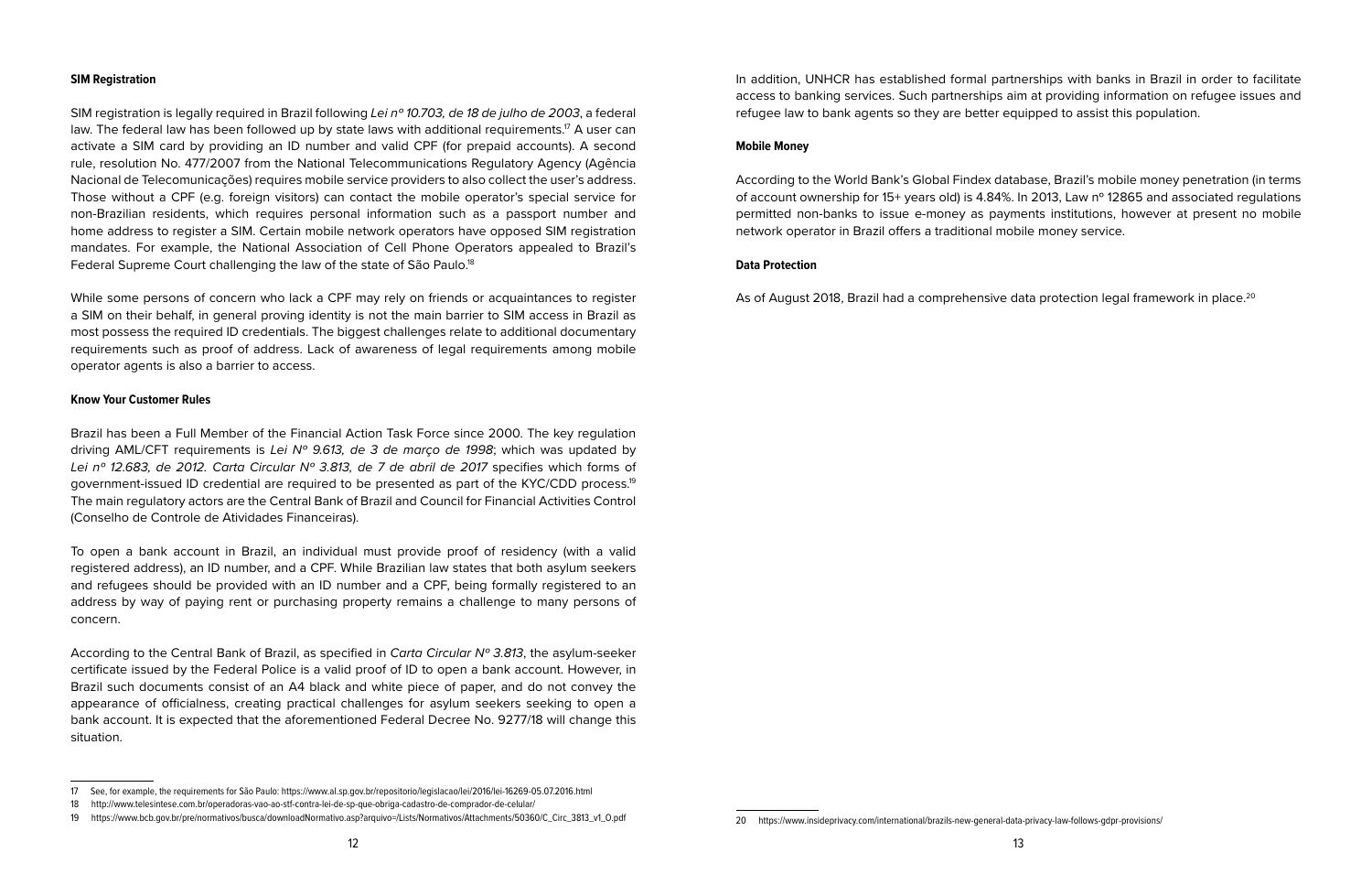<span id="page-9-0"></span>

### BURUNDI

### **70.00 75.03**

ITU Regulatory Tracker Overall Score

GSMA Mobile Money Regulatory Index

### **Yes No**

Party to the 1951 Refugee **Convention** 

Data Protection and Privacy **Legislation** 

#### **Registration and Identification of Displaced Persons**

As of 30 June 2018, there were 72,609 total refugees in Burundi (amounting to 17,638 families). The vast majority of these refugees are from the Democratic Republic of Congo (71,255 individuals). There are also 40,287 returnees (13,285 families) who have been repatriated to Burundi.

Asylum seekers will be issued a temporary residence permit by the *Commisariat General des Migrations* (CGM). The National Office for the Protection of Refugees and Stateless Persons (ONPRA in French) — UNHCR's counterpart in the Burundi Government — issues refugee ID cards to refugees. Returnees are provided an *attestation de rapatriement* by the Department of Repatriation. Approximately 25% of returnees will hold a national ID card and 29% have a birth certificate. All heads of household receive a Voluntary Repatriation Form. All three entities (CGM, ONPRA and the Department of Repatriation) depend on the Ministry of Interior.

#### **SIM Registration**

SIM registration is required by law in Burundi and is supervised by the *Agence de Regulation et de Controle des Telecoms*. The various requirements can be found across different circulars, including: 1) *Circulaire relative à la vente des cartes SIM aux personnes non identifiées par les opérateurs mobiles*, 2) *Circulaire relative à l'enregistrement des abonnées de la téléphonie mobile*; and 3) *Circulaire relative à la désactivation des cartes SIM non enregistrées.*

According to the regulations, subscriber information must include first and last name, complete address, and the place and date of birth. A subscriber must also provide a photocopy of their national ID card or passport. Subscribers must be physically present for registration. Violation of the rules exposes a network operator to a fine of 1% of annual turnover for the previous year. If, after this financial penalty, the operator does not remedy the situation, the regulator reserves the right to suspend the operator's license. In July 2015, all unregistered SIM cards in Burundi were blocked. In March 2016, Burundi adopted a law (Ministerial Law No. 540/356) prohibiting possession of two SIM cards from the same network operator. Article 1 of this law mandates that any person who requires dual SIM cards to seek special authorization from the regulator.<sup>21</sup>

Both the refugee ID card and *attestation de rapatriement* are sufficient to register a SIM card in Burundi.

#### **Know Your Customer Rules**

Burundi is only an observer (i.e. not a full member) of the Eastern and Southern Africa Anti-Money Laundering Group (ESAAMLG), which itself is an Associate Member of the Financial Action Task Force. Law No. 1/02 (enacted February 2008) addresses issues of AML/CFT by mandating banks and other financial institutions to report suspicious transactions.<sup>22</sup>

<sup>21</sup> https://www.article19.org/data/files/medialibrary/38816/Joint-submission-to-the-Uni-

versal-Periodic-Review-of-Burundi-by-ARTICLE-19-and-others.pdf

<sup>22</sup> https://unctad.org/en/PublicationsLibrary/dtlstict2012d2\_en.pdf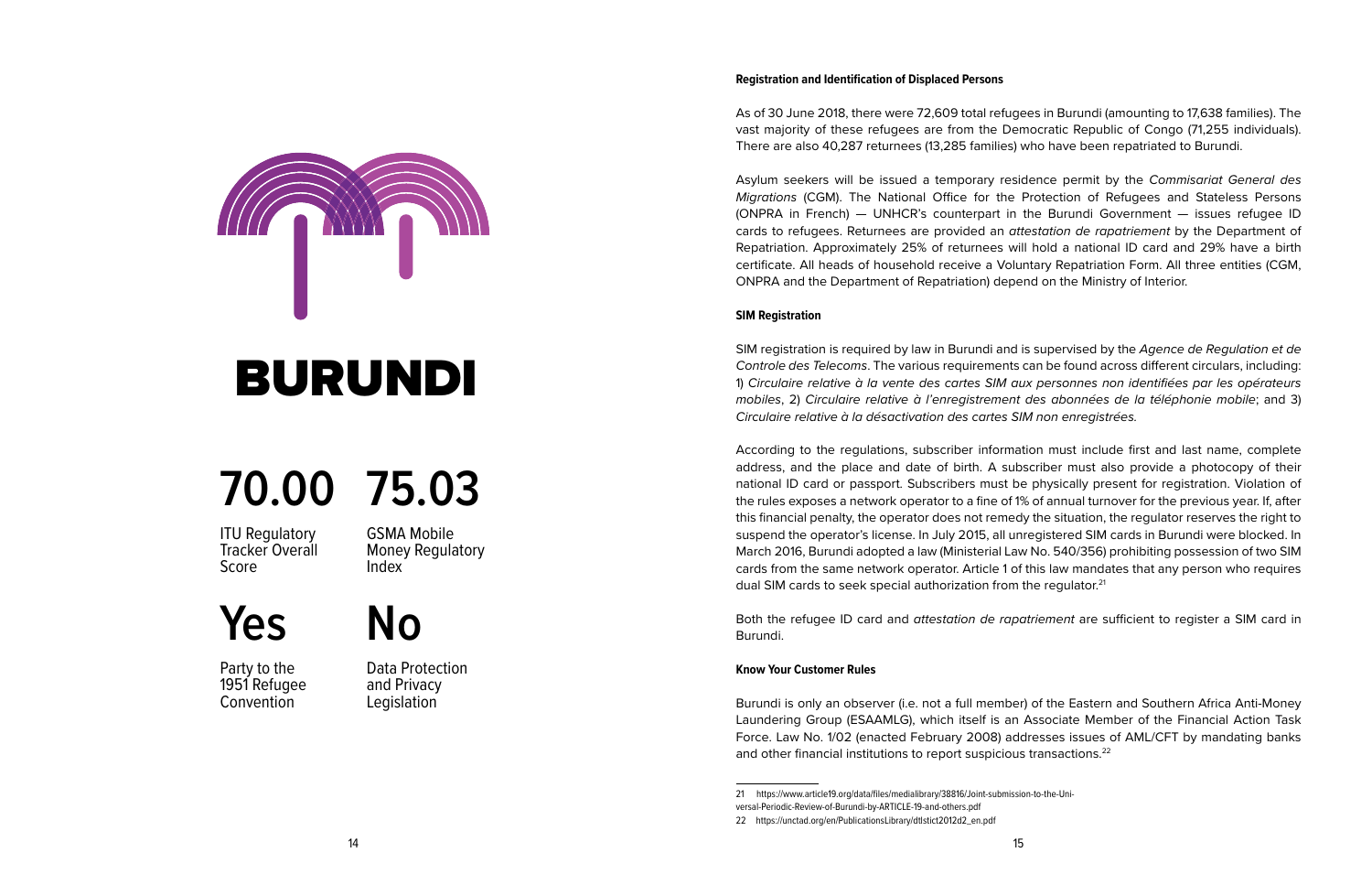In 2015, the US Department of State reported that Burundi is not considered a significant center for money laundering or terrorist financing, but cautioned that "the Government of Burundi has enacted AML/CFT legislation and become a party to relevant conventions, but has yet to commit funding, provide training, implement policies, or demonstrate the political will to counter money laundering in practice. The Bank of the Republic of Burundi, the country's central bank, supervises and examines financial institutions for compliance with AML/CFT laws and regulations. A law requiring banks to report large deposits or transactions to authorities is not enforced. Neither the Financial Crime Unit (FCU) of the Burundian National Police nor the Financial Intelligence Unit (FIU) of the Ministry of Finance has conducted any financial investigations. Reliable information indicates the FIU is not operational and that no personnel have been assigned to the unit. Burundian law enforcement officials lack training and expertise in investigating financial crimes."23

An October 2017 UNHCR assessment of financial services providers in Burundi determined that refugees and returnees can access financial services with their refugee ID card and *attestation de rapatriement*, respectively.

#### **Mobile Money**

There is no data for mobile money account ownership for 15+ years old in Burundi in the World Bank's Global Findex database. No relevant mobile money regulations have been identified. However, it is reported that a refugee ID card or *attestation de rapatriement* is sufficient to open a mobile money account in the country.

#### **Data Protection**

Burundi currently lacks a comprehensive data protection legal framework.<sup>24</sup>

SIM registration is required by law in Burundi. In July 2015, all unregistered SIM cards in Burundi were blocked. In March 2016, Burundi adopted another rule prohibiting possession of two SIM cards from the same network operator.

<sup>23</sup> https://www.state.gov/j/inl/rls/nrcrpt/2015/supplemental/239156.htm

<sup>24</sup> https://link.springer.com/chapter/10.1007/978-3-319-47317-8\_14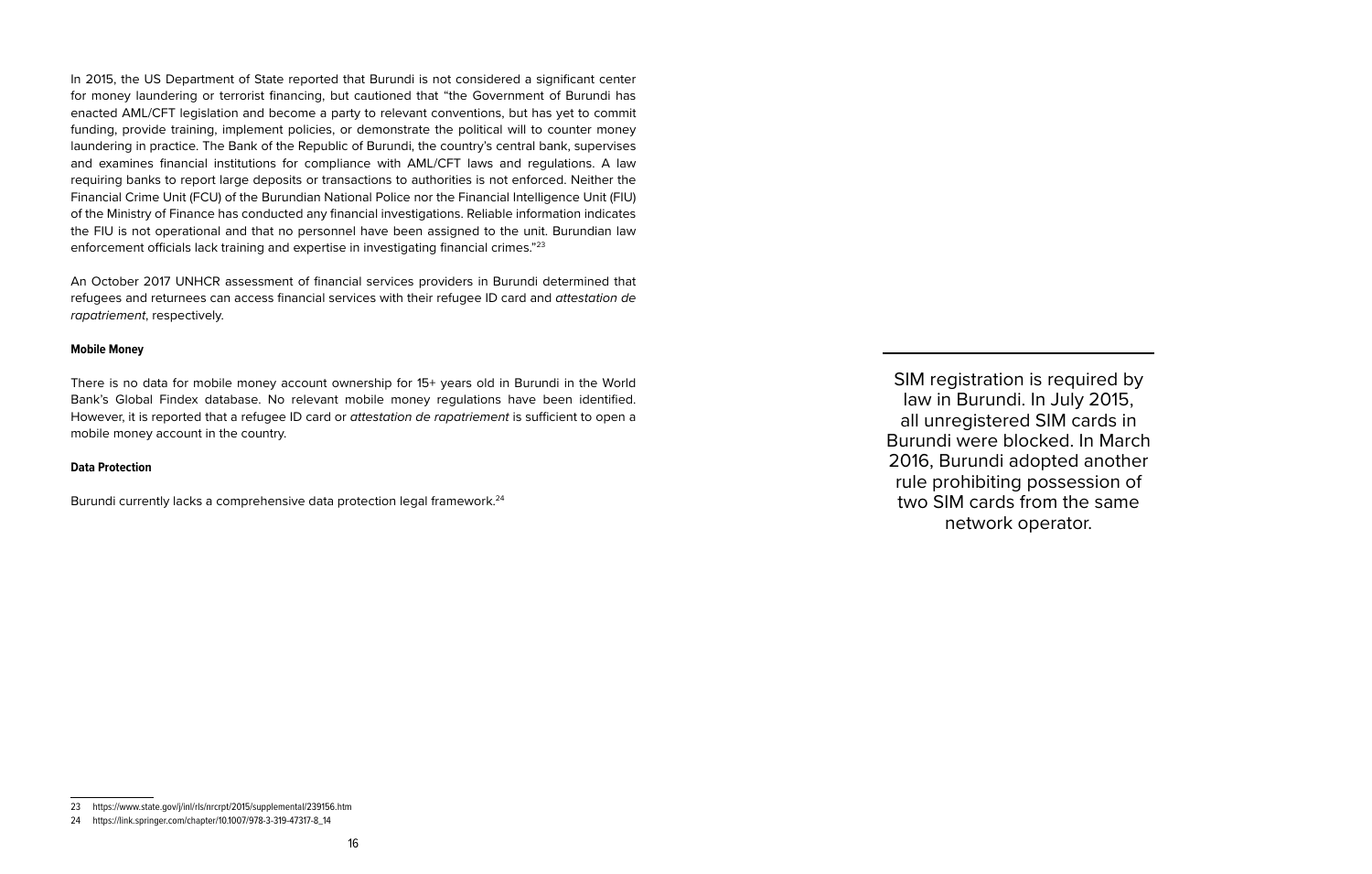<span id="page-11-0"></span>

### **CAMEROON**

### **56.00 72.2**

**ITU Requlatory** Tracker Overall Score

GSMA Mobile Money Regulatory Index

**Yes No**

Party to the 1951 Refugee **Convention** 

Data Protection and Privacy **Legislation** 

#### **Registration and Identification of Displaced Persons**

As of 31 July 2018, Cameroon hosted 692,094 persons of concern, including 261,245 Central African refugees and 98,640 Nigerian refugees. Most of the Central African refugees live in the rural areas of the East, Adamaoua and North Cameroon (243,314), while the others (17,931) are based in the urban cities of Yaounde and Douala. 96,727 Nigerian refugees live in the Minawao Camp and in the host communities of the Far North, and 1,913 in urban areas. In addition to these refugee populations, there are also 7,659 asylum seekers, 238,099 internally displaced persons and 83,141 returnees in Cameroon. Humanitarian actors estimate that 160,000 persons are displaced in the North-West and South-West Regions.

In Cameroon, refugees are issued with refugee ID cards (acronymized as *CIRs* in French) by UNHCR. They thereby enjoy the same rights as Cameroonians, with the exception of the right to vote. *CIRs* are issued to adults aged 18 and over. The cards do not specify the exact address of the refugee, only the city in which the refugee was registered.

The head of refugee household may also receive a UNHCR-issued Family Composition Certificate (*ACF* in French), which is an ID credential for refugee families. For travel purposes within Cameroon, an *Acquis de Droit* may be issued by UNHCR. A Convention Travel Document (CTD) for travel outside the country of asylum can be issued by the General Delegation for National Security. Asylum seekers have an UNHCR-issued asylum seeker's certificate, which also provides them a proof of ID and ensures their international protection.

According to Article 9 the Law of July 27, 200525, the Cameroonian Government recognizes the documents issued by UNHCR authorizing refugees and asylum seekers to stay legally in Cameroon. These documents are the only ones refugees and asylum seekers possess as proof of ID. They are not required to produce a national ID card, passport or residence card.

#### **SIM Registration**

SIM registration is mandated by law in Cameroon. The various requirements for SIM registration can be found across a number of different texts, including: 1) *Loi 2010/013 du 21 décembre 2010 régissant les communications électroniques au Cameroun*, 2) *Décret Nº 2012/1637/PM du 14 Juine 2012 fixant les modalités d'identification des abonnés et des terminaux;* 3) *Décret Nº 2015/3759 du 03 septembre 2015 fixant les modalités d identification des abonnés et des équipements terminaux des réseaux de communications électroniques*, and 4) *Décision 112-2016/ART/DG/DT du 15 juin 2016 définissant la procédure de dérogation à la limitation du nombre de modules d'identité d'abonné.* Registration of SIMs is overseen by the *Agence de Regulation des Telecommunications.*

Valid documents for SIM registration include a national ID card (or receipt for an application thereof), passport, residence permit or refugee ID card (*CIR*). Thus, those refugees who have been issued with a *CIR* can legally register a SIM. By law, subscribers are allowed to register up to three SIM

<sup>25</sup> https://www.iiste.org/Journals/index.php/JLPG/article/viewFile/23516/23922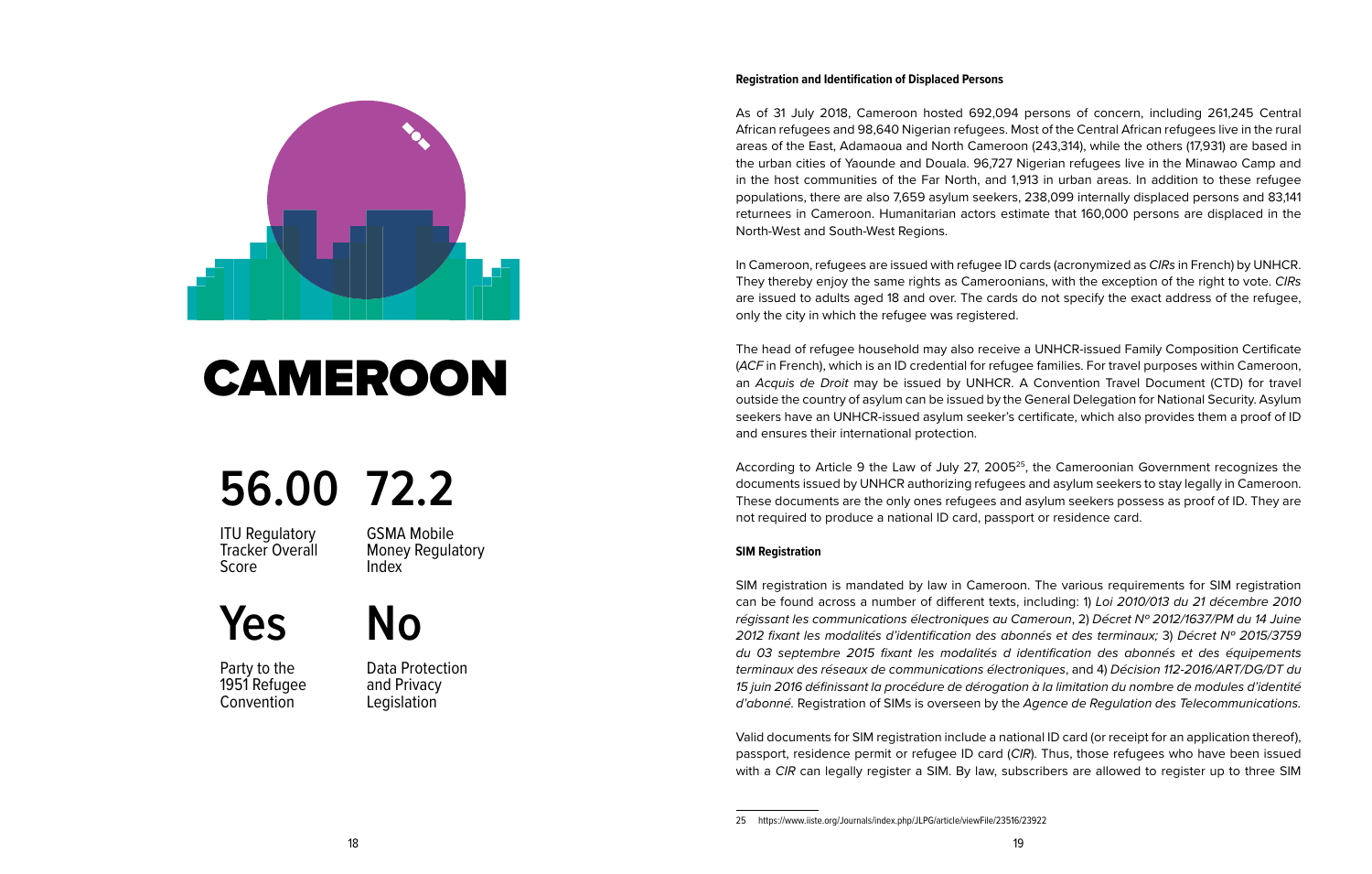cards per operator.<sup>26</sup> Orange and MTN reportedly deactivated close to 3 million SIM cards in 2016.<sup>27</sup> Nonetheless, in 2017, the regulator fined MTN \$6.6m USD for infringing SIM registration regulations, in addition to reducing its operating licence by one year.<sup>28</sup>

#### **Know Your Customer Rules**

Cameroon participates in the *Groupe d'Action contre le blanchiment d'Argent en Afrique Centrale* (GABAC), which is an Associate Member of the Financial Action Task Force. Cameroon's AML laws came into effect in 2005. Its KYC requirements include the verification of the identity and address of the customer by reference to official ID credentials. ID credentials are photocopied after a visual check — independent verification is not required.29 The relevant regulator is the *Banque des États de l'Afrique Centrale (BEAC)*, which is a central bank that serves six central African countries. The US Department of State has recommended that "The Government of Cameroon, including the National Agency for Financial Investigation, Cameroon's financial intelligence unit, should continue to work with GABAC to implement an effective AML/CFT regime in line with international standards."<sup>30</sup>

While the *CIR* has been deemed a legally valid form of identity documentation for opening a bank account in Cameroon, refugees often face difficulties with some banking institutions. Refugees and asylum seekers' complaints relate to the lack of knowledge by financial institutions regarding the validity of refugee documentation. As a result, some have not been able to conduct transactions with banks or money transfer institutions.

#### **Mobile Money**

According to the World Bank's Global Findex database, Cameroon's mobile money penetration (in terms of account ownership for 15+ years old) is 15.14%. The BEAC's *Reglement N° 01/11 CEMAC/ UMAC/CM Relatif a L'Exercice de L'Activite D'Emission de Monnaie Electronique* governs the use of mobile money in the country.

Refugees in Cameroon tend to transact through mobile money centers that agree to register them based on the *CIR*. When mobile money registration is refused on identification grounds, UNHCR sometimes intervenes to advocate on behalf of refugees.

#### **Data Protection**

Cameroon currently lacks a comprehensive data protection legal framework.

Refugees in Cameroon often face difficulties with banking institutions lacking knowledge of the validity of refugee ID documentation. As a result, some have not been able to conduct transactions with banks or money transfer institutions.

<sup>26</sup> http://www.art.cm/fr/content/foire-aux-questions

<sup>27</sup> https://www.businessincameroon.com/telecom/0907-6365-since-1st-july-2016-orange-

and-mtn-cameroun-deactivated-close-to-3-million-unregistered-sim-cards

<sup>28</sup> https://www.businessincameroon.com/telecom/0312-7612-telecom-regulator-imposes-mtn-cam-

eroon-a-cfa3-5-billion-fine-and-reduces-its-license-s-duration-by-a-year

<sup>29</sup> https://www.pwc.com/gx/en/financial-services/publications/assets/pwc-anti-money-laundering-2016.pdf

<sup>30</sup> https://www.state.gov/j/inl/rls/nrcrpt/2014/supplemental/227748.htm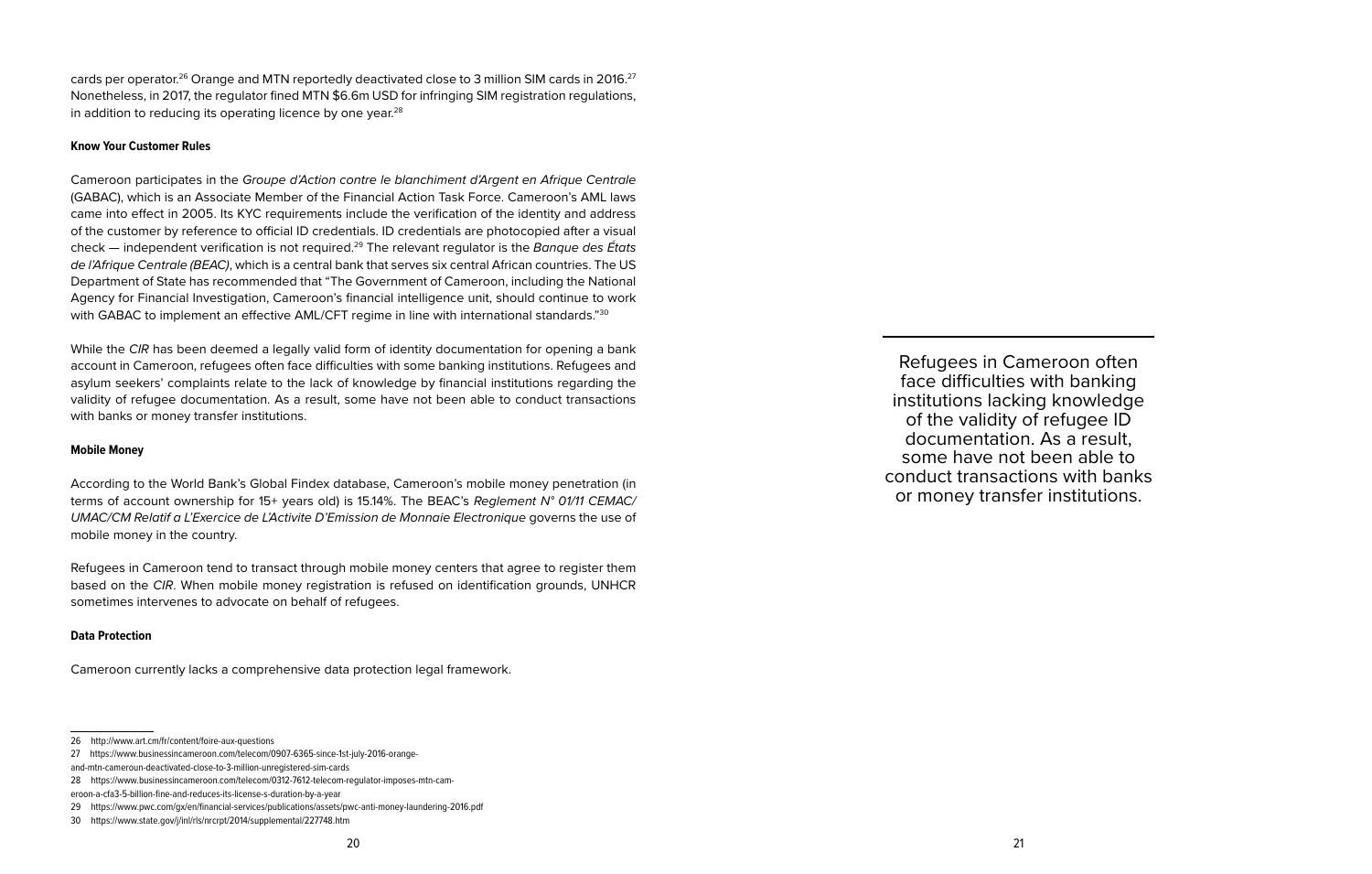As of 30 November 2018, there were 6,947 refugees and asylum seekers in Central African Republic (CAR), of which 2,574 were from South Sudan, 1,790 were from the Democratic Republic of Congo (DRC), 1,709 were from Chad, 530 were from Sudan, and 344 were from other countries. These persons of concern mainly live in six cities as follows: Bangui: 2,317 (33.35%), Obo: 2,607 (37.53%), Ndele: 1,427 (14.88%), Bambari: 205 (2.95%), Mboki: 359 (5.17%), Rafai: 32 (0.46 %).

From January to November 2018, the UNHCR office in CAR facilitated the voluntary repatriation of 3,724 Central African refugees (3,536 from Congo Brazzaville, 86 from Benin, 45 from Cameroon and 57 from other countries). At the same time, a total of 103,841 Central African refugees spontaneously repatriated and have been registered by UNHCR field offices, coming from Cameroon and Chad.

Refugees are provided with an ID card once recognized by the National Eligibility Commission or after their registration (i.e. South Sudanese under '*prima facie*' arrangements), while an *attestation de demandeur d'asile* is given to asylum seekers until they receive their recognition decision. The refugee ID card features a barcode that includes the holder's personal data. Both the refugee ID card and *attestation de demandeur d'asile* are official CAR ID credential (bearing a UNHCR logo).

Returnees will arrive in possession of a UNHCR-issued Voluntary Repatriation Forms (VRF), which will be collected by UNHCR upon their arrival to CAR. Returnees who do not hold a CAR national ID card upon arrival are provided with a *déclaration de perte de carte d'identité* for an initial period of three months to enable them to apply for a new ID card.

#### **SIM Registration**

SIM registration is required by law in Central African Republic as mandated in *Decision N° 012/2015/ART/DG of 03 November 201531.* A further notice, issued by the Ministry of Post and Telecommunications in 10 July 2017, outlines the process for disconnecting unregistered SIMs: *Portant désactivation des numéros d'utilisateurs de cartes SIM non identifiées en République Centrafricaine*. SIM registration compliance is supervised by the *Agence de Régulation des Télécommunications*.

When SIM registration was first mooted in 2014 for national security reasons, the initiative faced a particular challenge: many citizens in rural areas lacked any form of ID. At the time, to circumvent such problems, it was suggested that Azur (the country's largest MNO) allow those subscribers without an ID to register their details as long as they were accompanied by a sponsor with ID credentials.32

The refugee ID card can be used to activate a SIM card. Returnees who have been issued a national ID card may also register a SIM. The *declaration de perte de carte d'identite* may also be used to buy a SIM, which can be subsequently registered.



### <span id="page-13-0"></span>CENTRAL AFRICAN REPUBLIC

### **51.33 70.72**

ITU Regulatory Tracker Overall Score

GSMA Mobile Money Regulatory Index

**Yes No**

Party to the 1951 Refugee **Convention** 

Data Protection and Privacy **Legislation** 

<sup>31</sup> The document is not publicly available, making it very difficult to identify the exact ID requirements for SIM registration in CAR

<sup>32</sup> https://www.telegeography.com/products/commsupdate/articles/2014/07/31/sim-registration-process-gets-underway-in-the-car/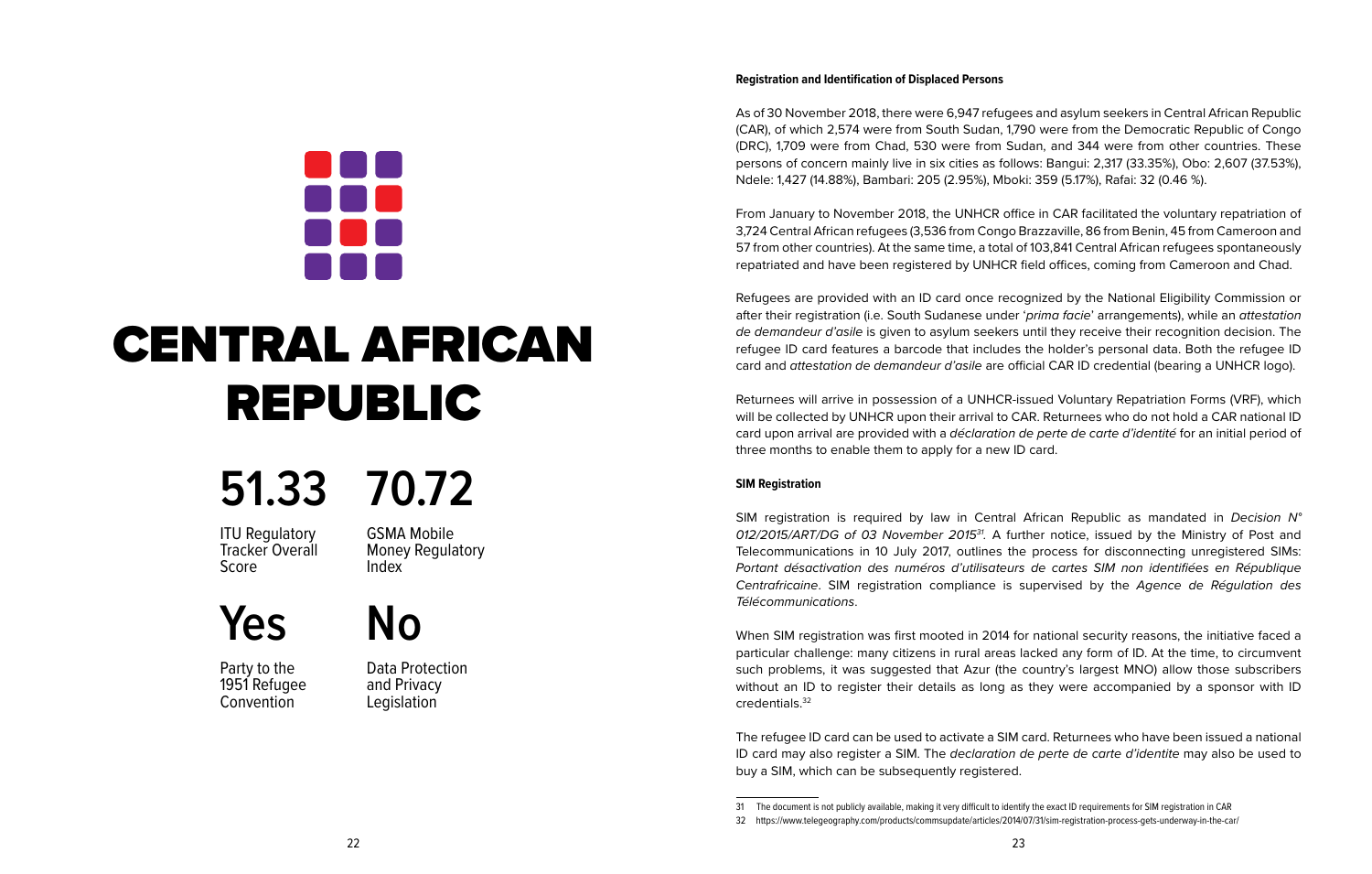#### **Know Your Customer Rules**

Central African Republic participates in the *Groupe d'Action contre le blanchiment d'Argent en Afrique Centrale* (GABAC), which is an Associate Member of the Financial Action Task Force. The relevant regulator is the *Banque des États de l'Afrique Centrale (BEAC)*, which is a central bank that serves six central African countries.

In 2015, the U.S. Department of State observed that: "Oversight and enforcement of AML laws and regulations are lax in most areas of governance in the Central African Republic. The government lacks the capacity and political will to supervise financial activity and enforce legislation, and the responsibility to do so is ill-defined among the relevant enforcement bodies. The CAR has taken steps to establish a financial intelligence unit, but it is not operational due to lack of funding and staff. There is little expertise to investigate financial crimes. The Gendarmerie does have a financial crimes investigation unit, but it is unclear how many cases it processes in a given year."33

The refugee ID card can be used to open up a bank account in CAR. Returnees who have been issued a national ID card may also open a bank account.

#### **Mobile Money**

There is no data for mobile money account ownership for 15+ years old in CAR in the World Bank's Global Findex database. The BEAC's *Reglement N° 01/11 CEMAC/UMAC/CM Relatif a L'Exercice de L'Activite D'Emission de Monnaie Electronique* governs the use of mobile money in the country.

Currently in CAR, only one of four MNOs (Orange) provides mobile money accounts to customers. UNHCR is currently not using the mobile money modality for cash-based interventions.

#### **Data Protection**

CAR currently lacks a comprehensive data protection legal framework.

When SIM registration was first mooted in 2014 for national security reasons, the initiative faced a particular challenge: many citizens in rural areas lacked any form of ID. To circumvent such problems, it was suggested the country's largest MNO allow subscribers who did not have an ID to register their details if they were accompanied by a sponsor with ID credentials.

<sup>33</sup> https://www.state.gov/j/inl/rls/nrcrpt/2015/supplemental/239162.htm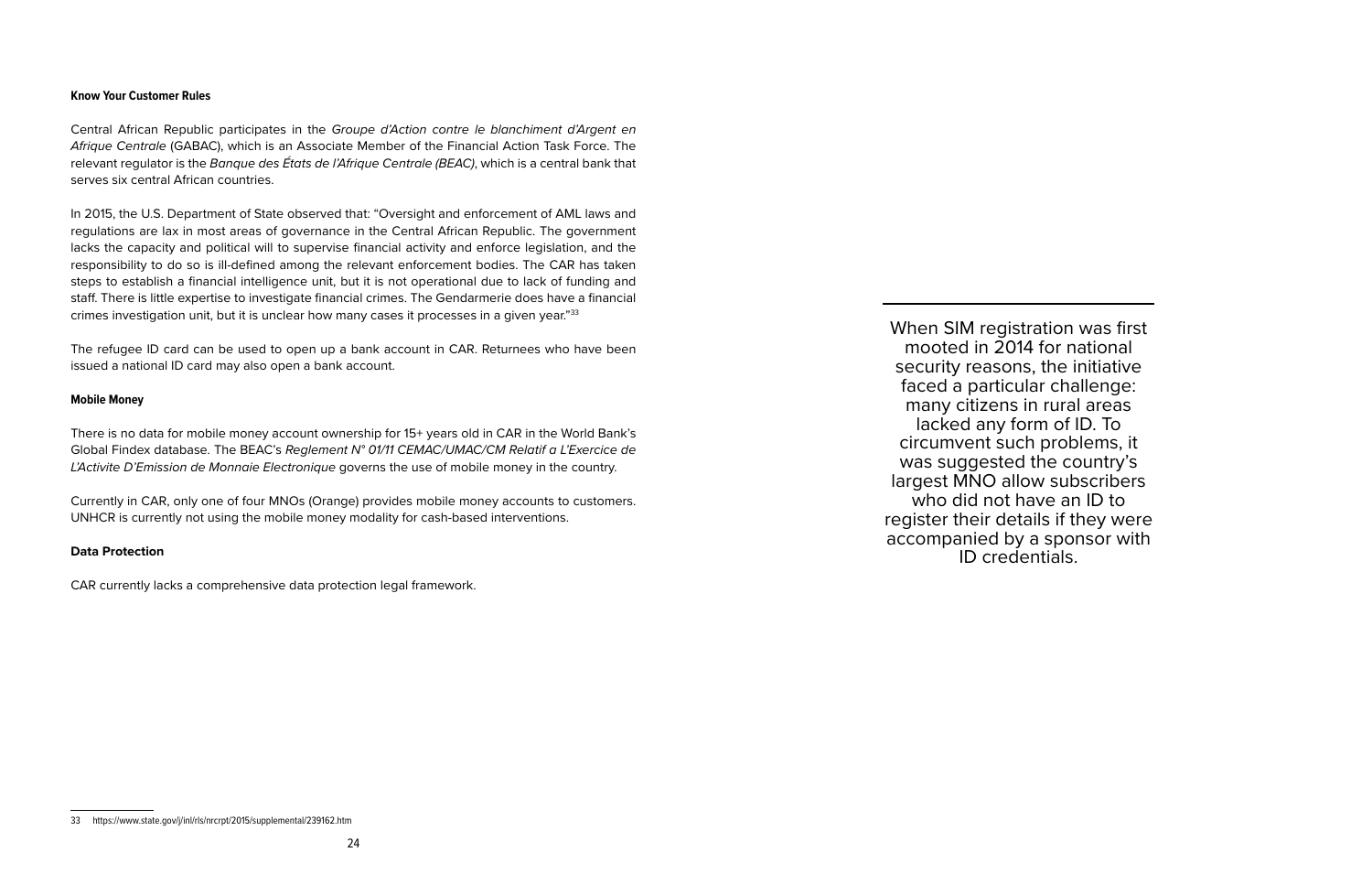As of 31 November 2018, there were 657,999 persons of concern in Chad. 454,664 of these were refugees and asylum seekers, and 162,755 were returnees and Internally Displaced Persons (IDPs) from Lake Chad. The majority of refugees in Chad are Sudanese (338,591), who are mainly based in the East, and Central African (103,499), who are located in N'Djamena and camps in the South.

The main forms of ID issued to asylum seekers and refugees in Chad are refugee attestations (a family-level document), refugee ID cards (issued to adult individuals), and asylum seeker attestations issued to asylum seekers. All these documents are issued by the *Commission Nationale d'Accueil de Réinsertion des Réfugiés et des Rapatriés* (CNARR), part of the Chad Government, in collaboration with UNHCR. UNHCR works closely with the Chadian government to issue national ID cards to returnees located in the South of Chad.

As of September 2018, advocacy was ongoing to persuade the government to treat refugee ID cards like Chadian national ID cards, thus satisfying KYC requirements for opening bank accounts. Two financial institutions have started to accept the refugee ID card as meeting KYC requirements.

#### **SIM Registration**

SIM registration is required by law in Chad. The relevant regulation is *L'arrêté N°040/MPTIC/10 du 12/11/2010*34. The *Ministère des Postes et des Nouvelles Technologies de l'Information* and the *Autorité de Régulation des Communications Électroniques et des Postes* are involved in oversight of SIM registration.

While details of the exact regulatory requirements are sparse, a 2016 GSMA report notes that in Chad it is possible to register a SIM in one's name without providing proof of ID as long as someone with a formal ID credential is willing to serve as a sponsor. This is due to the fact that very people lack sufficient credentials. There is also a requirement to provide a photocopy of one's ID credential. While the availability of ID credentials is often a concern, producing photocopies is arguably more challenging, particularly outside urban areas where access to both electricity and photocopiers can be severely limited.35

Previously, refugees were not allowed to obtain SIM cards using their refugee ID card and were thus forced to resort to informal methods such as having a local sponsor register on their behalf. However, it is now the case that mobile network operators accept refugee ID cards as valid proof of ID. Refugees who lack a refugee ID card can be endorsed by those who have a refugee ID card at the family level for SIM card registration. Asylum seekers have no access to SIM cards. Returnees can access a SIM card only if they have been issued with a national ID card.

<span id="page-15-0"></span>

### **CHAD**

### **58.67 71.8**

**ITU Requlatory** Tracker Overall Score

GSMA Mobile Money Regulatory Index

**Yes**

Party to the 1951 Refugee **Convention** 

Data Protection and Privacy **Legislation** 

**Yes**

<sup>34</sup> The document is not publicly available, making it very difficult to identify the exact ID requirements for SIM registration in Chad.

<sup>35</sup> https://www.gsma.com/publicpolicy/wp-content/uploads/2016/04/GSMA2016\_Report\_MandatoryRegistrationOfPrepaidSIMCards.pdf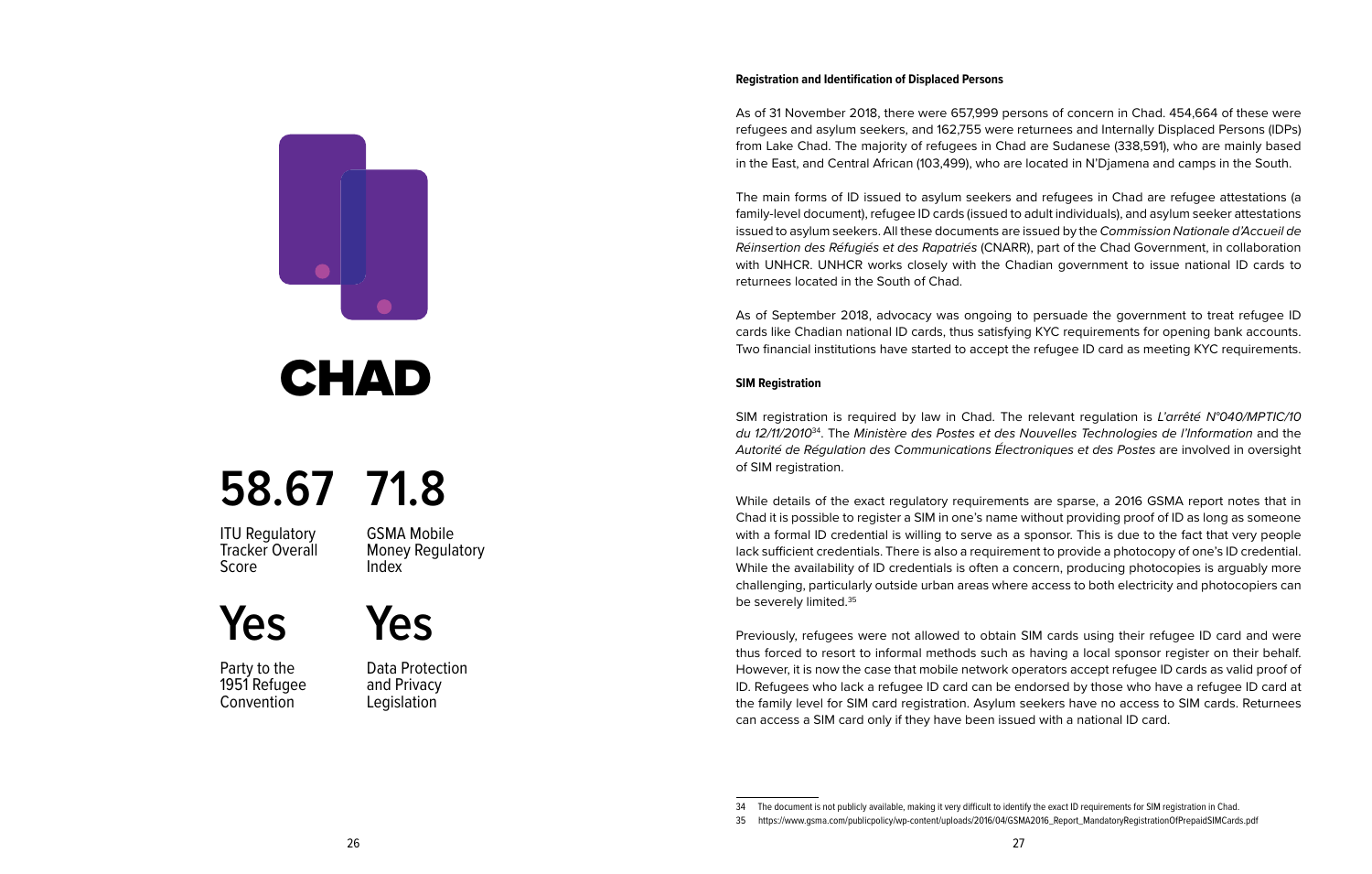#### **Know Your Customer Rules**

Chad participates in the *Groupe d'Action contre le blanchiment d'Argent en Afrique Centrale* (GABAC), which is an Associate Member of the Financial Action Task Force. The relevant regulator is the *Banque des États de l'Afrique Centrale (BEAC)*, which is a central bank that serves six central African countries.

In 2015 the U.S. State Department noted that: "Chad's financial services sector is small and relatively underdeveloped. Chad's economy is predominantly cash based, with relatively few transactions passing through formal financial institutions. Only five percent of the Chadian population uses formal banking services."36

Until recently, no financial institution in Chad accepted refugee ID cards in order to open a bank account. Refugees could only open an account if they still possessed a passport or national ID card from their country of origin. However, two financial institutions (UBA and ECOBAN) now accept the refugee ID card as proof of ID for financial services.

#### **Mobile Money**

According to the World Bank's Global Findex database, Chad's mobile money penetration (in terms of account ownership for 15+ years old) is 15.23%. The BEAC's *Reglement N° 01/11 CEMAC/UMAC/ CM Relatif a L'Exercice de L'Activite D'Emission de Monnaie Electronique* governs the use of mobile money in the country.

Mobile money accounts are not well-developed in Chad, but mobile network operators have created ways to transfer and receive money via mobile phone numbers. Mobile money is an option included in SIM card packages. Airtel Money and Tigo Cash are the options adopted by mobile operators to allow money transactions, such as mobile money accounts and transferring/receiving cash, without any additional proof of ID.

#### **Data Protection**

Chad has a data protection legal framework, *Law 007/PR/2015 on the Protection of Personal Data37,* which regulates and provides some protections for the public and private sector processing of personal information.38

Until recently, no financial institution in Chad accepted refugee ID cards in order to open a bank account. Refugees could only open an account if they still possessed a passport or national ID card from their country of origin. However, two financial institutions now accept the refugee ID card as proof of ID for financial services.

<sup>36</sup> https://www.state.gov/j/inl/rls/nrcrpt/2015/supplemental/239163.htm

<sup>37</sup> https://unctad.org/en/Pages/DTL/STI\_and\_ICTs/ICT4D-Legislation/CountryDetail.aspx?country=td

<sup>38</sup> https://juriafrique.com/eng/2016/11/16/chad-sets-up-a-personal-data-protection-device/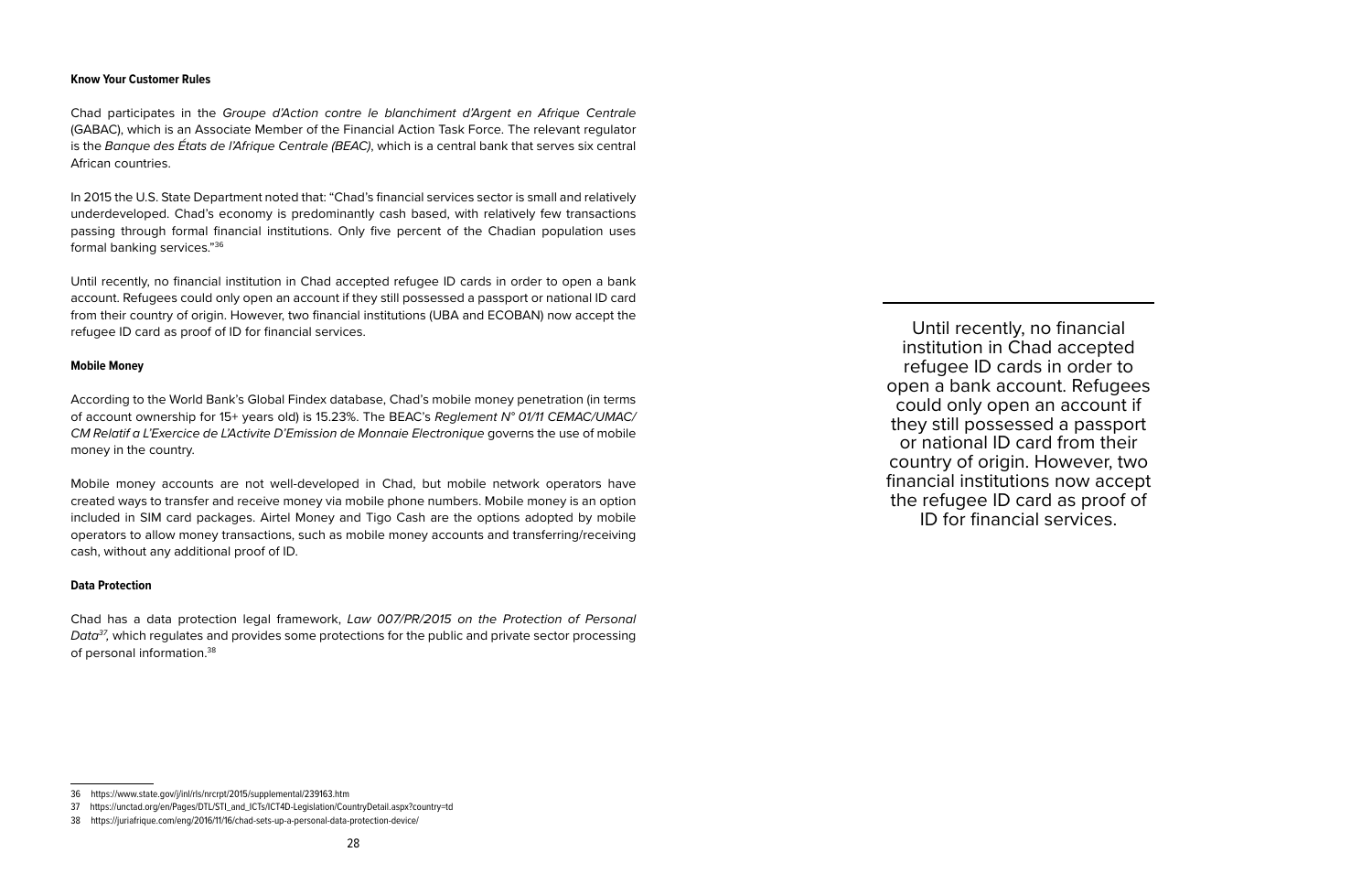As of September 2018, the Democratic Republic of Congo (DRC) had a refugee population of 536,221, comprised of 217,766 Rwandans, 176,654 Central Africans, 93,995 South Sudanese, 46,512 Burundians, 658 Congolese (Republic of Congo), 490 Angolans, and 146 Sudanese. It also had 20 returnees.

These persons of concerns have uneven access to a wide range of ID credentials depending on their nationality. These documents include pre-registration tokens (jointly issued by the National Commission for Refugees (*CNR*) and Directorate General for Migration), refugee attestations/ certificates (jointly issued by *CNR* and UNHCR), refugee ID cards (jointly issued by *CNR* and UNHCR), UNHCR/WFP ration cards, birth certificates (issued by *CNR*), national ID cards from their home country, passports from their home country, voter cards from their home country (namely those from the Central African Republic), UNHCR Voluntary Repatriation Forms for Congolese returnees, and household proof of registration (issued by Commissioner for Refugees/Ministry of Home Affairs and UNHCR).

Only the refugee ID card permits refugees legal access to mobile connectivity and financial services in DRC. UNHCR started issuing these ID cards last year. In 2017, they covered Burundians and other nationalities and have focused on Central Africans in 2018. They will cover South Sudanese in 2019.

#### **SIM Registration**

SIM registration is required by law in the Democratic Republic of Congo. The *Ministère des Postes et Nouvelles Technologies de la Communication* issued *Arrêté ministériel n° CAB/VPN/MIN/PNTC/ LKNG/vx/023/2012 du 08 mars 2012 relatif à la lutte contre la fraude Télécoms en République Démocratique du Congo*, which states in Article 4 that operators are required to record and archive a proof of ID that is legally valid for any new mobile subscription.

In 2015, the DRC government forced Vodacom to disconnect millions of unregistered SIM cards. This saw Vodacom lose almost 3.3 million customers quarter-on-quarter in the country, costing the operator about \$300,000 USD a month in lost revenue. As at 31 March 2016, Vodacom had 8.5 million customers in the DRC, a 24% drop from the year before.<sup>39</sup>

Refugee ID cards are sufficient to legally prove identity to register a SIM card, as are national ID cards, passports, and voter cards (from refugees' home countries).

#### **Know Your Customer Rules**

The Democratic Republic of Congo participates in the *Groupe d'Action contre le blanchiment d'Argent en Afrique Centrale (GABAC)*, which is an Associate Member of the Financial Action Task Force. The key regulator is the Central Bank of Congo.

<span id="page-17-0"></span>

### **79.33 73.7**

**ITU Regulatory** Tracker Overall Score

GSMA Mobile Money Regulatory Index

**Yes No**

Party to the 1951 Refugee **Convention** 

Data Protection and Privacy **Legislation** 

<sup>39</sup> https://www.itweb.co.za/content/2j5alrvQElevpYQk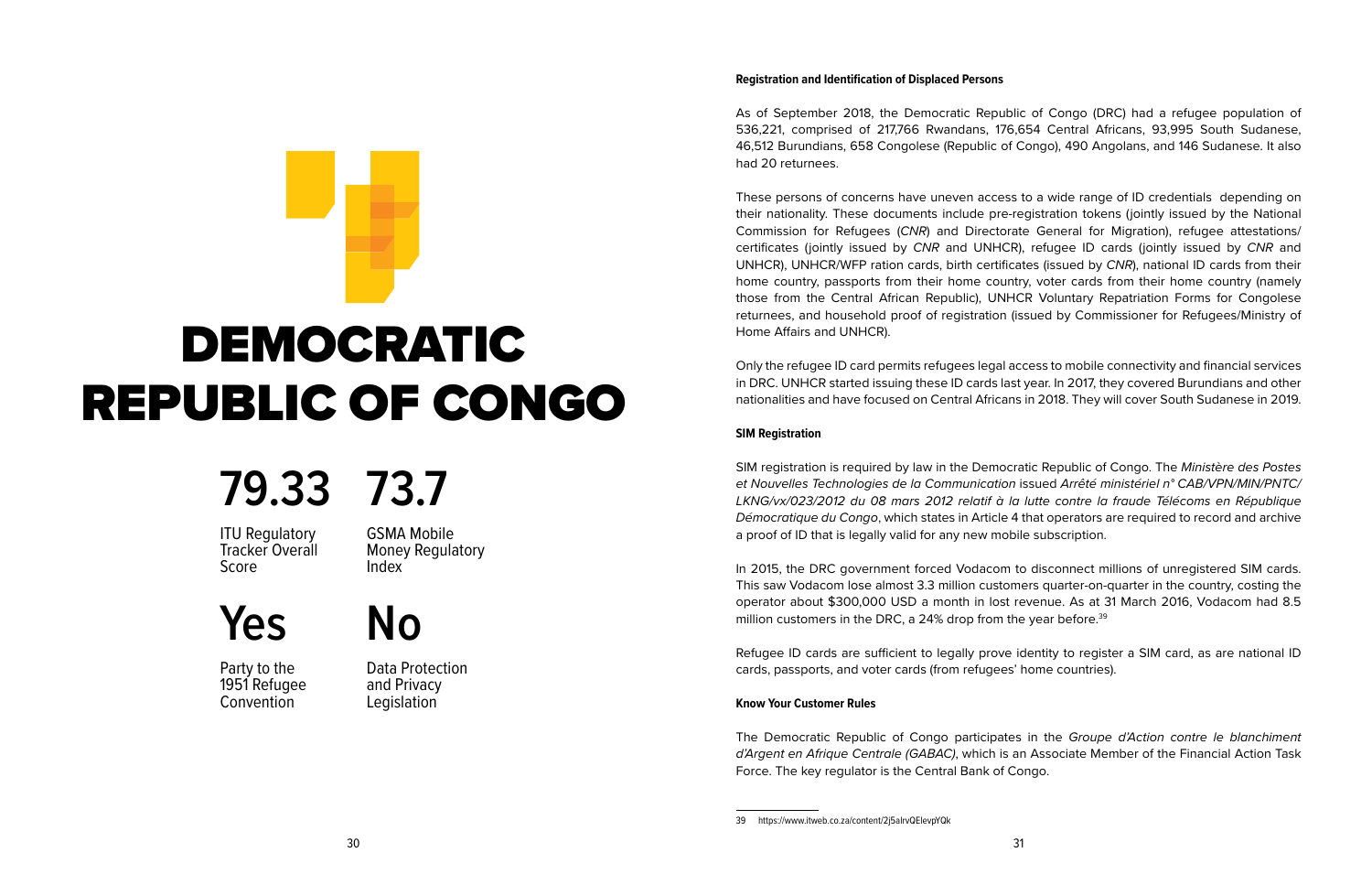A 2015 U.S. Department of State report noted that: "The National Financial Intelligence Unit (CENAREF), the DRC's financial intelligence unit, is responsible for analyzing, investigating, and disseminating information regarding suspected cases of money laundering or terrorism financing. CENAREF also conducts periodic studies and advises the Government of the DRC on how to advance its AML/CFT regime. Limited resources hamper the DRC's ability to enforce AML laws and regulations, and local institutions and personnel lack training and capacity. A weak judicial system also impedes enforcement of AML regulations."40

Refugee ID cards are sufficient to legally prove identity to open a bank account, as are national ID cards and passports (from refugees' home countries).

#### **Mobile Money**

According to the World Bank's Global Findex database, DRC's mobile money penetration (in terms of account ownership for 15+ years old) is 16.10%. In December 2011, the Central Bank of Congo released a regulatory framework on electronic money: *Directive #24 Relating to the Issuance of Electronic Money and Electronic Money Institutions*. 41

As of 2014, according to the GSMA, the maximum value that could be stored in a mobile money account in DRC was \$3,000 USD, with maximum daily transaction limits of \$100 USD or \$500 USD (depending on the account type) and a \$2,500 USD monthly limit. As the DRC does not have a national ID system in place, KYC procedures were developed based on a two-tier system for customer due diligence (CDD). Tier one account holders can transact up to \$100 USD (or a maximum amount set by the operator below the legal limit of \$500 USD) without full due diligence. CDD is based on the Mobile Subscriber Integrated Services Digital Network Number (MSISDN) and information stored by the MNO during SIM registration. When the customer signs up for the entry level mobile money account, s/he self-certifies an identity and the provider records the person's name and address. Full CDD is required to transfer up to the maximum legal limit of \$500 USD per day. Customer identification documents, such as a passport, voter card or driving licence must be physically verified and customers are required to complete an application form and attach a copy of their photo ID.42

Refugee ID cards are also sufficient to legally prove identity to open a mobile money account, as are national ID cards, passports and voter cards (from refugees' home countries).

#### **Data Protection**

The Democratic Republic of Congo currently lacks a comprehensive data protection legal framework.43

Refugee ID cards are sufficient to legally prove identity to register a SIM card, open a bank account, and activate a mobile money wallet.

<sup>40</sup> https://www.state.gov/j/inl/rls/nrcrpt/2015/supplemental/239169.htm

<sup>41</sup> See Annex 1 of this GSMA report: https://www.gsma.com/mobilefordevelopment/wp-content/up-

loads/2014/04/Enabling-Mobile-Money-Policies-in-the-Democratic-Republic-Of-Congo.pdf

<sup>42</sup> https://www.gsma.com/mobilefordevelopment/wp-content/uploads/2014/04/En-

abling-Mobile-Money-Policies-in-the-Democratic-Republic-Of-Congo.pdf

<sup>43</sup> https://cipesa.org/2017/06/dr-congo-parliament-urged-to-pass-laws-that-support-citizens-rights-online/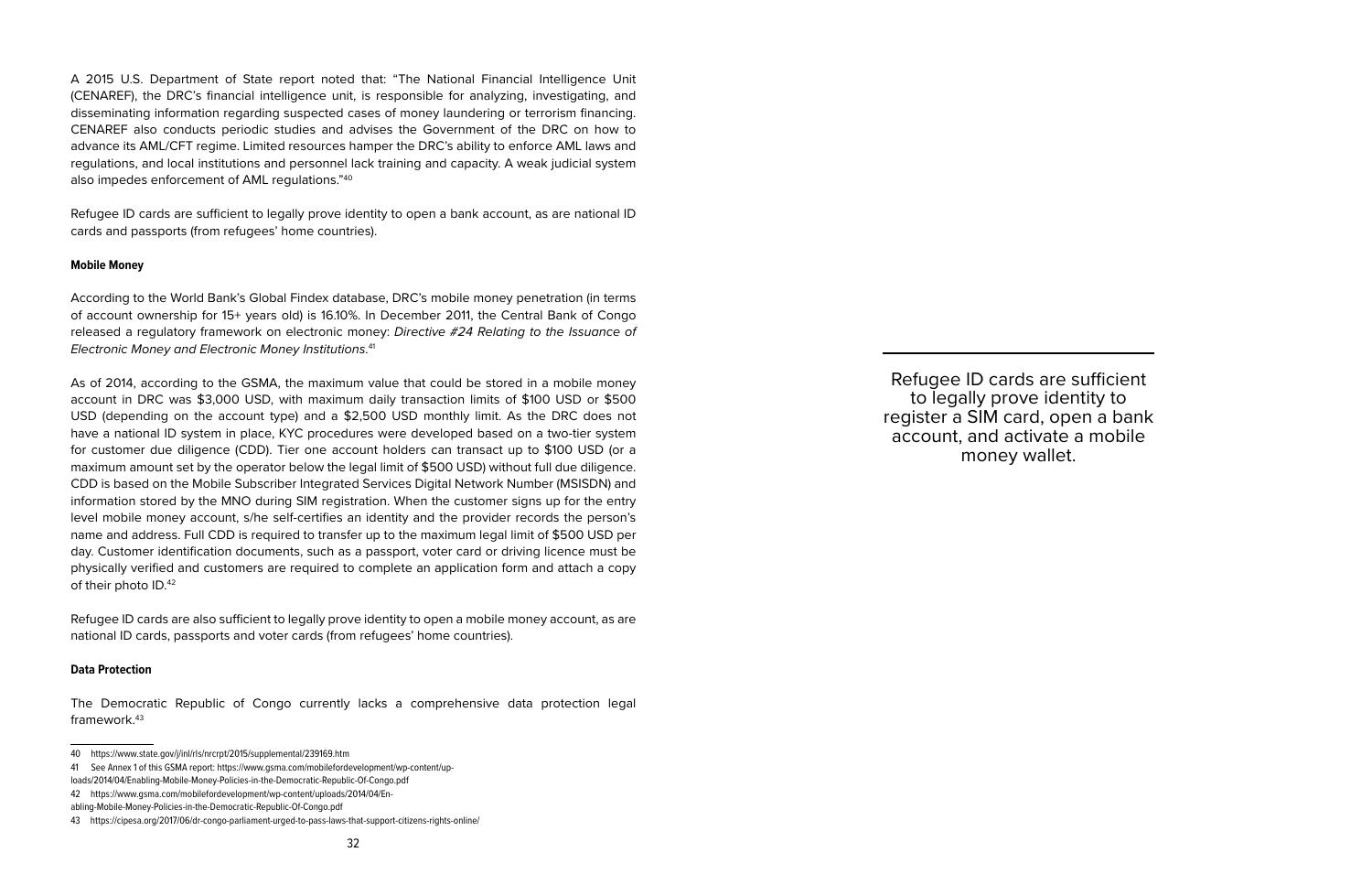As of 31 July 2018, the main refugee and asylum-seeker populations in Ethiopia comprised of 446,711 South Sudanese (48.1% of the population), 256,929 Somalis (27.7%), 172,798 Eritreans (18.6%), 44,414 Sudanese (4.8%), 1,872 Yemenis (0.2%), and 5,939 other nationalities (0.6%). These persons of concern will hold a UNHCR proof of registration (a family-level document), and in some cases those over the age of 14 years old will have been issued a refugee ID card jointly issued by the Administration for Refugee-Returnee Affairs (ARRA) and UNHCR. ARRA takes the lead role and is responsible for the printing, issuing, reprinting, and authentication of refugee ID cards. UNHCR is responsible for the referral of eligible refugees and provides material and technical support, as required.

The card has a validity of three years and contains biographical information (including an ID number, full name, year of birth, sex, nationality, place and date of issuance, expiry date, and address) and a photograph. As of January 2019, 37% of the refugee population had been issued such an ID credential by the government, though this figure is expected to increase rapidly over 2019. UNHCR intends to continue referring eligible refugees for ID cards through 2020, with a view to including biometrics from 2021. A new refugee law (*Proclamation No.1110/2019*) passed by the Ethiopian Parliament on 17 January 2019 provides a comprehensive legal framework governing refugees in Ethiopia.

#### **SIM Registration**

SIM registration is required by law as captured in *Proclamation No. 761/2012: Telecom Fraud Offence* (see section 10 on Other Offences). Overseen by the Ministry of Communication and Information Technology and executed by the state monopoly telecommunications provider, EthioTelecom, SIM registration rules require individuals to provide their full name, address, government-issued ID number, and a photograph upon purchase of a SIM from EthioTelecom or an authorized reseller.

These efforts are ongoing in conjunction with an IMEI registration program known as the national Equipment Identity Registration System (EIRS). In 2017, it was estimated that over 4m devices would be disconnected as a result of the implementation of the EIRS.44 A Freedom House report from 2017 suggested that "EthioTelecom's database of SIM registrants enables the government to terminate individuals' SIM cards and restrict them from registering for new ones."45

In this context, only refugees and asylum seekers who have been issued with an ARRA/UNHCR ID card can legally register a SIM card. Advocacy is ongoing to encourage EthioTelecom to continue to accept the ID card for the purpose of legally obtaining a SIM. In practice, however, informal workarounds are common and refugees find ways of accessing mobile connectivity.

<span id="page-19-0"></span>

### **26.00 65.83**

**ITU Requlatory** Tracker Overall Score

GSMA Mobile Money Regulatory Index

### **Yes No**

Party to the 1951 Refugee **Convention** 

Data Protection and Privacy **Legislation** 

<sup>44</sup> https://www.thereporterethiopia.com/content/new-system-make-4-mln-mobile-phones-defective

<sup>45</sup> https://freedomhouse.org/report/freedom-net/2017/ethiopia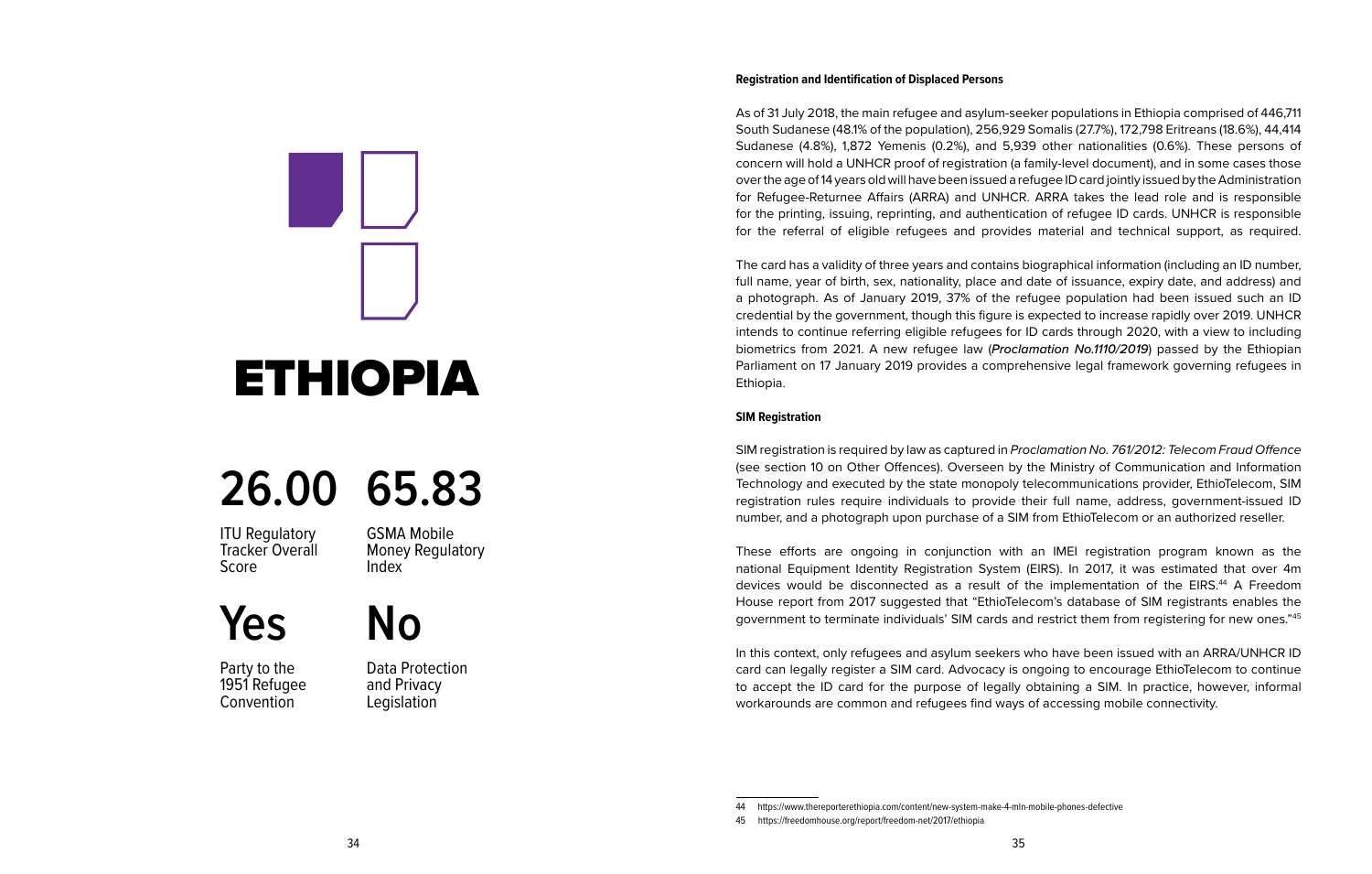#### **Know Your Customer Rules**

Ethiopia participates in the Eastern and Southern Africa Anti-Money Laundering Group (ESAAMLG), which is an Associate Member of the Financial Action Task Force. Overseen by the National Bank of Ethiopia, the country's key regulations driving KYC requirements are the *Prevention and Suppression of Money Laundering and the Financing of Terrorism Proclamation No. 657/2009* and *Customer Due Diligence of Banks Directives No. SBB/46/2010.* Section 4 of the latter regulation outlines the Customer Identification and Due Diligence requirements, including verification of the customer's identity based on "as much as possible reliable, independent source documents, data or information". ID requirements for natural persons include at a minimum: a) given or legal name and all other names used, b) permanent address, c) telephone number, fax number and e-mail address, if available, d) date and place of birth, if possible, e) nationality, f) occupation, public position held and/or name of employer, g) type of account, and h) signed statement certifying accuracy of the information provided.

In October 2017, the European Union blacklisted Ethiopia due to money laundering and terrorist financing concerns.46

Opening bank accounts has been relatively easy for Addis urban refugees as they collect their monthly allowance from the Commercial Bank of Ethiopia using accounts in their own name.

#### **Mobile Money**

According to the World Bank's Global Findex database, Ethiopia's mobile money penetration (in terms of account ownership for 15+ years old) is 0.32%. The National Bank of Ethiopia has issued guidance relevant to mobile money: *Regulation of Mobile and Agent Banking Services Directives No. FIS/01/2012*, which reaffirms the KYC and CDD requirements found in *Prevention and Suppression of Money Laundering and the Financing of Terrorism Proclamation No. 657/2009* and *Customer Due Diligence of Banks Directives No. SBB/46/2010*.

Opening a mobile money account in Ethiopia is a multi-step process. Prospective clients must first obtain an EthioTelecom SIM. Once a SIM is purchased, clients then apply for their account with the bank or MFI that offers mobile money services. This process requires presentation of a second copy of a national ID document and a photo. These processes dissuade clients with a casual interest in the service, or who lack required documentation.<sup>47</sup>

#### **Data Protection**

Ethiopia currently lacks a comprehensive data protection legal framework.<sup>48</sup>

Opening bank accounts has been relatively easy for Addis urban refugees as they collect their monthly allowance from the Commercial Bank of Ethiopia using accounts in their own name.

<sup>46</sup> https://addisfortune.net/articles/eu-lists-ethiopia-over-money-laundering

<sup>47</sup> https://www.mercycorps.org/research/can-e-transfers-promote-financial-inclusion-emergency-three-case-studie

<sup>48</sup> https://link.springer.com/chapter/10.1007/978-3-319-47317-8\_7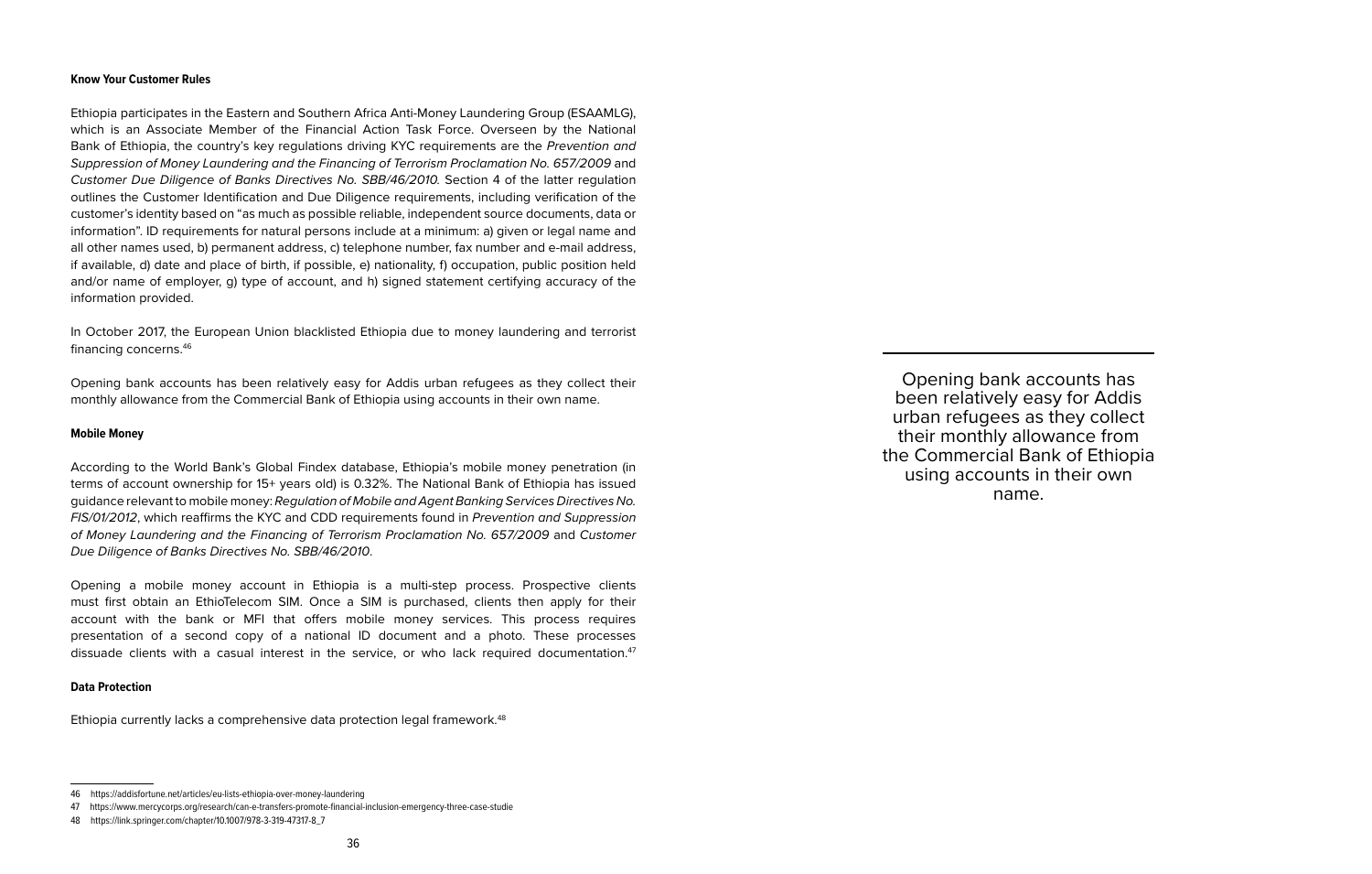## <span id="page-21-0"></span> $\bullet\bullet\bullet\bullet\bullet$ JORDAN

### **82.50 86.96**

**ITU Requlatory** Tracker Overall Score

GSMA Mobile Money Regulatory Index

### **No Draft**

Party to the 1951 Refugee **Convention** 

Data Protection and Privacy **Legislation** 

#### **Registration and Identification of Displaced Persons**

As of December 2018, UNHCR had registered 762,088 persons of concern in Jordan including 671,650 Syrians, 67,498 Iraqis, 14,300 Yemenis, 6,019 Sudanese, 793 Somalis, and 1,828 other nationalities. Eighty-two percent of Syrians and refugees from other nationalities are based in urban locations (host communities) while the remaining 18% of Syrians are located in camps.

Syrian persons of concern registered with UNHCR in camps will possess a proof of registration issued by UNHCR and those in urban or non-camp settings hold an asylum seeker certificate issued by UNHCR. Syrians both in and out of camp settings also possess Ministry of Interior card (issued by the Syrian Refugee Affairs Department within the Jordanian Ministry of Interior) and, in some cases, a Syrian national ID card and/or passport. Work permits are an additional form of documentation for Syrian refugees, who were given access to formal work in Jordan in 2016. Between February 2016 and November 2018, over 125,000 work permits have been issued by the Ministry of Labor (or one of its Employment Centers) to Syrian refugees. Each worker will have a unique number recorded in the Ministry of Labor database, in addition to other fields, including their UNHCR ID number.

Non-Syrians may hold asylum seeker certificates (issued by UNHCR) or passports or other identity documents from their country of origin.

#### **SIM Registration**

SIM registration is required by law in Jordan as detailed in the *Instructions for Regulating the Function of Points of Sale of Mobile Phone Lines (2015)* and subsequent amendments (2017, 2018). Overseen by the Telecommunications Regulatory Commission, the requirements differ for Jordanians and non-Jordanians. Jordanian citizens must provide a national ID or proof of military service, and a photograph. Non-Jordanians must provide one of the following documents, also with a photograph: 1) Work permit, residence permit or active passport, 2) identity card or active passport for people from the Gaza Strip, 3) tourist visa or active passport for tourists, 4) active security card or passport for citizens of exempt states (including Syria) of the Residential and Foreign Affairs Law, or 5) entry permits for workers in the ocean transport sector coming from Aqaba's borders.

Non-Jordanians may only register up to three lines in their name from each operator, whereas a Jordanian can register 10 lines in their name per operator. Jordan is in the process of upgrading its SIM registration procedure to include biometrics.<sup>49</sup>

Based on the above-mentioned requirements, refugees may legally obtain a Jordanian SIM card if they provide a passport, work permit, residency permit or a Ministry of Interior (MOI) card (issued to Syrian refugees only). For new arrivals who lack ID, these requirements prolong the process for acquiring a SIM card. Asylum seekers of other nationalities are not provided with MOI cards and often lack passports or other forms of ID beyond the UNHCR registration certificate (asylum seeker certificate). This creates a barrier to legally accessing mobile connectivity. Another obstacle to SIM access in Jordan relates to pricing schemes. In most cases, it is cheaper to purchase a new SIM

<sup>49</sup> http://trc.gov.jo/DetailsPage/TRC\_AR/TenderAr.aspx?ID=127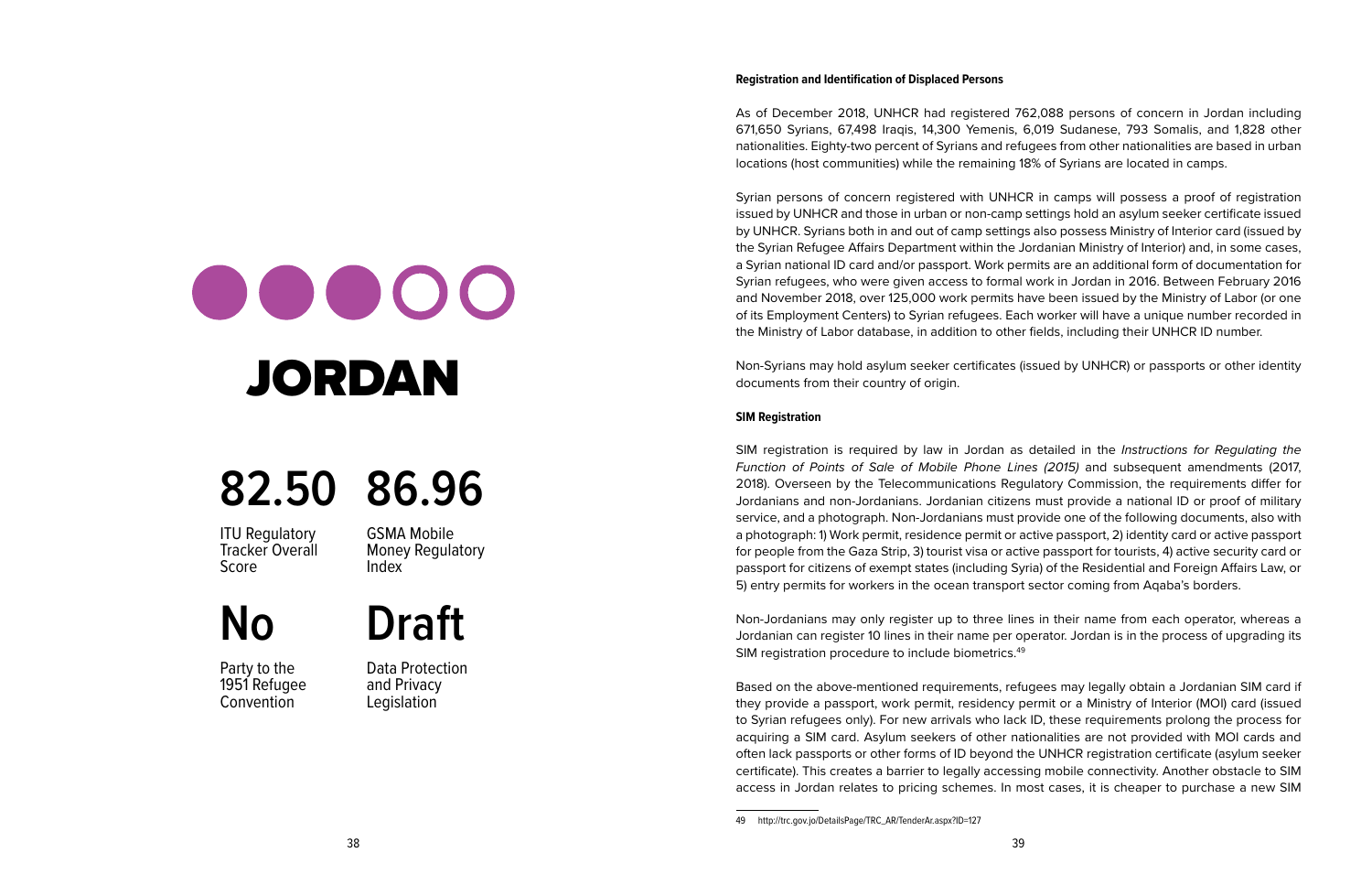with phone minutes included in the charge than it is to top up an existing one, which means that a person's mobile number will frequently change.

For purposes of connectivity and communication, in 2014 UNHCR began distributing a dedicated SIM card to all registered persons of concern. This SIM does not expire, even if it is not recharged. Refugees can use the SIM to receive messages from UNHCR or to contact the UNHCR's call center for free, without needing credit on the account. Free in-network calling is also available. The SIM card is owned by UNHCR with the individual's name listed on a sub-account, to identify the account holder and to allow the user to upgrade services and data as desired.

#### **Know Your Customer Rules**

Jordan participates in the Middle East and North Africa Financial Action Task Force (MENAFATF), which is an Associate Member of the Financial Action Task Force. Jordan's key regulation driving KYC requirements is the *Anti-Money Laundering and Counter Terrorist Financing Law*. The *Anti-Money Laundering and Counter Terrorist Financing Instructions No. 51/2010 specify procedures* for identifying and verifying the ID of a natural person, to include a consideration of the following: full name of the customer, nationality, permanent address, phone number, work address, type of activity, purpose of business relationship and its intended nature, names and nationalities of persons authorized to manage the account and any information the bank deems necessary. KYC regulations are overseen by the Central Bank of Jordan and monitored by the Anti Money Laundering & Counter Terrorist Financing Unit.

Jordanians need a national ID card as well as a utility bill as a proof of address to open a bank account. Non-Jordanians need a valid passport. However, in practice, due to minimum balance requirements to access services, the share of Jordanian adults with an account is 33.1% and refugees have much lower access and usage levels at 7.5%.<sup>50</sup> The Central Bank of Jordan has recently mandated that financial service providers offer 'basic accounts' that do not require minimum balances, removing many of the associated fees.

Most refugees and asylum-seekers do not own valid (non-expired) passports, therefore refugee access to bank accounts is limited. UNHCR and other humanitarian agencies providing cash assistance in Jordan resort to opening virtual accounts for refugees. These accounts are legally owned by the agencies and the virtual account acts as a cash transfer mechanism. No other banking services are offered under a virtual account. While this facilitates cash assistance and enhances financial literacy (i.e. how to use debit cards and ATMs), such an approach falls short of being financially inclusive as it does not allow for management of the family's budget, nor does it provide access to broader financial services.

#### **Mobile Money**

According to the World Bank's Global Findex database, Jordan's mobile money penetration (in terms of account ownership) in 2016 was 1.06%. Prior to 2013, mobile money services had to comply with the Central Bank of Jordan's 2010 circular on mobile payments, which was quite restrictive.<sup>51</sup> The Central Bank published a new regulatory framework for mobile money in December 2013, which came into effect in March 2014 and was amended in June 2017. Uptake of mobile money is still low.

Non-Jordanians need to present a valid passport or a Ministry of Interior (MOI) card to register for a mobile wallet account. The Government of Jordan provides the MOI card only to Syrian refugees, allowing Syrians to open a mobile wallet account through one of the five licensed payment service providers in Jordan. Asylum seekers from others countries of origin are not provided with an MOI card, and therefore if they do not possess a valid passport, they cannot access a mobile wallet account.

#### **Data Protection**

Jordan currently lacks a comprehensive data protection legal framework, though the Ministry of Communications did submit a draft data protection bill in 2014.52

<sup>50</sup> Financial Inclusion Diagnostic Study in Jordan, 2017 http://www.cbj.gov.jo/EchoBusv3.0/SystemAssets/PDFs/2018/Financial%20Inclusion%20Diagnostic%20Study%20in%20Jordan%202017.pdf

<sup>52</sup> https://privacyinternational.org/state-privacy/1004/state-privacy-jordan#dataprotection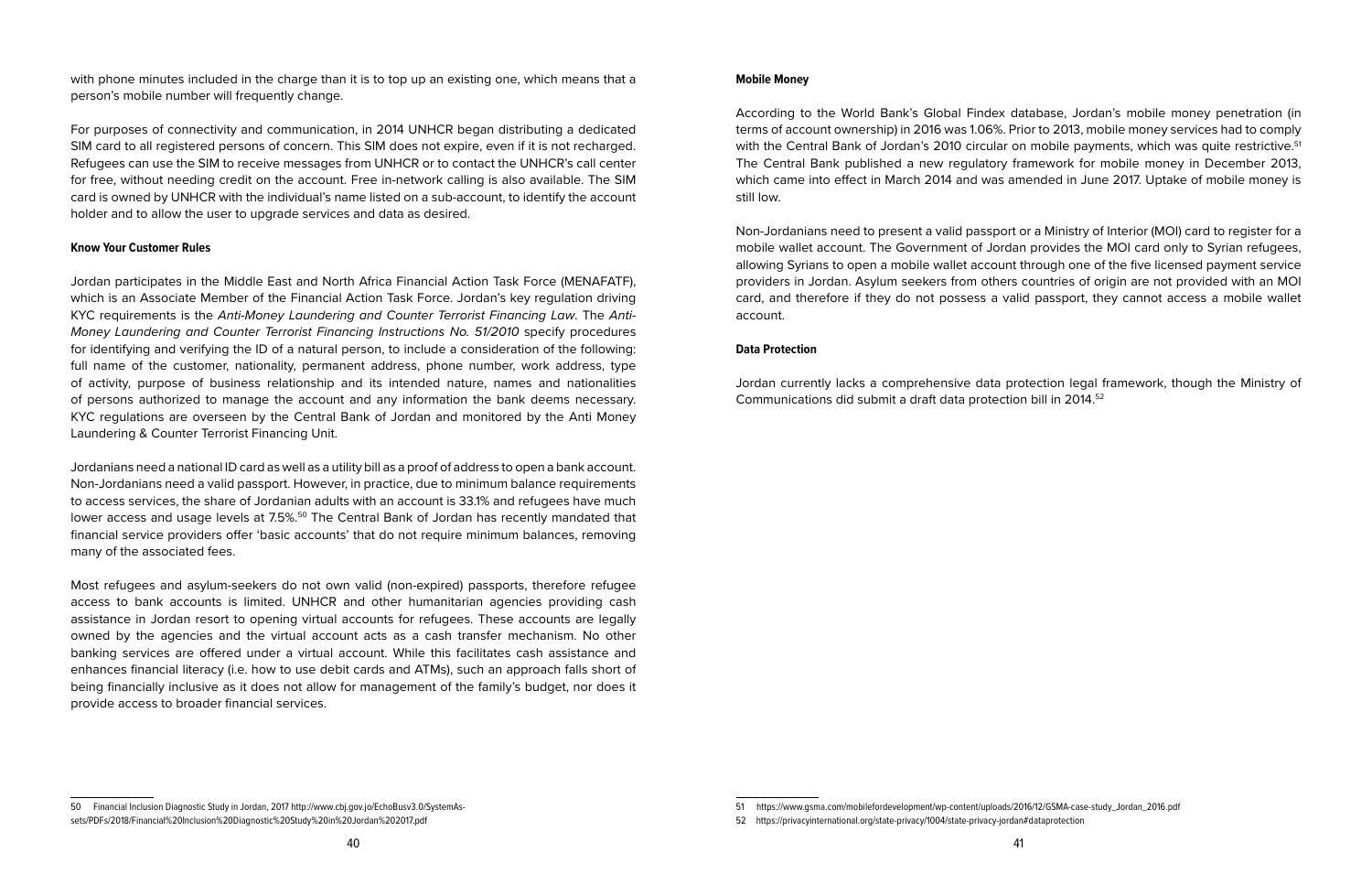As of 30 September 2018, Kenya hosted 468,261 registered refugees and asylum seekers located across three areas: Dadaab (a camp with a population of 208,595), Kakuma (a camp with a population of 186,384), and urban areas (namely Nairobi; population: 73,282). These people have been displaced from a number of different countries, including: Somalia (256,300), South Sudan (114,862), Congo (40,214), Ethiopia (27,553), Burundi (13,020), Sudan (10,090), Uganda (2,376), Rwanda (1,706), Eritrea (1,477) and elsewhere (663).

Few refugees in Kenya hold passports or ID cards from their countries of origin.<sup>53</sup> A plethora of other identity documents may be available to these populations, all of which are issued by the Refugee Affairs Secretariat: new asylum seekers may hold a Government of Kenya proof of registration document, an asylum seeker pass, and/or a movement pass. Likewise, new refugees may hold a Government of Kenya proof of registration document, minor pass, proof of application for a refugee ID card, and/or a movement pass.

The most significant document in terms of facilitating legal access to different services is the refugee ID card, which is processed by the National Refugee Bureau through the Refugee Affairs Secretariat and issued to officially recognized refugees over the age of 18. The refugee ID card is sometimes referred to an alien card. Previously, UNHCR had issued a Mandate Refugee Certificate (MRC) in the absence Government of Kenya documentation, but has since stopped and handed the responsibility of issuing identity documentation to the Kenyan Government.

It is worth noting that the National Registration Bureau does not retain the same ID number when renewing or reissuing a refugee ID card, creating problems for card holders.

#### **SIM Registration**

SIM registration is required by law in Kenya as specified in the *Kenya Information and Communications (Registration of SIM-Cards) Regulations, 2015*. The policy is overseen by the Communications Authority of Kenya. ID requirements for prepaid subscribers differ based on one's nationality.<sup>54</sup> Kenya citizens must provide one of the following proofs of identity: original identity card, original and valid passport, original service card for a member of the Kenya Defense Forces, or original birth certificate. For a Kenyan citizen not in possession of an original identification document, a police abstract and a certified copy of an identification document will suffice. For East African residents, an original national ID card, original passport, original East African passport or any other original and valid registration documents acceptable as national identification documents in the country of domicile will suffice. For foreign nationals, an original and valid passport or original alien card is required.

In 2018 the Communications Authority of Kenya conducted a 'forensic audit' of SIM registration<sup>55</sup> across different mobile network operators, which led to the deactivation of hundreds of thousands

<span id="page-23-0"></span>

### **87.50 79.24**

ITU Regulatory Tracker Overall Score

GSMA Mobile Money Regulatory Index

**Draft**

**Yes**

Party to the 1951 Refugee **Convention** 

Data Protection and Privacy **Legislation** 

<sup>53</sup> http://hrp.law.harvard.edu/wp-content/uploads/2017/11/recognising-nairobis-refugees\_nrc\_ihrc\_november2017\_embargoed.pdf

<sup>54</sup> http://africa.airtel.com/wps/wcm/connect/africarevamp/Kenya/home/customer-care/Customer-registration/

<sup>55</sup> https://ca.go.ke/wp-content/uploads/2018/09/Press-Statement-on-Forensic-Audit-on-SIM-Card-Registration1.pdf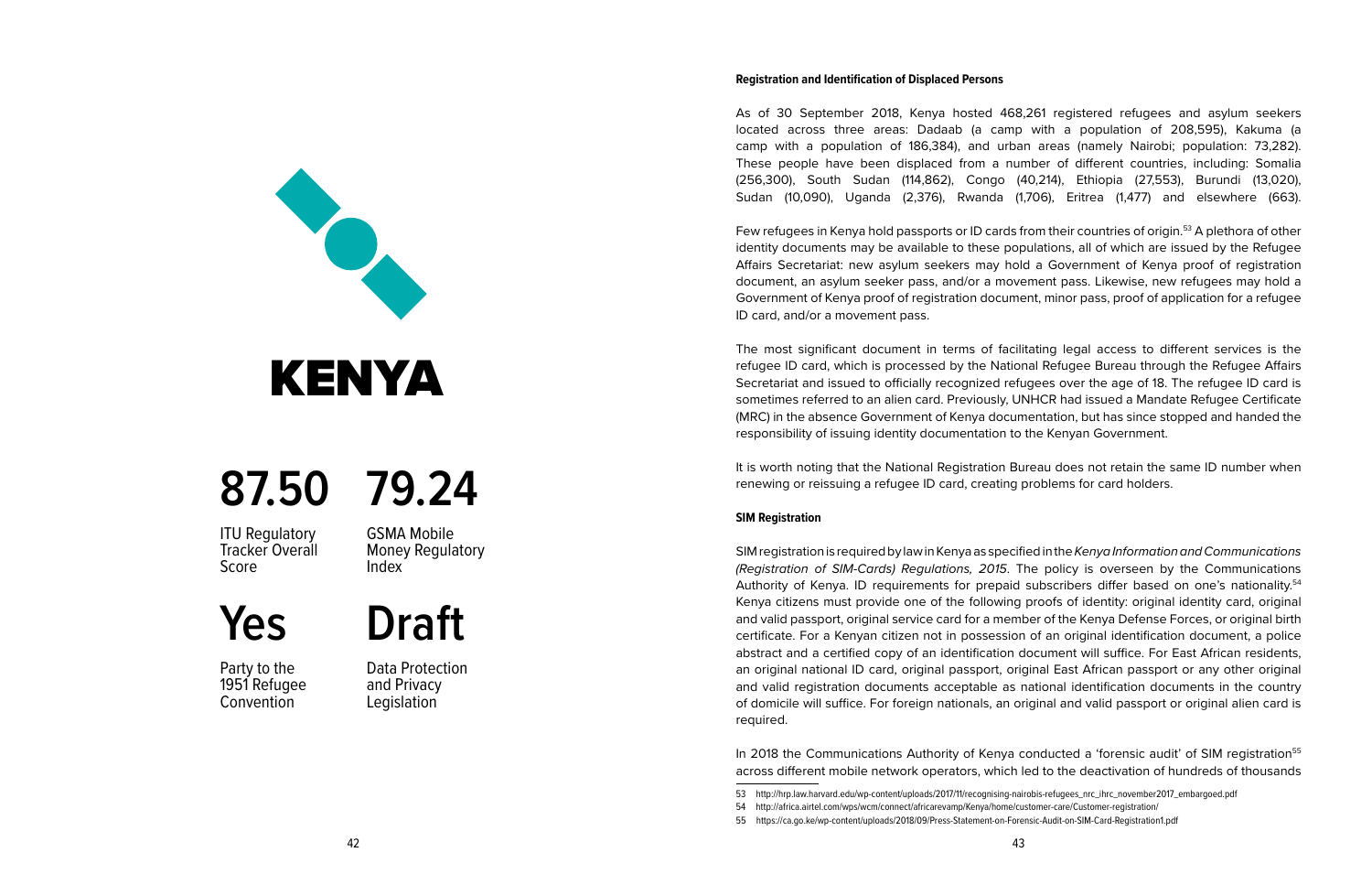of incorrectly registered SIM cards.<sup>56</sup> At the time, the regulator warned<sup>57</sup> that "telcos who will not have complied with the directive risk fines of up to 0.2 per cent of their annual sales."

In this context, only displaced persons who hold an official refugee ID card are able to legally register a SIM. Those lacking the required ID often obtain SIMs through proxies such as Kenyan friends and neighbors. It has been reported that some people still use the UNHCR Mandate Refugee Certificate, which remains widely recognized by institutions despite no longer having legal validity.

#### **Know Your Customer Rules**

Kenya participates in the Eastern and Southern Africa Anti-Money Laundering Group (ESAAMLG), which is an Associate Member of the Financial Action Task Force. Supervised by the Central Bank of Kenya, the key regulation driving KYC requirements is *The Proceeds of Crime and Anti-Money Laundering Act 2009*, which was last revised in 2014. Section 4 sets out the obligations to verify customer ID requiring "an official record reasonably capable of establishing the true identity of the applicant", which lists as examples: a) birth certificate, b) national identity card, c) driver's licence, d) passport or e) "any other official means of identification as may be prescribed". Proof of address is also verified by a referee or utility bill. Compliance with these rules is enforced by the Financial Reporting Centre.

The Kenyan Government-issued refugee ID card should be sufficient for refugees to open a bank account in Kenya, however in practice many face challenges due to varying bank/financial institution policies and practices, including requiring applicants to provide a work permit and/or Kenya Revenue Authority (KRA) PIN. This is sometimes resolved by UNHCR approaching these institutions to clarify the legal requirements. At least one financial institution (Equity Bank) has created special procedures for refugees to be able to access financial services in Kakuma.58 It has been reported that some refugees who cannot access formal banking services have resorted to "banking at home" (i.e. keeping cash hidden in their homes, thereby increasing their vulnerability to theft  $59$ 

#### **Mobile Money**

According to the World Bank's Global Findex database, Kenya's mobile money penetration (in terms of account ownership for 15+ years old) is 72.93%. The Central Bank of Kenya has issued guidance for mobile money: *E-money Regulation, 2013*, which states that "issuers shall put in place systems to maintain accurate and complete records of… the identity of e-money holders". Safaricom's M-PESA KYC procedure lists the alien card as an acceptable proof of identity.<sup>60</sup>

#### **Data Protection**

On 3 July 2018, a draft *Data Protection Bill* was introduced that would establish a comprehensive data protection regime in Kenya. The bill would require "banks, telecommunications operators, utilities, private and public companies, and individuals" to obtain data subjects' consent before collecting and processing their personal data. It would also impose certain data security obligations related to the collection, processing, and storage of data, while placing restrictions on third-party data transfers.<sup>61</sup>

<sup>56</sup> https://www.nation.co.ke/business/Telcos-switch-off-thousands-of-fraudulent-SIM-cards/996-4774238-nv5xvu/index.html

<sup>57</sup> https://www.nation.co.ke/business/Telcos-switch-off-thousands-of-fraudulent-SIM-cards/996-4774238-nv5xvu/index.html

<sup>58</sup> https://businesstoday.co.ke/equity-banks-kakuma-refugees/

<sup>59</sup> http://hrp.law.harvard.edu/wp-content/uploads/2017/11/recognising-nairobis-refugees\_nrc\_ihrc\_november2017\_embargoed.pdf

<sup>60</sup> https://safaricom.amlawareness.com/documents/Safaricom%20M-PESA%20KYC%20procedure.pdf

<sup>61</sup> https://www.lexology.com/library/detail.aspx?g=9d6d54da-b907-4495-a7e6-116ca884d76c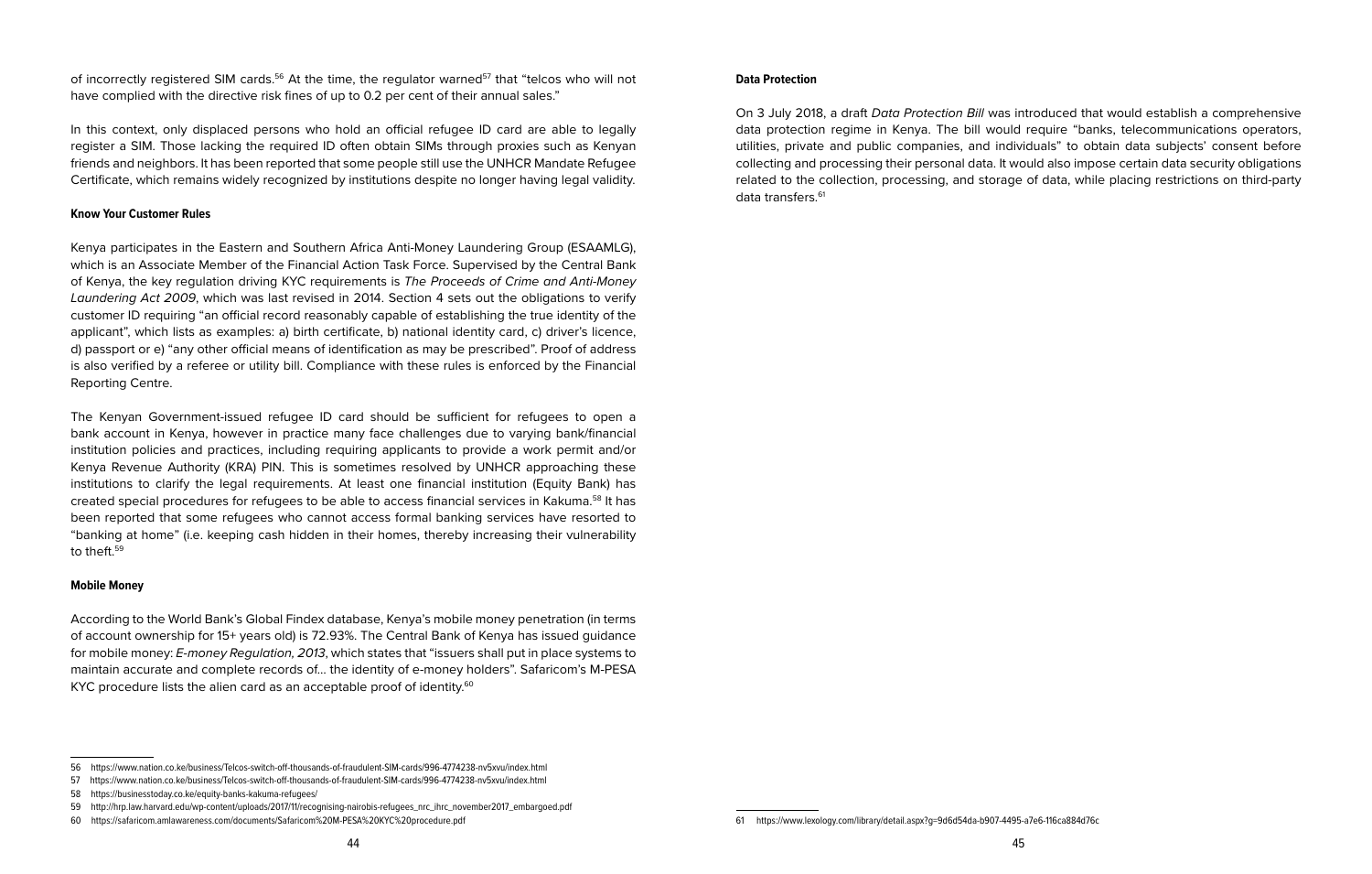Lebanon hosts refugees and asylum seekers mainly from Syria, and in smaller numbers, from Iraq and other countries. As of the end of July 2018, there were 976,002 Syrian refugees and asylum seekers in Lebanon (amounting to 222,412 households) and 20,039 people from other countries (amounting to 7,714 households).

The majority of refugees and asylum seekers in Lebanon approach UNHCR carrying official identity documents from their country of origin, namely national ID cards and/or passports, in addition to family booklets and individual civil extracts, especially in the case of refugees and asylum seekers from Syria. Those newly born in the country of asylum (Lebanon) will be issued Lebanese birth certificates.

In addition, UNHCR issues refugees and asylum seekers from Syria and other countries either a registration, asylum seeker or refugee Certificate depending on their nationality and/or legal status with UNHCR. All refugees and asylum seekers are also granted a barcode token, including their case number and corresponding barcode, which assists partners with their rapid identification in the Refugee Assistance and Information System (RAIS) as persons known to UNHCR. The aforementioned certificates and barcode tokens are not considered official identity documents, but rather proof of registration with UNHCR Lebanon.

#### **SIM Registration**

SIM registration is required by law in Lebanon and is overseen by the Telecommunications Regulatory Authority. By law, subscribers are required to present an ID card or passport and have a photo taken when purchasing a SIM. The government is considering introducing a biometric verification component to SIM registration.<sup>62</sup> IMEI registration requirements also exist in parallel but have been sporadically enforced.<sup>63</sup>

While identification requirements for SIM registration are regularly enforced in official Alfa or Touch shops, it is common practice to purchase SIM cards from agents without providing proof of identity, for both Lebanese and foreigners.

The main barrier to accessing mobile connectivity in Lebanon is the high fees of maintaining a SIM. Lebanon's mobile charges are the highest in the MENA region. In 2017, the Minister of Telecommunications announced new prices for activating certain mobile SIM cards. A basic prepaid SIM card on either Touch or Alfa networks can now be bought for \$3 to \$5 USD compared to the previous initial cost of up to \$25 USD. The reduced fee has made access to connectivity easier and fewer refugees are changing SIM cards (and phone numbers) compared to 2016. However, depending on the SIM bundle purchased, the costs can remain high. On average, a package of only 500 MB costs around \$10 USD, while a 5 or 10 GB package can cost \$30 to \$50 USD. In 2015, UNHCR approached the Ministry of Telecommunication to propose a reduced package for

<span id="page-25-0"></span>

# LEBANON

### **41.67 No**

**ITU Requlatory** Tracker Overall Score

GSMA Mobile Money Regulatory Index

### **No**

Party to the 1951 Refugee **Convention** 

Data Protection and Privacy **Legislation** 

**No**

<sup>62</sup> http://www.plus961.com/2017/12/lebanon-to-introduce-biometric-verification-for-sim-cards/

<sup>63</sup> http://www.plus961.com/2018/09/dual-sim-phones-and-mandatory-imei-registration-in-lebanon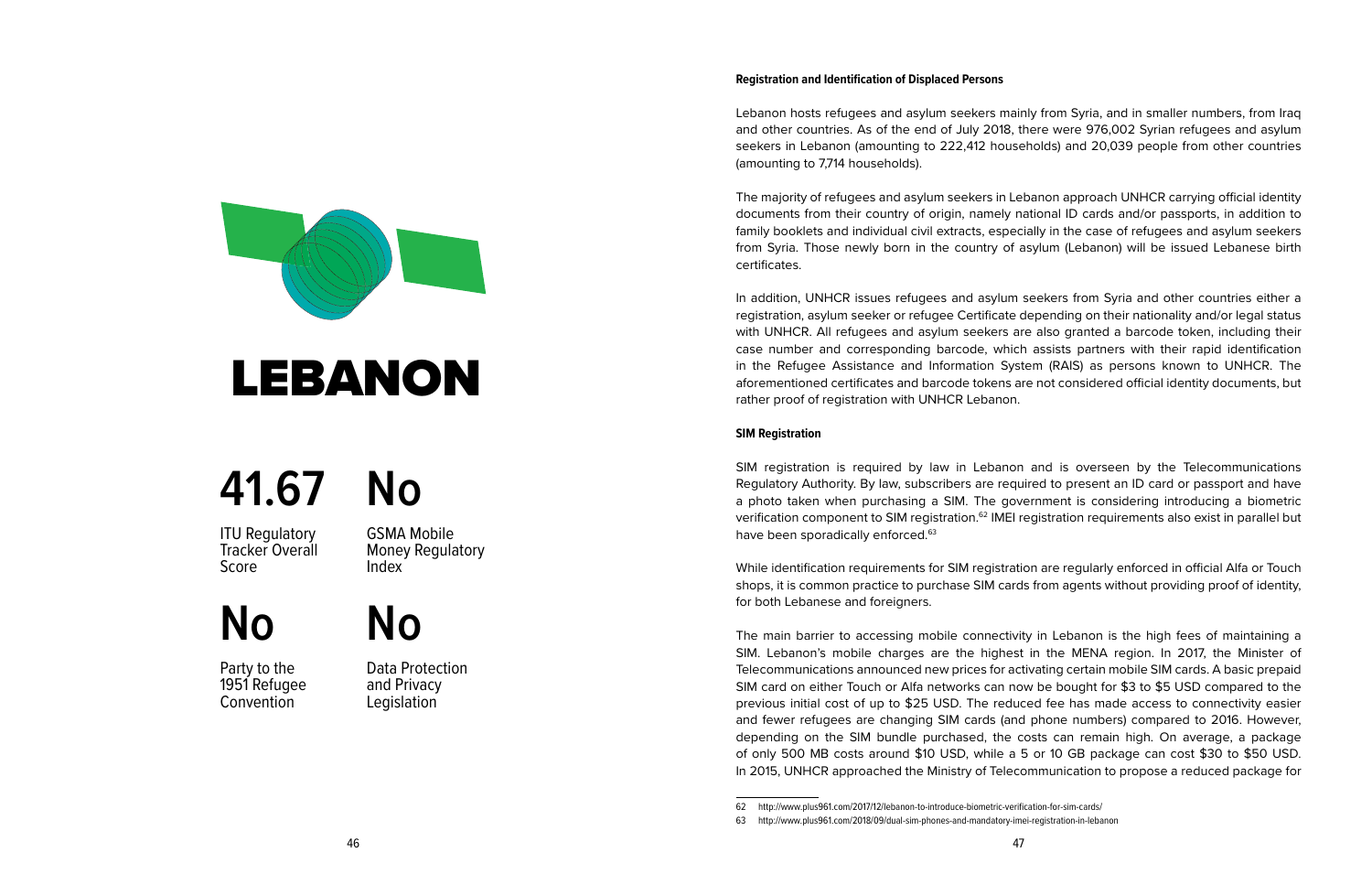refugees with a SIM card provided by UNHCR, mainly to allow refugees to keep their phone numbers and maintain permanent contact with the agency. However, the proposal was not considered. With the lower fees announced by the Government in 2017, fewer refugees are changing their phone numbers and, through ongoing awareness-raising efforts, since October 2017 some 22,000 families have informed UNHCR of a change of phone number through a specific call center managed in partnership with WFP.

#### **Know Your Customer Rules**

Lebanon participates in the Middle East and North Africa Financial Action Task Force (MENAFATF), which is an Associate Member of the Financial Action Task Force. Lebanon's key regulations driving KYC requirements are *Law 318 Fighting Money Laundering*64 and *Basic Circular No. 83 Addressed to Banks and also to Financial Institutions.* Article 3 of Section II of *Basic Circular No. 83* addresses relations with customers and due diligence measures, including identification requirements, which specify that a passport, ID card, individual civil registration or residence permit must be provided, as well as proof of address.

Populations of concerns regularly face obstacles in opening bank accounts aside from proving their identity: requirements for proving sources of income and residency have proven to be barriers. For this reason, UNHCR has facilitated access to banking services by issuing prepaid cash cards to beneficiaries under the name and control of UNHCR. The card can be used by designated agencies to provide assistance, however there are restrictions on the range of permissible transactions, which exclude the following: receiving deposits from other individuals, receiving remittances, online purchases, transferring funds to other accounts, etc.

#### **Mobile Money**

There is no data for mobile money account ownership for 15+ years old in Lebanon in the World Bank's Global Findex database. No mobile money-specific regulation has been identified for Lebanon, though *Intermediate Circular No. 393* bans all banking operations from being executed through portable or fixed electronic devices between clients of different banks unless they are to receive money transfers. These money transfers cannot take place using an application or any other program installed on the client's device but can only be executed through the traditional SWIFT (Society for Worldwide Interbank Financial Telecommunication) network adopted by commercial banks.65 Currently, neither of Lebanon's mobile network operators (Alfa and Touch) offer cash wallets within the SIM that would enable the transfer of cash or use of mobile to pay to merchants. Mobile payments are offered by some banks but they are directly linked to individual bank accounts.

#### **Data Protection**

Lebanon currently lacks a comprehensive data protection legal framework.<sup>66</sup>

48

Populations of concerns regularly face obstacles in opening bank accounts aside from proving their identity: requirements for proving sources of income and residency have proven to be barriers.

<sup>64</sup> https://www.emeraldinsight.com/doi/abs/10.1108/13685201311318467

<sup>65</sup> http://blog.blominvestbank.com/8573/central-bank-of-lebanon-regulating-electronic-money-transfers/

<sup>66</sup> https://unctad.org/en/Pages/DTL/STI\_and\_ICTs/ICT4D-Legislation/CountryDetail.aspx?country=lb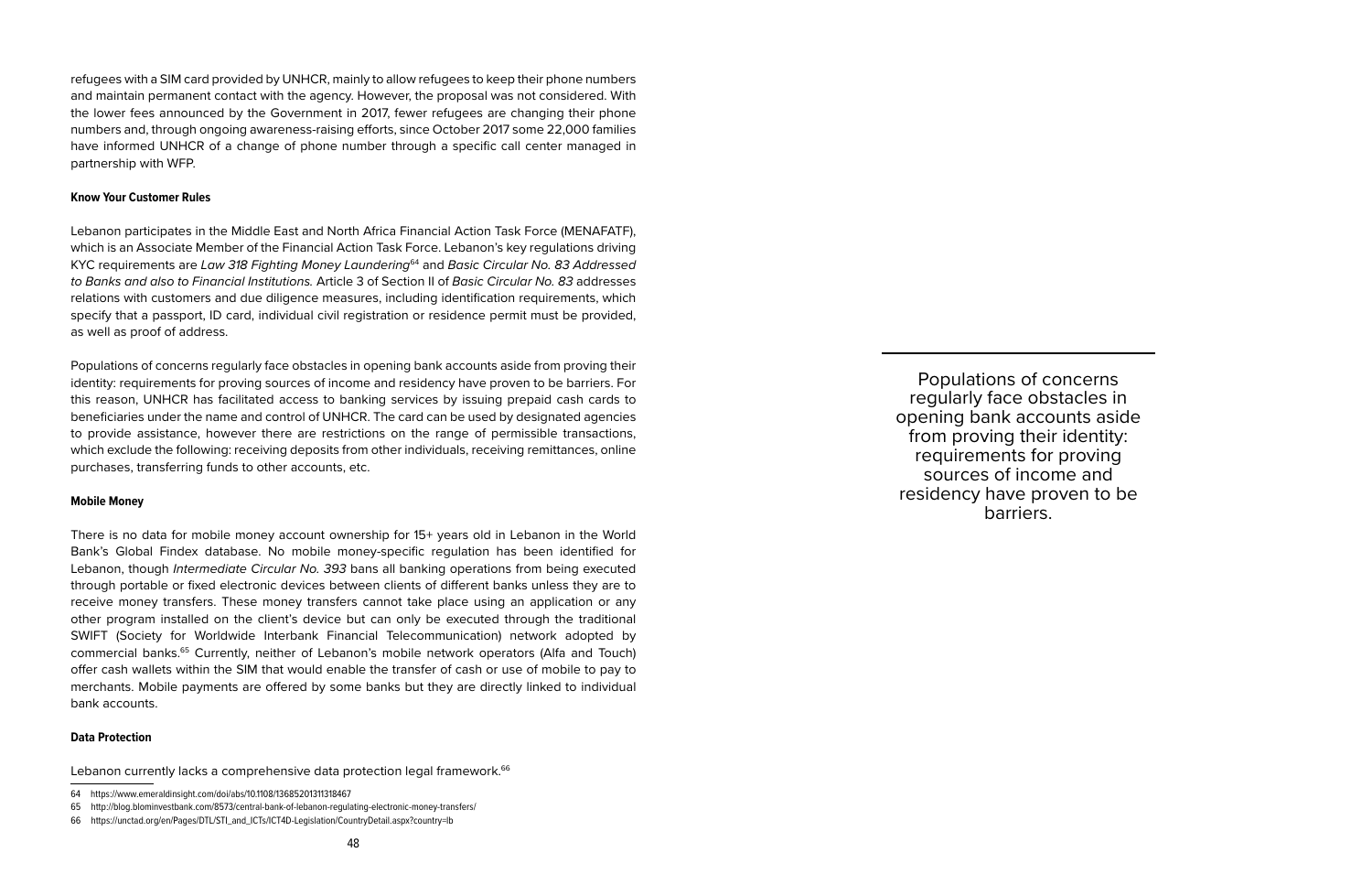Malian refugees in Mauritania are recognized on a *prima facie* basis, as per a regional agreement. These refugees are mostly accommodated in one camp in the Hodh Elchargui region (Wilaya) in the arid southeastern corner of the country. At the end of November 2018, Mbera refugee camp, situated in the department (*'moughataa'*) of Bassikounou, hosted a total of 55,866 refugees. During the first six months of 2018 alone, UNHCR registered more than 5,000 new arrivals at Mbera camp. No voluntary return to Mali has been facilitated since November 2017. Given the current security environment, UNHCR considers that the conditions in Mali are not conducive to promote the return of refugees.

In urban areas UNHCR assists and protects some 2,504 asylum seekers and refugees (as of the end of November 2018) in Nouakchott and Nouhadibou (mainly from Cote d'Ivoire, Syria, and the Central African Republic). Since 2014, the numbers of new asylum seekers have risen by approximately 600 new arrivals annually and by more than 900 in 2018.

In the absence of national legislation, UNHCR continues to register all asylum applications in urban settings and conduct refugee status determination. At the end of registration, the office issues a certificate of asylum application valid for six months pending finalization of the Refugee Status Determination procedure. If, at the end of this procedure, the person is recognized as a refugee, they will obtain a refugee ID card valid for one year renewable.

In Bassikounou, UNHCR has worked with the Government of Mauritania to agree to jointly issue IDs to the Malian refugees of Mbera camp, a decision that UNHCR expects to be extended to urban refugees in 2019. In the meantime, UNHCR issues asylum seeker certificates and refugee ID cards in urban areas (Nouakchott and Nouadhibou). It is important to note that urban refugees face challenges obtaining National Identity Numbers. Some who have been in Mauritania for an extended period have managed to get one, but it is an inconsistent practice, particularly for recent arrivals.

As yet, there is no asylum law in Mauritania, so refugees are not officially recognized by the government. This impacts on their capacity to fully and effectively enjoy their rights.

#### **SIM Registration**

SIM registration is required by law in Mauritania. The relevant legal mandate is the *Decision du Conseil National de Régulation N° 38*.

Overseen by the *Autorité de Régulation*, SIM registration requires the presentation of a valid identification document with the subscriber's photo or an official document bearing the National Identity Number and the exact address at the time of subscription. One may only register a "reasonable number" of SIM cards in one's name. In 2017, three Mauritanian MNOs (Mauritel, Mattel and Chinguitel) were fined a combined \$1.2m USD for SIM registration errors. As of February 2017,

<span id="page-27-0"></span>

### MAURITANIA

### **75.00 33.25**

**ITU Requlatory** Tracker Overall Score

GSMA Mobile Money Regulatory Index

**Yes No**

Party to the 1951 Refugee **Convention** 

Data Protection and Privacy **Legislation**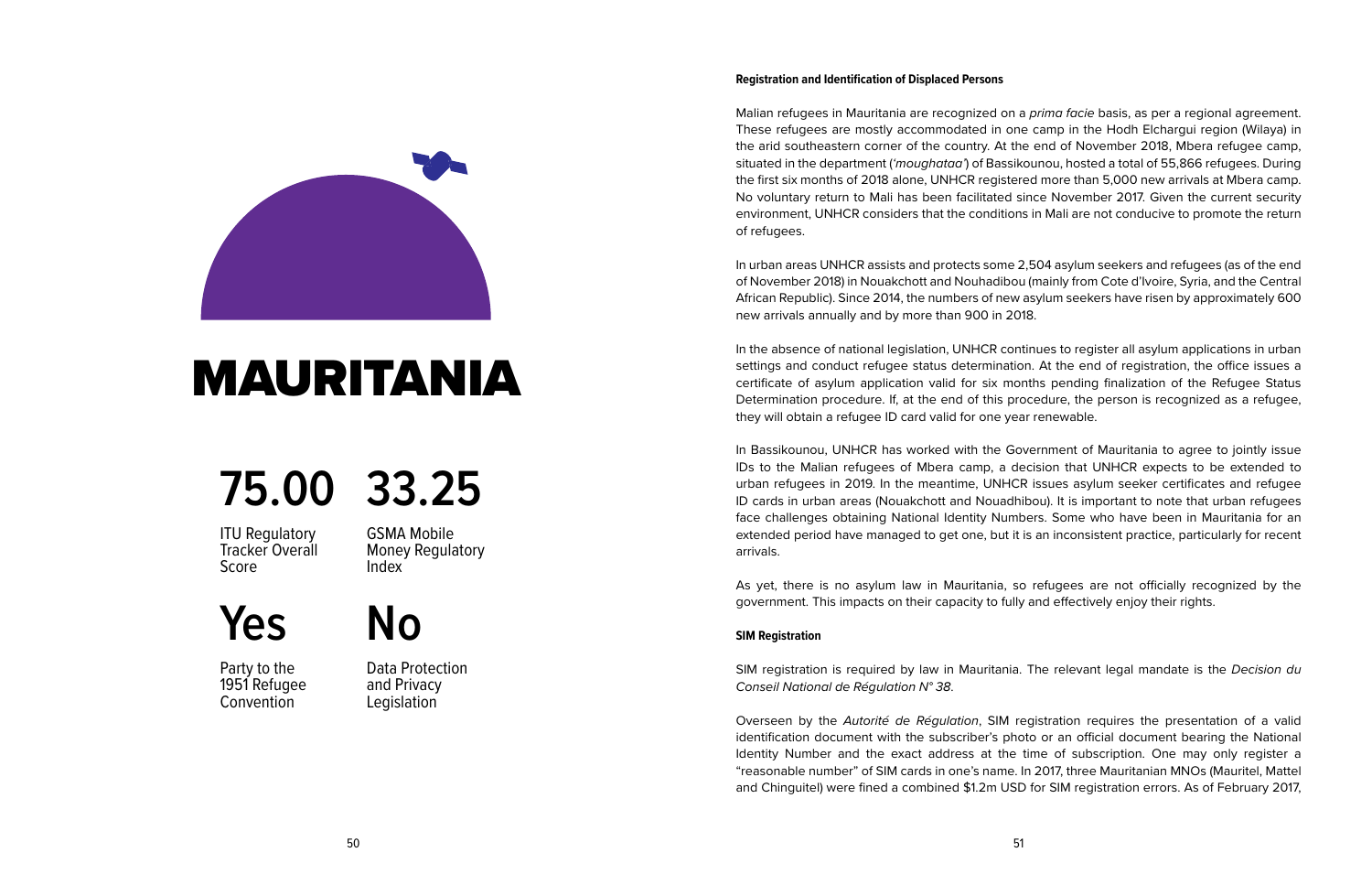#### **Mobile Money**

According to the World Bank's Global Findex database, Mauritania's mobile money penetration (in terms of account ownership for 15+ years old) is 4.01%. Mobicash – the only mobile money service in Mauritania, launched in 2015 by Mauritel – is used only by a small segment of the population since there exist faster and more effective informal ways to transfer money. No relevant mobile money regulations were identified through the research.

#### **Data Protection**

Mauritania currently lacks a comprehensive data protection legal framework<sup>71</sup>, though the Law of July 11, 1999, on Telecommunications does make a reference to data protection.72

Mauritania participates in the Middle East and North Africa Financial Action Task Force (MENAFATF), which is an Associate Member of the Financial Action Task Force. The key financial regulators are the Central Bank of Mauritania, Office of the Inspector General of the State and the Financial Information Analysis Commission (CANIF), the country's financial intelligence unit.68

Persons of concern can legally register a SIM card if they have been issued a National Identity Number, though informal workarounds for accessing SIMs are common. However, these unregistered SIM cards are often only valid for a few months and the risk is that the Mauritanian authorities suddenly

nearly 400,000 unregistered SIMs had been deactivated by the MNOs.<sup>67</sup>

decide to deactivate all unregistered SIMs.

**Know Your Customer Rules**

A May 2018 MENAFATF mutual evaluation report was fairly critical of KYC/CDD measures in Mauritania's financial sector, noting that "Mauritania's due diligence measures are basic." The implementation of procedures varies across banks, but have been deemed generally deficient. Although the proportion of foreign residents living in Mauritania is low, it was also found that banks lack the necessary identification and verification procedures in the case of foreign customers.<sup>69</sup> The US Department of State has recommended that "the Government of the Islamic Republic of Mauritania should take steps to expand reporting and KYC requirements to additional financial and non-financial entities, as well as take steps to enforce compliance with existing mandatory reporting requirements."70

Persons of concern can legally open a bank account if they have been issued a National Identity Number and can provide proof of address. It is worth noting that those who live in a camp will have a recorded address in UNHCR's databases. Those based in urban settings are expected to provide their current address to UNHCR, though traditionally this population has proven to be more mobile. One bank (La Poste) sometimes agrees to open bank accounts for foreigners who do not hold a National Identity Number, but do possess a valid passport.

<sup>67</sup> https://www.telegeography.com/products/commsupdate/articles/2017/02/17/mauritanian-cellcos-fined-for-sim-registration-errors/

<sup>68</sup> https://www.state.gov/j/inl/rls/nrcrpt/2015/supplemental/239256.htm

<sup>69</sup> http://www.menafatf.org/sites/default/files/Newsletter/Mauritania.MER\_.en\_.pdf

<sup>70</sup> https://www.state.gov/j/inl/rls/nrcrpt/2015/supplemental/239256.htm

<sup>71</sup> https://unctad.org/en/Pages/DTL/STI\_and\_ICTs/ICT4D-Legislation/CountryDetail.aspx?country=m 72 https://wipolex.wipo.int/en/text/475490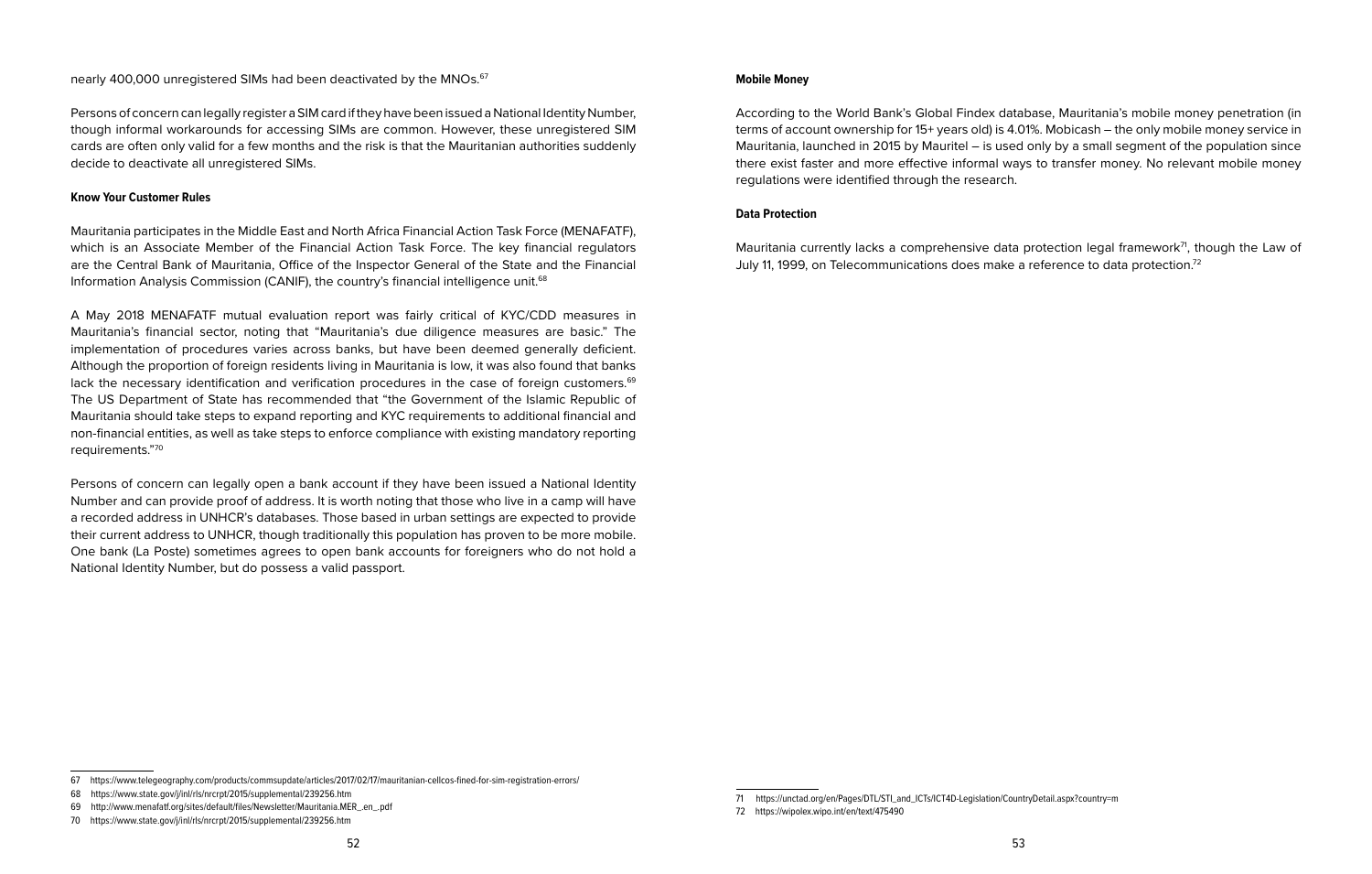By the end of year 2018, the Malian refugee caseload registered in Niger included 55,540 individuals with the following breakdown by location: 10,555 in Tabereyberey camp, 15,692 in Abala camp, 6,924 in Mangaize camp, 18,104 in the host area of Intikane, 3,792 in Niamey, and 473 in Ayorou town. However, due to the volatile security situation in the northern part of Mali, UNHCR is not in a position to advocate for promoted return.

Niger also has a caseload of asylum seekers and refugees of other nationalities, who are mainly based in Niamey, where Refugee Status Determination (RSD) is carried out. Within the context of mixed migration, the caseload of asylum seekers is expected to increase with the referral system in place between UNHCR and IOM. In 2018, UNHCR strengthened its presence in Agadez with the opening of a sub-office and individually registered 2,013 persons of concern as asylum seekers, mainly from Sudan.

Towards the end of 2017, UNHCR Niger and UNHCR Libya opened a new chapter in the Emergency Transit Mechanism (ETM), which allows released persons of concern from Libyan detention centers to be relocated to Niger. Over course of 2018, 1,536 asylum seekers found refuge in Niamey under the ETM process. The reinforcement of government capacity in RSD and the UNHCR/IOM referral system are considerable factors that will propel UNHCR Niger's efforts towards increased processing asylum seekers.

Since the beginning of the year 2018, the region of Tillabery has witnessed gradually forced displacement of nationals in the communes bordering Mali. According to the Protection Cluster, there were 1,500 IDPs in the beginning of 2018, reaching 15,000 in July, and 53,510 by end of year.

The registration exercise and biometric enrolment of the forcible displaced in the Diffa region, targeting over 250,000 persons of concern, started in September 2017 and stopped in March 2018, with a coverage of 80%. According to the latest figures of the government from July 2018, 118,868 refugees, 104,288 IDPs, 25,731 returnees, 940 asylum seekers reside in the Diffa region.

In this context, persons of concern will be issued with different documents depending on their status: IDPs and returnees will be issued a UNHCR proof of registration that includes a photograph and biographical data for all members of a household. Asylum seeker certificates are issued to asylum seekers; all members of a household appear individually on the certificate with photographic and biographical data. These certificates are issued by UNHCR for cases of the Emergency Transit Mechanism and by the Government of Niger for the rest of the caseload. A refugee attestation lists all members of a refugee household including their photographs and biographical data. These are issued jointly by the Government of Niger and UNHCR, except the 'mandate' refugee attestation, which is issued only by UNHCR<sup>73</sup>. Finally, a Government of Niger-issued refugee ID card is available to all refugees above 13 years old.



54

<span id="page-29-0"></span>

### NIGER

### **23.00 79.96**

**ITU Requlatory** Tracker Overall Score

GSMA Mobile Money Regulatory Index

**Yes**

Party to the 1951 Refugee **Convention** 

Data Protection and Privacy **Legislation** 

**Yes**

<sup>73</sup> So far in Niger, this attestation has only been issued to a very few cases recognized as refugees by UNHCR Libya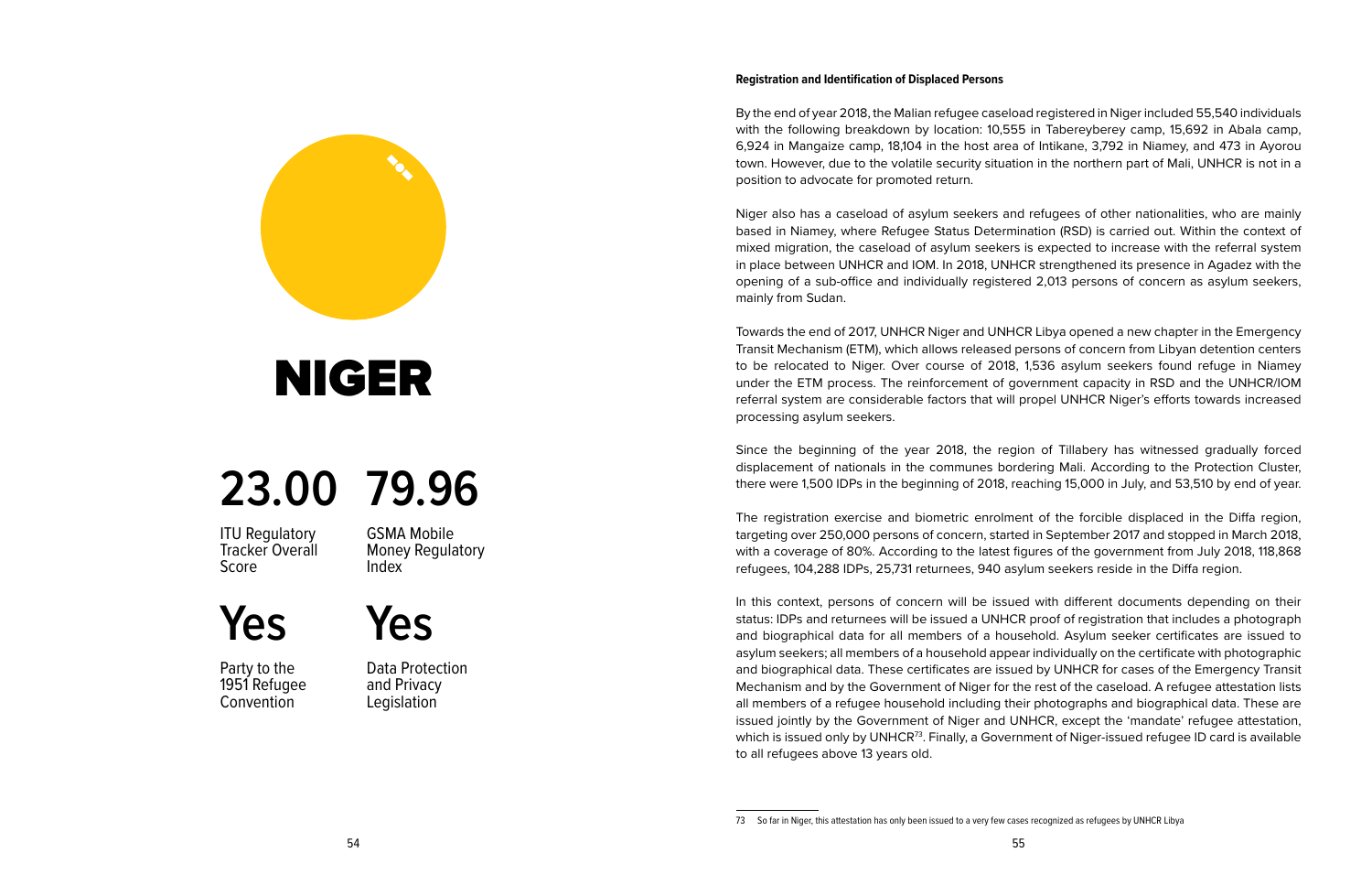#### **SIM Registration**

SIM registration is required by law in Niger. The key regulation from the *Ministre de la Communication et des Nouvelles technologies de l'information* is *Décret N° 2012-433/PRN/MC/NTI/MISP/D/AR/ MJ of October 4, 2012*, which calls for the following subscriber information to be recorded at the point of sale: 1) first and last name, 2) address, 3) date and place of birth, 4) type of ID provided, 5) ID number and date of issue, and 6) the authority which issued the document. A copy of the identification document provided during registration must also be archived. Given the low level of civil documentation, the law also allows for patronage, i.e. a person with valid documentation can vouch for the identity of up to 5 other persons without documents. SIM registration is overseen by *Autorité de Régulation des Télécommunications et de la Poste*.

In November 2013, the regulator disconnected one-third of Niger's mobile phone connections (1.7 million of 5.4 million mobile subscriptions), which had not been registered by deadline of the government mandate.74

Mobile network operators accept Niger Government-issued refugee attestations and refugee ID cards as proof of identity. In the case of the ETM response, where refugees are not from ECOWAS countries and are only in Niger on a very temporary basis, UNHCR registers SIMs in the organization's name and then distributes the cards to beneficiaries in order to facilitate access to communication and mobile money. UNHCR is the official custodian of these SIM cards. The SIM card can be reallocated whenever the person leaves Niger.

#### **Know Your Customer Rules**

Niger participates in the Inter-Governmental Action Group against Money Laundering in West Africa (*GIABA*), which is an Associate Member of the Financial Action Task Force. Supervised by the *Banque Centrale des États de l'Afrique de l'Ouest* (*BCEAO*), specific details on Niger's KYC regulations have been hard to discern from public sources. That said, a 2015 U.S. Department of State report notes that "the Government of Niger's AML/CFT laws are not in full compliance with international standards. Although addressed in the AML/CFT laws, customer due diligence procedures for designated non-financial businesses and professions (DNFBPs) have not been implemented. The Government of Niger should continue to improve its AML/CFT regime in conjunction with regional partners and international donors. It also should ensure its laws are fully implemented, to include the enforcement of KYC and reporting requirements for all DNFBPs."75

As with SIM cards, financial service providers accept Niger Government-issued refugee attestations and refugee ID cards as proof of identity to open a bank account.

#### **Mobile Money**

According to the World Bank's Global Findex database, Niger's mobile money penetration (in terms of account ownership for 15+ years old) is 8.72%. No relevant mobile money regulations were identified during the research. Mobile money providers accept Niger Government-issued refugee attestations and refugee ID cards as proof of identity.

#### **Data Protection**

Niger has a data protection law: *Loi sur la protection des données à caractère personnel*. 76

<sup>74</sup> https://www.telecompaper.com/news/niger-cuts-off-one-third-of-mobile-phone-users-to-curb-crime--982456

<sup>75</sup> https://www.state.gov/j/inl/rls/nrcrpt/2015/supplemental/239273.htm

<sup>76</sup> https://unctad.org/en/Pages/DTL/STI\_and\_ICTs/ICT4D-Legislation/CountryDetail.aspx?country=ne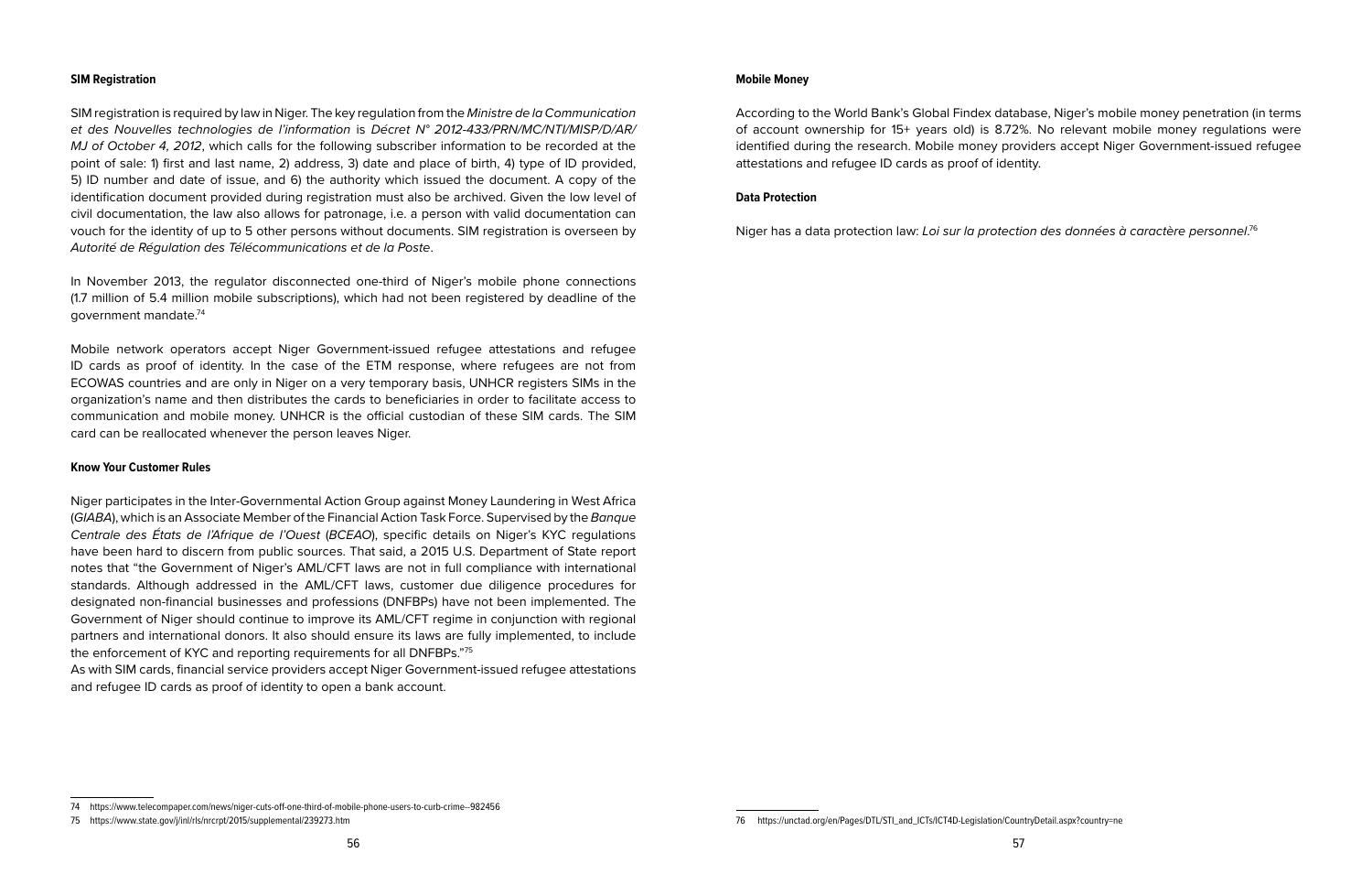<span id="page-31-0"></span>

### NIGERIA

### **78.33 65.67**

ITU Regulatory Tracker Overall Score

GSMA Mobile Money Regulatory Index

**Draft**

**Yes**

Party to the 1951 Refugee **Convention** 

Data Protection and Privacy **Legislation** 

#### **Registration and Identification of Displaced Persons**

Nigeria's urban refugee population totals 2,063 and has the following profile: 619 Congolese (Democratic Republic), 414 Central African, 191 Syrians, 162 Turkish, 139 Cameroonians, and 538 other nationalities. These refugees are located across Lagos, Ijebu-Ode, Abuja, Kano, and other cities.

As of 15 November, 2018, there were also 30,933 Cameroonians located in Cross River, Benue, Taraba, and Akwa-Ibom.

The Nigerian returnee population is 30,945 and is mainly located in Borno State. UNHCR is aware of other returnees in locations in the Akwa Ibom, and Cross River States in the Southern parts of the countries as well as in Kano, North West Nigeria, but their figures have yet to be captured.

In this context, persons of concerns may possess different forms of identity documentation based on their country of origin and status. Apart from passports issued by the country of origin of some refugees (which they may still hold), the Nigerian Government (namely the National Commission for Refugees, Migrants and Internally Displaced Persons) and UNHCR jointly issue refugee certificates and refugee ID cards to refugees. National Identity Numbers (NINs) have been issued to a small group of urban refugees in Lagos State (310 to date). As of January 2019, a NIN is a legal requirement for accessing mobile connectivity and financial services.<sup>77</sup>

#### **SIM Registration**

SIM registration is required by law in Nigeria. The *Nigerian Communications Commission (Registration of Telephone Subscribers) Regulations, 2011* provide the legal mandate for SIM registration in the country. While the regulation itself is rather vague as concerns specific ID requirements, in practice subscribers are expected to provide a valid form of ID and biometrics to register a SIM card. Confusingly, the exact MNO requirements differ slightly across operators, which is partly the result of Nigeria not having a widely adopted national ID system. For example, MTN accepts any of the following documents for SIM registration: International Passport, Voter's Card, Driver's License, National ID Card, Valid Student ID Card, E-tax Card, or a letter of authentication by a traditional ruler/community leader.<sup>78</sup> A January 1, 2019 deadline has been set by the Federal Government for the mandatory use of the National Identification Number (NIN) for SIM registration.<sup>79</sup>

MTN Nigeria was famously fined \$5.2 billion USD in October 2015 for failing to deactivate more than 5 million unregistered SIM cards. The fine was later reduced after a prolonged negotiation with both the regulator and federal government.<sup>80</sup> Despite these huge penalties, lax SIM registration practices persist in Nigeria, raising national security concerns.81 In addition, the Nigerian Communications Commission has publicly chastised the use of unregistered SIMs to facilitate a

<sup>77</sup> https://guardian.ng/technology/nimc-operators-strategise-on-january-2019-nin-deadline/ 78 https://mtnonline.com/simregistration

<sup>79</sup> https://guardian.ng/technology/nimc-operators-strategise-on-january-2019-nin-deadline/

<sup>80</sup> http://www.itnewsafrica.com/2018/02/mtn-still-owes-609-million-of-nigerian-mega-fine/

<sup>81</sup> https://guardian.ng/business-services/sale-use-of-pre-registered-sim-cards-booms-despite-fines-arrests/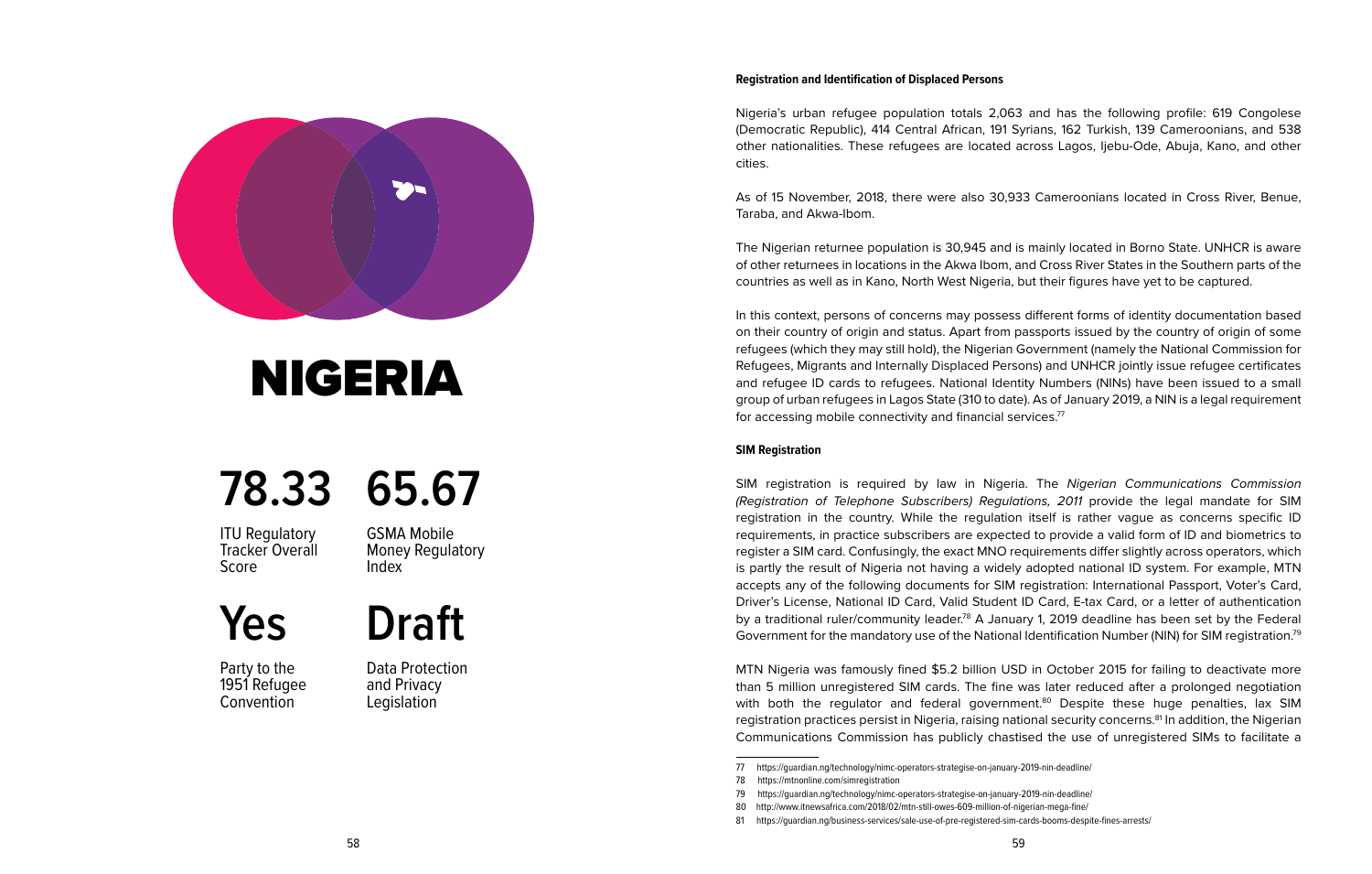form of telecommunications fraud known as SIM boxing by which calls made through the Internet are redirected onto mobile networks via machines that house SIM cards (thereby avoiding payment of call termination fees).82 To address these various concerns, in November 2017 the NCC initiated a task force to investigate SIM registration irregularities.<sup>83</sup> Further regulatory activity in this area is to be expected.

For refugees, a refugee ID card is legally sufficient identity documentation to register a SIM card (though in practice often no identity document is requested by agents). However, due to persistent uncertainty as regards which forms of ID are legally valid for SIM registration, particularly for refugees, in September 2018, the National Commission for Refugees, Migrants and Internally Displaced Persons sent a letter to the National Communications Commission (NCC) requesting that the NCC invoke its power under Section  $53<sup>84</sup>$  of the Nigerian Communications Act to issue a directive to mobile service providers to accept for the purpose of SIM registration the valid ID cards issued to refugees. In its October 2018 response, the NCC clarified that National Identification Number (NIN) legal requirement also applies to displaced persons.

#### **Know Your Customer Rules**

Nigeria participates in the Inter-Governmental Action Group against Money Laundering in West Africa (GIABA), which is an Associate Member of the Financial Action Task Force. Supervised by the Central Bank of Nigeria, the key regulations driving KYC requirements are the *Money Laundering (Prohibition) Act, 2011* and *Money Laundering (Prohibition) (Amendment) Act, 2012.*

A January 2013 circular (FPR/DIRCIRGEN/02/001) introduced three-tier KYC requirements for access to financial services in Nigeria "in order to promote financial inclusion". The circular lists the customer ID requirements for low-value accounts as follows: 1) passport photograph, 2) name, place, and date of birth, and 3) gender, address, telephone number, etc. Importantly, it explicitly notes that "evidence of information provided by customer or verification of same is not required". Medium-value and high-value accounts have more stringent ID requirements, including identity verification against official databases (the circular explicitly lists the following databases against which identities can verified: NMIC [National Identity Management Commission], Independent National Electoral Commission, Voters Register, Federal Road Safety Commission, etc.). Compliance with KYC rules is enforced by the Nigerian Financial Intelligence Unit.

To open a bank account, a refugee ID card is normally sufficient. This follows complaints from refugees about difficulties in opening bank accounts, which triggered one of UNHCR's livelihood partners to make representations to certain banks, which now allow urban refugees to open bank accounts with refugee ID cards. For the persons of concern under the SO Calabar operation, one of the banks opens accounts without any identification documentation. Discussions with banks facilitated by UNHCR in conjunction with the National Commission for Refugees, Migrants and Internally Displaced Persons are underway to address KYC requirements and barriers for displaced persons.

#### **Mobile Money**

According to the World Bank's Global Findex database, Nigeria's mobile money penetration (in terms of account ownership for 15+ years old) is 5.61%. A 2018 report on mobile money in Nigeria noted that "financial inclusion in Nigeria... has gone backward as the regulator blocked network operators from applying for mobile-money licenses that would allow cash transfers without the need for a bank account."85

The *Regulatory Framework for Mobile Money Services in Nigeria* and *Guidelines on Mobile Money Services in Nigeria* provide regulatory guidance on mobile money. As far as KYC requirements are concerned, the relevant document is Circular FPR/DIRCIRGEN/02/001, which also applies to mobile money. The maximum mobile money transaction limits increase as one moves from low-value to high-value accounts.

Persons of concern who possess SIM cards are also able to obtain mobile money accounts upon request.

#### **Data Protection**

Nigeria currently lacks a comprehensive data protection legal framework86, though a draft *Data Protection and Privacy Bill, 2018* has been proposed.87

<sup>82</sup> http://thenationonlineng.net/un-masking-calls/

<sup>83</sup> https://www.premiumtimesng.com/business/business-news/248108-ncc-sets-taskforce-improper-sim-registration.html

<sup>84</sup> Section 53 states that the NCC may issue directions in writing to any person regarding the compli-

ance or non-compliance of any licence conditions or provisions of the Act or its subsidiary legislation.

<sup>85</sup> https://www.bloomberg.com/news/articles/2018-07-18/nigerians-bury-cash-in-backyard-banks-as-mobile-money-stumbles

<sup>86</sup> <https://www.dlapiperdataprotection.com/index.html?t=law&c=NG>

<sup>87</sup> http://www.justice.gov.ng/images/Justice\_doc/DATA\_PROTECTION\_AND\_PRIVACY\_BILL\_2018.pdf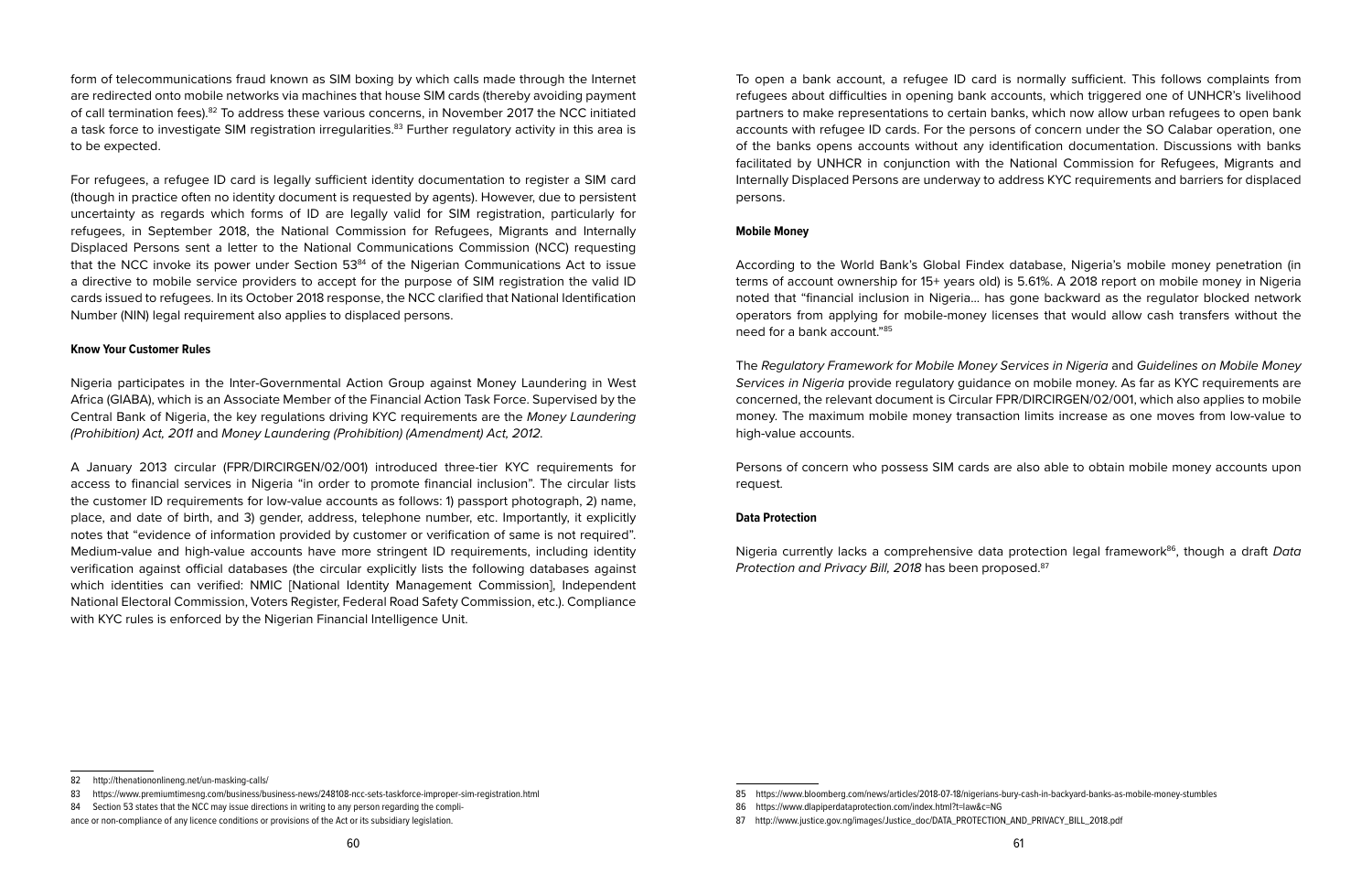As of 30 September 2018, Rwanda had a displaced population of 150,604, of which 145,311 were refugees and 5,293 were asylum seekers. The main countries of origin for displaced persons in Rwanda are Burundi (47.3%) and the Democratic Republic of Congo (52.3%), with 0.4% originating from elsewhere.

The extent to which refugees hold documents issued by their country of origin varies and depends on the refugee profile (originating from rural or urban areas) and the time of displacement (recent or protracted caseload). Refugees in Rwanda hold a proof of registration issued by UNHCR through the proGres database. Some refugees hold refugee ID cards issued by the Government of Rwanda (i.e. the National Identification Agency (NIDA)). At the moment, 40% of Congolese refugees and 1% of Burundian refugees hold a Rwandan Government-issued refugee ID card.

An ongoing verification exercise is being carried out jointly by UNHCR and the Government of Rwanda (including the following government bodies: Ministry of Disaster Management and Refugee Affairs, Directorate General of Immigration and Emigration, and NIDA), and is planned to be finalized during the first trimester of 2019. The exercise has been completed in Kigali, Huye and Gihembe, is ongoing in Nyabiheke, and is pending in Kigeme, Kiziba, Mahama, and Mugombwa. Once the refugee population is verified by UNHCR and the Government of Rwanda, new refugee ID cards will be issued by the Government of Rwanda (NIDA). Refugees who have obtained Rwandan national IDs during their displacement to Rwanda may also use the verification exercise to clarify their legal status.

Returnees receive their Rwandan national IDs issued by the Government of Rwanda (NIDA) upon arrival to Rwanda and following successful verification. This can take on average 3-5 months.

#### **SIM Registration**

SIM registration is required by law in Rwanda as specified in the *Regulations on SIM Card Registration* and is supervised by the Rwanda Utilities and Regulatory Authority (RURA). For Rwandan nationals, a valid national ID is required, listing the following details a) name, b) date of birth, c) sex, d) ID number, and e) place of issue. For foreigners, an "original travel document" is required according to the regulation. MTN, one of the main network operators, thus captures a subscriber's a) name, b) date of birth, c) nationality, d) travel document type, e) validity, and f) place of issue, along with a copy of the document.<sup>88</sup> Notably, the English version of the MTN SIM registration form for foreigners includes "Refugee (without ID card)" as a customer type, as well as an option for UNHCR identification document number (as a travel document). From January 31, 2019, RURA will not allow subscribers to register more than three SIM cards in their name.<sup>89</sup>

As regards refugee access to SIM cards, in practice the situation differs across urban and camp settings. In urban settings, refugees are able to buy a SIM card at the MTN centers using their

<span id="page-33-0"></span>

### **70.33 88.93**

**ITU Requlatory** Tracker Overall Score

GSMA Mobile Money Regulatory Index

**Yes**

Party to the 1951 Refugee **Convention** 

Data Protection and Privacy **Legislation** 

**Yes**

<sup>88</sup> http://www.mtn.co.rw/Content/Pages/191/index.php

<sup>89</sup> https://www.newtimes.co.rw/opinions/editorial-limiting-number-sim-cards-fine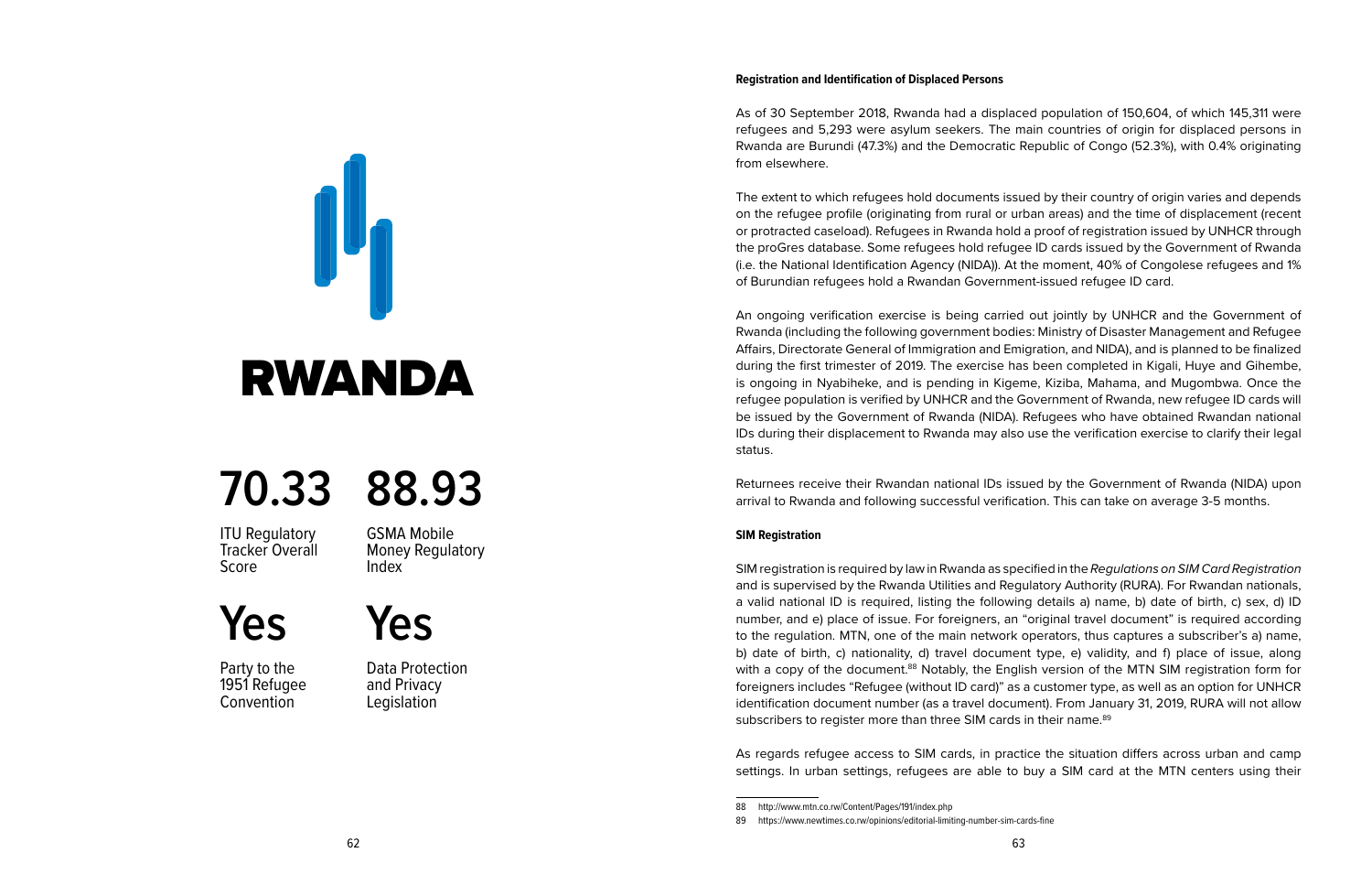UNHCR proof of registration. MTN centre staff in Kigali and Huye explained that it is not possible for refugees to buy SIM cards from the agents operating on the streets with their proof of registration or with any foreign document (including passports), because agents can only register documents issued by the Rwandan authorities, e.g. Rwandan IDs and refugee ID cards (issued by NIDA).

For this reason, some refugees are believed to resort to asking others to buy a SIM card under their name. No such challenges appear to be present in and around camps. For example, in Mahama, MTN agents inside and around the camps sell SIMs to refugees who only hold proof of registration. In the host community around Mahama camp, the MTN agents collect the photocopies of the proofs of registration of refugees who want to buy SIM cards and deliver them to the nearest MTN center, so that the SIM card can be activated.

For returnees who have yet to receive their national ID card, UNHCR conducts a bulk activation of Airtel SIM cards registered in the organization's name. Once the returnee obtains the ID card, they are informed that they need to go and present it at an Airtel location to update the registration data.

In light of growing SIM-related fraud, including SIM boxing<sup>90</sup>, identity fraud, and phishing, the Rwanda Utilities and Regulatory Authority has announced that it will introduce new SIM card registration regulations. The current regulation does not sufficiently restrict the maximum of SIMs a person can register in his/her name — a perceived loophole. Other concerns relate to lax registration practices by MNO agents.<sup>91</sup>

#### **Know Your Customer Rules**

Rwanda participates in the Eastern and Southern Africa Anti-Money Laundering Group (ESAAMLG), which is an Associate Member of the Financial Action Task Force. Supervised by the National Bank of Rwanda, the key regulations driving KYC requirements are the *Guidelines to Banks on Anti-Money Laundering and Combating Financing Terrorism* and *Directive 001/FIU/2015* of the Financial Investigation Unit. The Directive list the identification requirements for opening a bank account, including a national ID card, passport or driving license for residents. Non-residents must provide a passport, laissez-passer or ID "where applicable" (see Appendix 2).

In this context, refugees face difficulties in opening bank accounts with their proof of registration. Only Equity Bank accepts the proof of registration for opening a bank account, and in any case only upon confirmation by UNHCR, which verifies that the profiles exist and are active.

While refugee ID cards are normally accepted by banks, there are reported cases in which refugees met barriers when attempting to use these forms of ID to open accounts. Moreover, since very few refugees have such documents, barriers remain, though it is hoped that the ongoing verification exercise will result in refugee ID cards being distributed to all verified refugees, thereby improving access to banking services.

UNHCR has been partnering with Financial Sector Deepening Africa, which recently released the report "Refugees and their Money".<sup>92</sup> The study demonstrates the business case for financial service providers to profitably serve refugees in the country and encouraged a number of providers to pilot financial products and services for refugees in camps. The Government of Rwanda has been supporting the process by informing stakeholders of the validity of refugees' proof of registration as a valid document to satisfy KYC requirements and open bank accounts.<sup>93</sup>

#### **Mobile Money**

According to the World Bank's Global Findex database, Rwanda's mobile money penetration (in terms of account ownership for 15+ years old) is 31.11%. The National Bank of Rwanda has enacted *Regulation No. 08/2016 Governing the Electronic Money Issuers<sup>94</sup>, which reiterates the core ID* requirements for opening a bank account above. "MNOs are required to respect KYC rules prior to opening accounts — in practice a national ID card is required to register for mobile money."95

As such, refugees continue to face barriers to accessing mobile money. Mobile money agents from different operators are present in all the camps. However, while cash assistance to returnees is still based on mobile money transfers, UNHCR and WFP no longer use mobile money, but rather smart cards, for cash assistance in refugee settings.

#### **Data Protection**

Rwanda currently lacks a comprehensive data protection legal framework<sup>96</sup>, though the country's ICT law does include some privacy protections.<sup>97</sup>

<sup>90 &#</sup>x27;SIM boxing' is a form of telecommunications fraud by which calls made via the Internet are redirected onto mo-

bile networks via machines that house SIM cards (thereby avoiding payment of call termination fees)

<sup>91</sup> https://www.newtimes.co.rw/section/read/228159

<sup>92</sup> https://www.fsdafrica.org/knowledge-hub/documents/refugees-and-their-money-assessing-the-business-case-for-providing-financial-services-to-refugees/

<sup>93</sup> https://www.afi-global.org/blog/2018/06/advancing-financial-inclusion-refugees-through-inclusive-market-system-approach

<sup>94</sup> https://juriafrique.com/eng/2017/01/27/rwanda-national-bank-the-governor-enacts-new-standards-for-issuers-of-electronic-money/

<sup>95</sup> https://www.theigc.org/wp-content/uploads/2013/08/Argent-Et-Al-2013-Working-Paper.pdf

<sup>96</sup> https://privacyinternational.org/sites/default/files/2017-12/PI%20Rwanda%20submission.pdf

<sup>97</sup> https://www.newtimes.co.rw/section/read/207958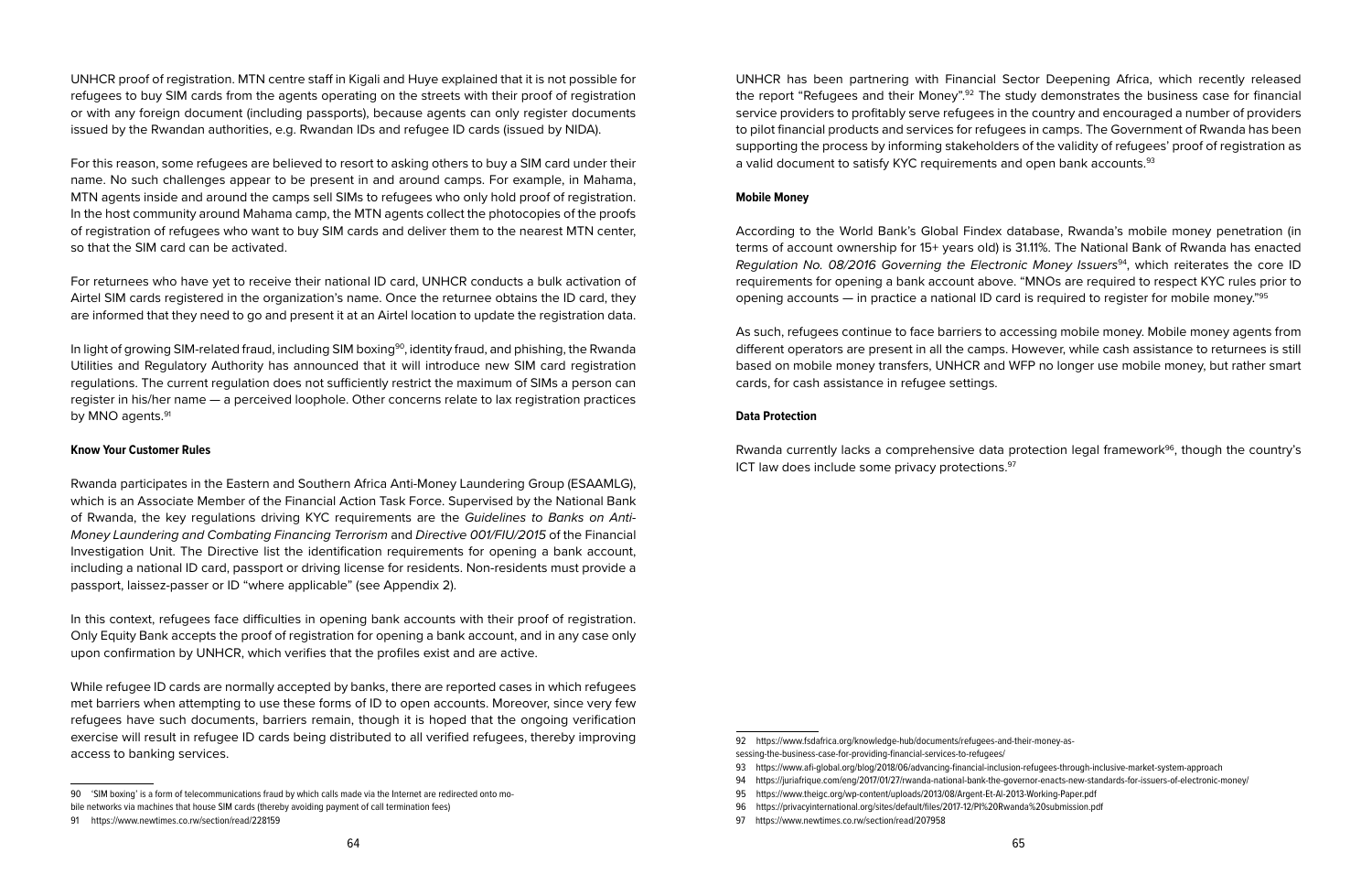As of 30 November 2018, Tanzania had 327,723 persons of concern registered by UNHCR (amounting to 100,980 households), mainly from Burundi (74.1%) and the Democratic Republic of Congo (25.7%). 285,078 of these were based in three camps across northwest Tanzania (Nyarugusu, Nduta, and Mtendeli). Asylum seekers and refugees will have been issued a proof of registration jointly by UNHCR and the Tanzanian Ministry of Home Affairs, which governs the refugee camps.

The Tanzanian National Identification Authority (NIDA) is currently rolling out a national identity scheme intended to become Tanzania's foundational ID system. NIDA has piloted registration of 8,000 Congolese refugees in Nyarugusu Camp in preparation for the issuance of ID cards. However, the roll out of ID cards has been suspended reportedly due to the lack of funding. In the interim, advocacy is ongoing to encourage the Tanzanian Government to recognize proof of registration as a legally valid document for accessing mobile connectivity and certain forms of financial services.

#### **SIM Registration**

SIM registration is required by law in Tanzania as laid out in *The Electronic and Postal Communications*  Act, 2010. Section 93 specifies the registration requirements for SIM cards as follows: (a) the full name of the potential subscriber, (b) ID card number *or any other document which proves identity of the potential subscriber*, and (c) address. In practice, potential subscribers are expected to provide one of the following forms of ID to register a SIM: Tanzania national ID, Tanzania voter ID, Tanzania driver's license, passport, or a Zanzibar residential ID.

In July 2017, the Tanzania Communications Regulatory Authority fined six network operators for violating subscriber registration rules.98 The Authority is considering implementing biometrics within the SIM registration program to combat fraud and crime<sup>99</sup>, with a pilot ongoing.<sup>100</sup>

While the proof of registration has been used to register SIMs inside camps, these lines are regularly deactivated following a grace period of 30 days presumably due to documentation issues. Agents are reportedly informing refugees that they can no longer accept proof of registration to satisfy ID requirements for SIM registration and have advised refugees to ask Tanzanian nationals to register phone lines on their behalf, a practice that could expose persons of concern to harm.

#### **Know Your Customer Rules**

Tanzania participates in the Eastern and Southern Africa Anti-Money Laundering Group (ESAAMLG), which is an Associate Member of the Financial Action Task Force. The key regulation driving KYC requirements is the *Anti-Money Laundering Act, 2006*. The country's Financial Intelligence Unit has issued *Guidelines for the Verification of Customers' Identities*, which specify in considerable detail the ID requirements for opening bank accounts (Chapter 2).

<span id="page-35-0"></span>

### TANZANIA

### **80.00 78.17**

**ITU Requlatory** Tracker Overall Score

GSMA Mobile Money Regulatory Index

### **No Draft**

Party to the 1951 Refugee **Convention** 

Data Protection and Privacy **Legislation** 

<sup>98</sup> https://www.itnewsafrica.com/2017/07/six-tanzanian-operators-fined-for-flouting-sim-registration-rules/

<sup>99</sup> https://allafrica.com/stories/201803020351.html

<sup>100</sup> http://www.planetbiometrics.com/article-details/i/6905/desc/tanzania-launches-biometric-sim-registration/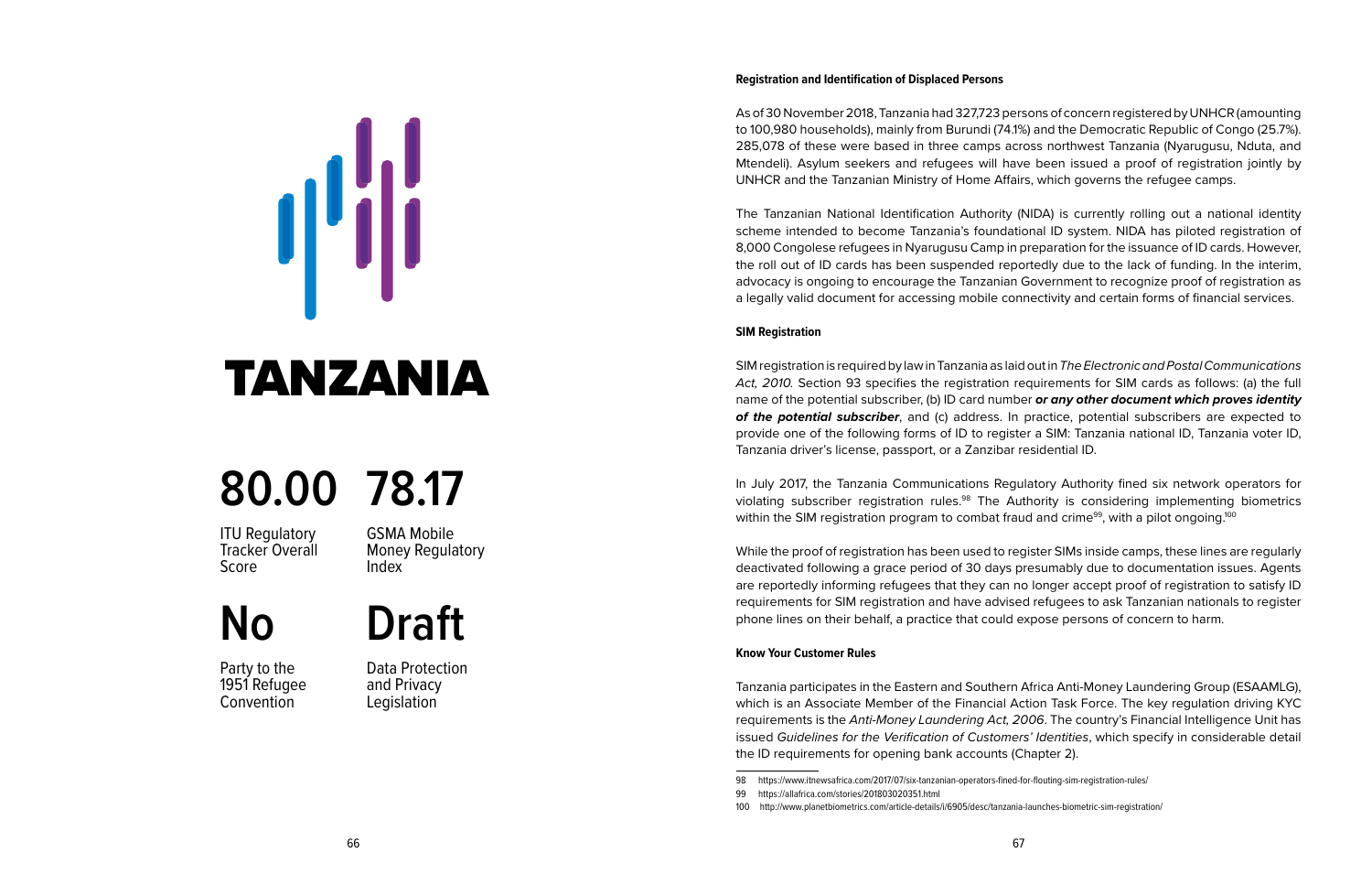Among these requirements are "official documents such as passport, birth certificate, identity card, voter registration card, driving license, business license, affidavit/assurance from government official, attorney, magistrate, *or any other document with such information obtained from any other credible independent source*". The *Guidelines* also state that in case a person is unable to produce an official identity document, "reporting persons must be satisfied that the customer has an acceptable reason for being unable to produce an official identity document" and "may accept any other alternative valid and unexpired documents of an equivalent nature which may be produced as satisfactory evidence of customers' identity bearing a) a recent photograph of that person and b) official letter or document issued by a government official or advocate adequately identifying that person". Proof of permanent address is also confirmed in a similar fashion ("utility bills, bank statement, a letter from a public authority or embassy or consular office, recent lease or rental agreement *or any other document which bear* [sic] *such information and which is obtained from any credible independent source"*).The applicant's Tax Identification Number must also be authenticated by comparing the number with a document issued by the Tanzania Revenue Authority.

As with connectivity, refugees in Tanzania are unable to open a bank account in their own name due to their lack of recognized identification documentation. Nonetheless, two commercial banks present in Kasulu, CRDB and NMB, have expressed interest in extending services to refugees. CRDB has presented a new service called M-Wallet to UNHCR, WFP, and NGO partners, while NMB's Kasulu branch has visited the Nyarugusu Common Market and confirmed ample business opportunity to provide banking services if the regulatory framework were to allow refugees to open a bank account.

Along this line, in March 2018 UNHCR Tanzania was approached by CRDB, which proposed to introduce a payment system for refugee incentive workers and beneficiaries of cash-based interventions (CBI) to receive payment through a CRDB bank account. CRDB had negotiated with the Ministry of Home Affairs, which was in favor of CRDB's move towards electronic transfer of payment. Discussions between UNHCR and CRDB have focused on such details as transaction fees for refugees at cash-out, data protection, as well as the list of refugees to be given a bank account. CRDB is now authorized to provide bank accounts and to undertake payments for these refugees. Funds received from UNHCR and its partners will be credited to refugees' bank account and the recipients will be able to cash out via CRDB agents or cash machines. The aim is for CRDB to further provide a prepaid card to refugees, with which the card holders will be able to shop at pre-identified retail shops in and around the camps, which will be given a card reader. In order to satisfy KYC requirements, WFP's ration card is being proposed along with a fingerprint, as per negotiations between CRDB and the Government of Tanzania. It is important to note that this appears to be an ad-hoc measure as opposed to a general policy change that would apply to other banks or all refugees in Tanzania.

#### **Mobile Money**

According to the World Bank's Global Findex database, Tanzania's mobile money penetration (in terms of account ownership for 15+ years old) is 38.54%. The Bank of Tanzania has issued *Electronic Money Regulations, 2015*, which enumerate KYC/CDD requirements. Similar to access barriers to SIMs, access to mobile money is severely limited for refugees due to their lack of officially recognized identity documentation. For example, cash-out transactions require one of the following forms of "acceptable photo ID": national ID, voter's registration card, employment ID, social security ID, or a letter from a ward/village executive. Nevertheless, mobile money has been used in the camps due to the presence of refugee mobile money agents who have managed to open shops through facilitation of a Tanzanian national.

#### **Data Protection**

Tanzania currently lacks a comprehensive data protection law, though in December 2017 it was reported that the government is in the process of drafting legislation.101

<sup>101</sup> https://allafrica.com/stories/201712210571.html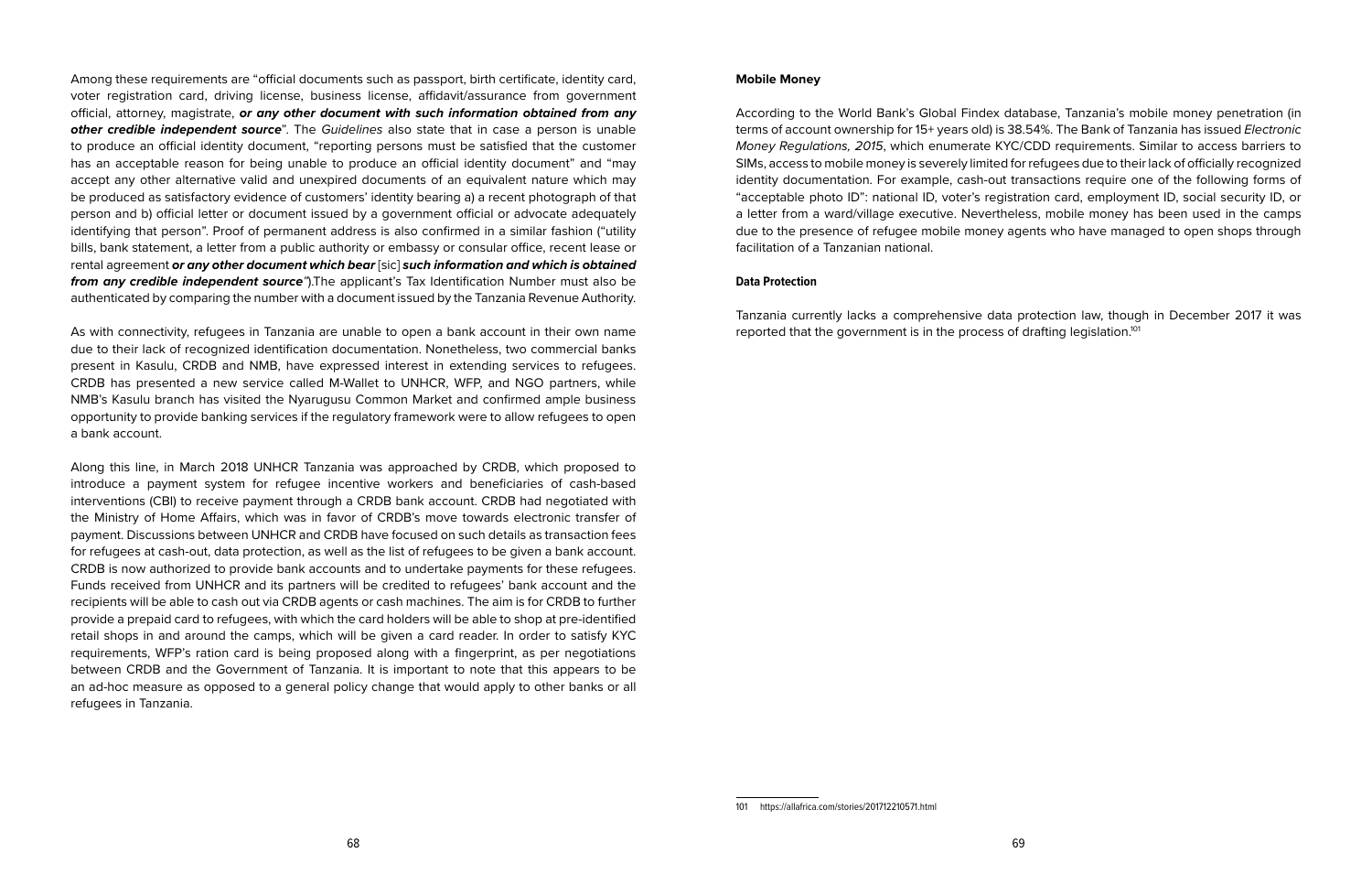As of September 2018, there were 3,559,262 Syrians granted temporary protection in Turkey, the majority of which (95%) live in urban locations. The remainder are based in 13 temporary accommodation centers (camps) located in the southeastern part of the country. Syrians under temporary protection can reside in 81 provinces across Turkey pursuant to legislation. According to Directorate General of Migration Management (DGMM) statistics, the majority of Syrians reside in Istanbul, followed by Sanliurfa, Hatay Gaziantep, Adana, and Mersin.

As for asylum seekers and refugees from other countries, according to UNHCR statistics as of September 2018, there were more than 360,000 individuals registered with UNHCR predominantly from Afghanistan, Iraq, Iran, and Somalia. Per the relevant provisions of the *Law on Foreigners and International Protection*, they are required to reside in 62 designated provinces across the country.

Pursuant to the law, DGMM and Provincial Directorates of Migration Management (PDMMs) are responsible for registration and documentation of refugees and asylum seekers in Turkey. Thereby, once individuals apply for international protection, i.e., international protection applicants and status holders (refugees, conditional refugees, and beneficiaries of subsidiary protection) or temporary protection, they are registered and issued with the following documents (free of charge) by the PDMMs:

- International Protection Applicant Document
- International Protection Status Holder Document
- Temporary Protection Registration Document
- Temporary Protection Identity Document

Each of these contains the identity information of the individual concerned, including a photograph and a foreigner identification number (similar to the identity numbers appointed to Turkish citizens) appointed through the Turkish civil registry system. The foreigner identification number is a unique identifier that provides access to rights and services in the country, including to asylum seekers and refugees. Following registration with the PDMMs, asylum seekers and refugees are required to register with the central address registry system in Turkey through the Civil Registry Offices.

#### **SIM Registration**

SIM registration is required by law in Turkey and is regulated by the *Electronic Communications Law No. 5809.* The lead regulator for SIM registration is the Information and Communication Technologies Authority (BTK in Turkish). Mobile subscribers are required to physically visit a designated point of sale and provide proof of identification.<sup>102</sup> The regulator has also implemented an IMEI registration requirement.103

GSMA has reported that the identity authentication process for SIM registration remains open to

<span id="page-37-0"></span>

# TURKEY

### **94.50 No data**

ITU Regulatory Tracker Overall Score

GSMA Mobile Money Regulatory Index

**Yes**

Party to the 1951 Refugee **Convention** 

Data Protection and Privacy **Legislation** 

**Yes**

<sup>102</sup> https://www.gsma.com/publicpolicy/wp-content/uploads/2013/11/GSMA\_White-Pa-

per\_Mandatory-Registration-of-Prepaid-SIM-Users\_32pgWEBv3.pdf

<sup>103</sup> https://turkeytravelplanner.com/details/Communications/registering\_mobile\_phones\_in\_turkey.html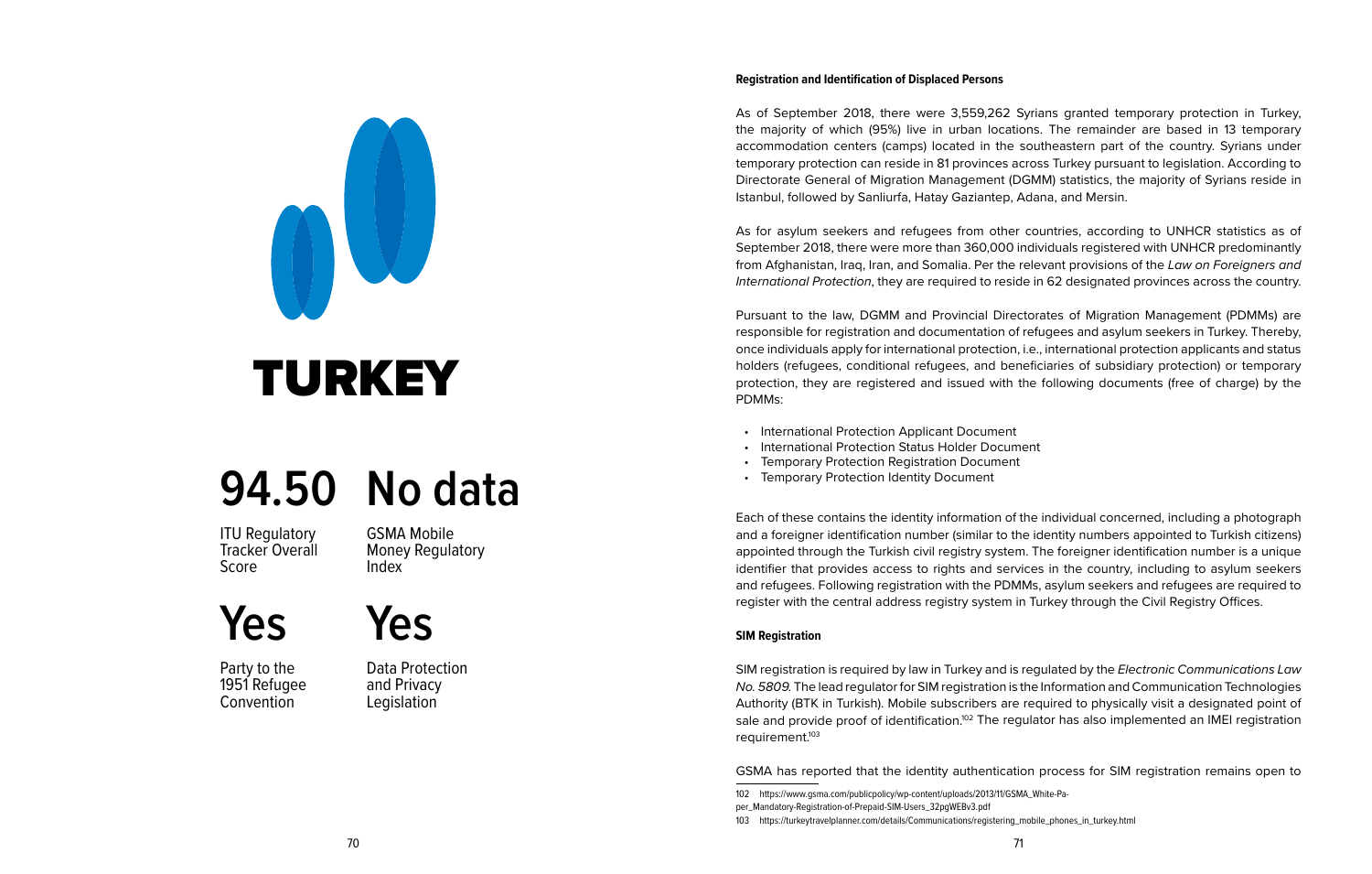exploitation by people presenting fake or stolen identity documents. As a result, BTK has imposed monetary penalties on all three network operators claiming they had failed to keep proper records of their customers' identities.104

According to Article 26 of Temporary Protection Regulation, individuals under temporary protection can access communication services, including mobile subscriptions. In principle, the official ID credentials issued by DGMM should be recognized by operators. However, in practice, asylum seekers and refugees with valid DGMM-issued identity documents regularly face challenges in obtaining SIM cards. Mobile operators may seek valid passports as well as proof of address (e.g. landline phone bill, certificate of residence, etc.). Therefore, barriers persist for asylum seekers and refugees who do not possess valid passports.

In this context, asylum seekers and refugees often ask others (who possess valid documents, or are Turkish citizens) to register a SIM card on their behalf. It is also common for those leaving Turkey to resettle elsewhere to pass their SIM cards to newcomers to Turkey. Moreover, refugees holding passports often register multiple SIMs in their name and share excess cards with others. However, depending on the mobile network operator, the maximum number of SIM cards a foreigner can obtain is limited (4-5).

#### **Know Your Customer Rules**

Turkey has been a Full Member of the FATF since 1991.<sup>105</sup> The primary legislation driving KYC/CDD requirements in the country is *Law No. 4208 on Prevention of Money Laundering (which was last amended in 2014),* as well as the *Regulation on Measures Regarding Prevention of Laundering Proceeds of Crime and Financing of Terrorism*.

For foreign nationals, a passport, residence permit or other ID card recognized by the Ministry of Finance is required to open a bank account, along with validation of address.

Similar to the case of SIM registration, refugees and asylum seekers should be able by law to open bank accounts in Turkey with the official identity documents issued by DGMM. However, in practice, banks have implemented various additional documentary requirements. In general, banks in Turkey require foreigners, including asylum seekers and refugees, to hold a valid passport in order to open a bank account. In some cases, banks seek a Turkish guarantor to open a bank account. Due to these persistent challenges, DGMM has taken the initiative to facilitate access to bank accounts for asylum seekers and refugees. Asylum seekers and refugees can now open accounts at Ziraat Bank (a state bank) with their DGMM-issued identity documents.

#### **Mobile Money**

According to the World Bank's Global Findex database, Turkey's mobile money penetration (in terms of account ownership for 15+ years old) is 16.41%. Due to the aforementioned practical barriers to accessing mobile connectivity and bank accounts, asylum seekers and refugees are unable to access mobile money in Turkey.

#### **Data Protection**

Turkey has adopted the Law on the Protection of Personal Data (No. 6698) in 2016 and ratified Convention 108 of the Council of Europe and passed into law a legal framework for the protection of personal data.106

<sup>104</sup> https://www.gsma.com/publicpolicy/wp-content/uploads/2013/11/GSMA\_White-Pa-

per\_Mandatory-Registration-of-Prepaid-SIM-Users\_32pgWEBv3.pdf

<sup>105</sup> http://www.fatf-gafi.org/countries/#Turkey

<sup>106</sup> https://iapp.org/news/a/gdpr-matchup-turkeys-data-protection-law/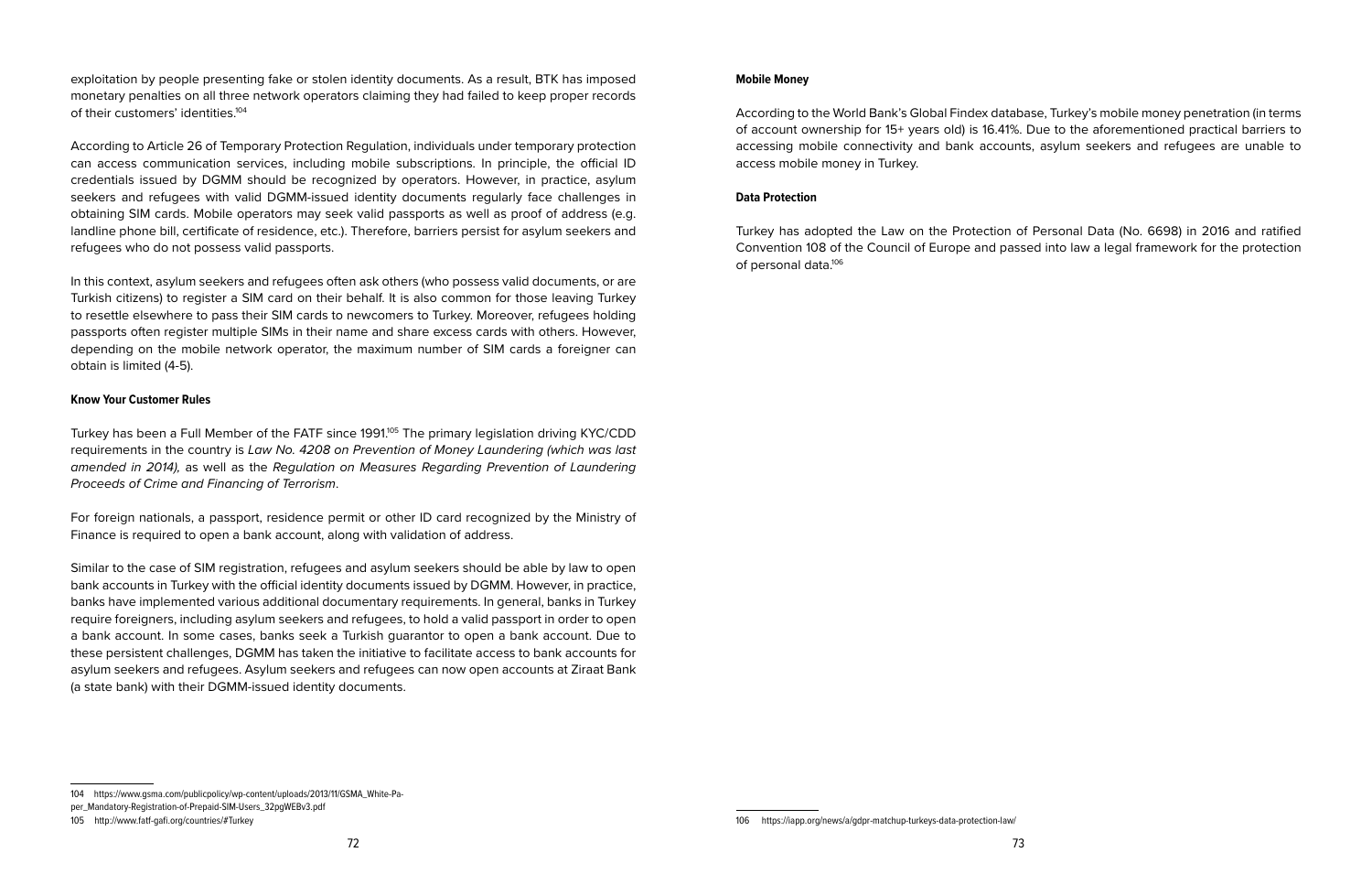As of 31 January 2019, there were 1,205,913 asylum seekers and refugees in Uganda.<sup>107</sup>

Documentation issued by the Office of the Prime Minister – Department of Refugees (OPM-DOR) includes asylum seeker certificates and refugee attestation letters – issued for *prima facie* refugees or after individual refugee status determination. OPM-DOR also issues refugees a refugee ID card — a form of national ID — but there is currently a significant backlog and many refugees have not yet received their cards. During the verification exercise, UNHCR also issues a proof of verification document, but it is not meant to be used as an identity document.

Refugees may have a variety of documents from their country of origin, including national ID cards and birth certificates. However, it is common for refugees to have lost these documents and registration is most frequently based on a nationality screening and assessment of family linkages through interviews.

#### **SIM Registration**

SIM registration is required by law in Uganda as specified in *The Regulation of Interception of Communications Act, 2010*. The policy is overseen by the Uganda Communications Commission (UCC). Subscribers are required to present an original national ID (for Ugandans), a valid passport (for foreigners) or a refugee ID (for refugees).

The UCC is increasingly active in its enforcement of SIM registration rules. In early 2018, it warned operators of penalties or licence withdrawal for not disconnecting unregistered SIMs.<sup>108</sup> In March 2018, the regulator imposed a temporary ban on the sale of SIMs due to concerns about lax registration practices.<sup>109</sup> Operators are now required to verify the authenticity of the national ID card presented at the point-of-sale using an electronic biometric card reader, matching the applicant's live biometrics against those on the national ID card, and verifying in real time the customer's information against the National Identification and Registration Authority (NIRA) database via an Application Programming Interface.<sup>110</sup> For foreigners visiting Uganda, SIM cards can only be issued upon presentation of a valid passport and visa. The operator must deactivate the SIM cards upon the expiry of the customer's visa or work permit.

As noted above, refugee ID cards are acceptable for SIM registration, however the majority of displaced persons in Uganda since 2016 have still not been issued these identification documents. Coping mechanisms and workarounds are common: Refugees sometimes request individuals who hold a recognized ID document to register a SIM card on their behalf.

<span id="page-39-0"></span>

### UGANDA

### **86.00 72.5**

**ITU Requlatory** Tracker Overall Score

GSMA Mobile Money Regulatory Index

**Draft**

**Yes**

Party to the 1951 Refugee **Convention** 

Data Protection and Privacy **Legislation** 

<sup>107</sup> https://im.unhcr.org/uga/

<sup>108</sup> https://www.telecompaper.com/news/ugandan-govt-warns-operators-of-penalties-or-licence-withdrawal-for-unregistered-sims--1234262

<sup>109</sup> http://www.itwebafrica.com/security/813-uganda/244198-ugandas-comms-regulator-lifts-sim-card-ban

<sup>110</sup> http://www.itwebafrica.com/security/813-uganda/244198-ugandas-comms-regulator-lifts-sim-card-ban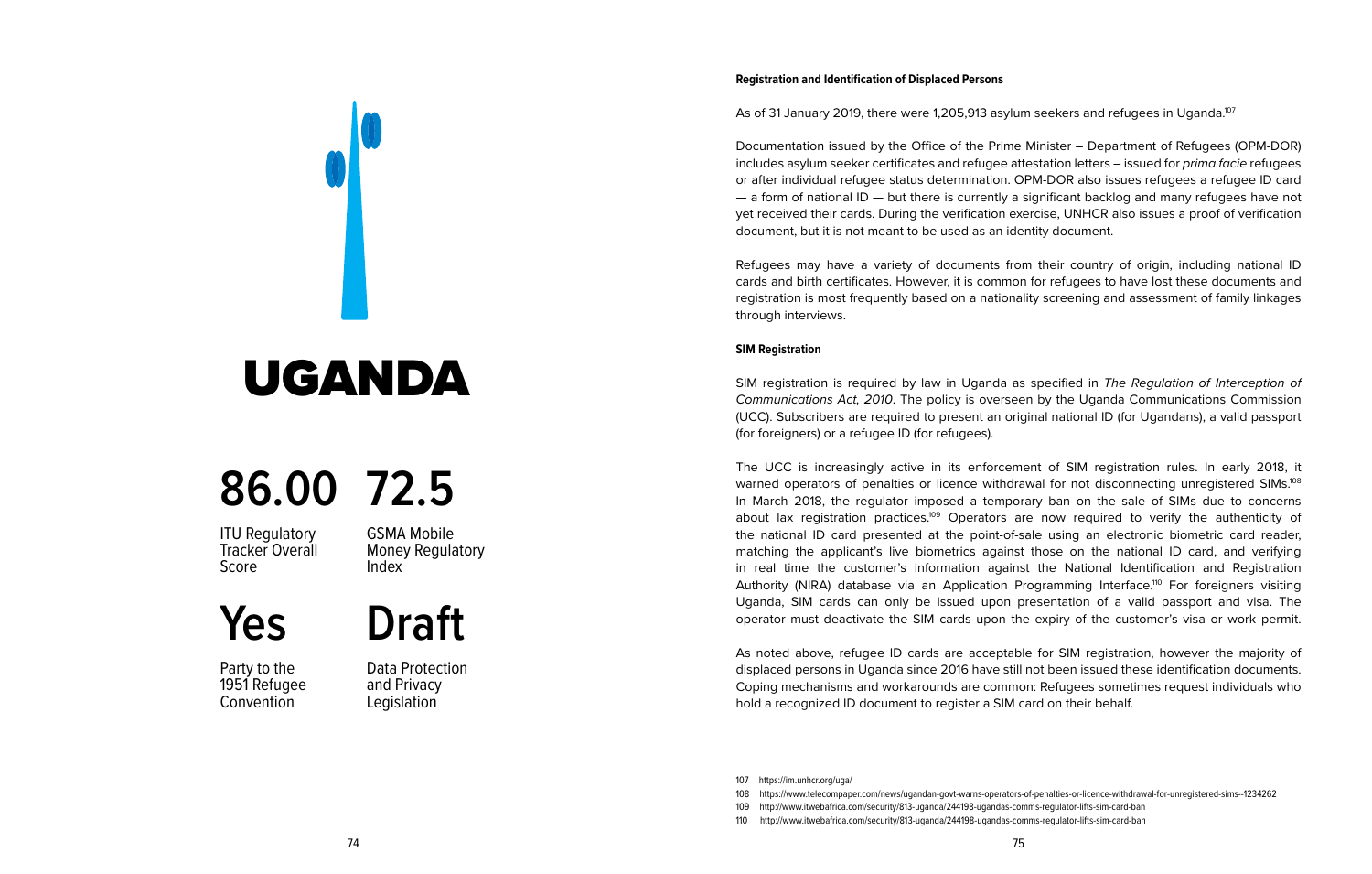#### **Know Your Customer Rules**

Uganda participates in the Eastern and Southern Africa Anti-Money Laundering Group (ESAAMLG), which is an Associate Member of the Financial Action Task Force. Supervised by the Bank of Uganda, a number of Ugandan laws and regulations address KYC requirements for opening and using bank accounts<sup>111</sup>, including the *Financial Institutions Act, 2004, Financial Institutions (Anti-Money Laundering) Regulations, 2010, Anti-Money Laundering Act, 2013, Anti-Money Laundering Regulations, 2015, Registration of Persons Act, 2015,* and *Anti-Money Laundering (Amendment) Act, 2017*. Among other requirements included in the *Anti-Money Laundering Regulations, 2015,* individuals must now produce a Uganda national ID card, alien/refugee ID card or passport to open a bank account. Banks are expected to apply a risk-based approach to customer due diligence, including verification of identity and immigration status.

In the absence of a refugee ID card, an attestation letter and reference letter from OPM is sometimes accepted to open a bank account. Depending on the bank, refugees may be required to provide additional documentation such as a letter from the local council or camp commandant. A June 2018 joint UNHCR-UNCDF report notes that "some FDPs [Forcibly Displaced Persons] receive remittances through friends and family who have the required documentation."112

The report goes on to note that: "Even after refugees have been issued an ID, many respondents report that financial service providers ask for supporting documents. This is partly because providers are unable to query the UNHCR Refugee Information Management System (RIMS) to verify IDs. Instead, they must verify identification manually by requesting additional documentation or by contacting the Office of the Prime Minister (the government entity responsible for refugee registration) directly. Even with these manual processes, providers cannot verify the photo of the refugee, leaving the verification process incomplete. Providers are especially vigilant about verifying the identification of displaced persons because AML/CFT regulations sanction South Sudan and Democratic Republic of Congo, the two countries from where most of the refugees in Uganda originate. In these cases, financial institutions are responsible for ensuring that the relevant funds are not financing conflict or involved in money laundering activities. Even when the identification is available and authenticated, or additional identification has been provided, some refugees report that remittances are denied because their names are either misspelled or inverted by the sender. This is common when translating names from French or when there is confusion about first/last name conventions."113

#### **Mobile Money**

According to the World Bank's Global Findex database, Uganda's mobile money penetration (in terms of account ownership for 15+ years old) is 50.58%. The Bank of Uganda has issued guidance for mobile money: *Mobile Money Guidelines, 2013*. According to the *Guidelines,* a mobile money account can be opened with a variety of identity documents, including a Uganda national ID card, passport, driving permit, voter card or local administration letter. Following the passage of *Registration of Persons Act, 2015* and the issuance of several directives in 2017 by the UCC, however, a Uganda national ID number, Uganda national ID card, alien/refugee card or valid passport is required both to register a SIM and open a mobile money account.114

In 2017, the U.S Department of State concluded in its country report on terrorism that "while Uganda's Anti-Money Laundering (Amendment) Act requires financial institutions to conduct comprehensive customer due diligence, it does not put the same requirements on mobile money transfers. Banking institutions do not monitor mobile money payments and transfers in Uganda; mobile money transactions are instead under the purview of the individual telecommunications company that facilitates the specific transaction."115

#### **Data Protection**

Uganda currently lacks a comprehensive data protection regulation, though a draft *Data Protection and Privacy Bill* was put forward in late 2014<sup>16</sup>, which was presented to the Information Communication Technology (ICT) Parliamentary Committee in March 2018.117

<sup>111</sup> http://www.uncdf.org/article/2593/study-know-your-customer-requirements-dfs-uganda

<sup>112</sup> Executive Summary: Uganda country assessment on affordable and accessible remittances for forcibly displaced persons and host communities https://uncdf-cdn.azureedge.net/media-manager/88675?sv=2016-05-31&sr=b&sig=wm9IHf28t4bIpiAQsl8PqVWb%2BRMA8JLEGU%2FasC4kKtE%3D&se=2018-11-02T18%3A00%3A49Z&sp=r 113 https://uncdf-cdn.azureedge.net/media-manager/88675?sv=2016-05-31&sr=b&sig=wm9IHf28t4bIpi-AQsl8PqVWb%2BRMA8JLEGU%2FasC4kKtE%3D&se=2018-11-02T18%3A00%3A49Z&sp=r

<sup>114</sup> http://www.uncdf.org/article/2593/study-know-your-customer-requirements-dfs-uganda

<sup>115</sup> https://www.state.gov/j/ct/rls/crt/2017/282841.htm

<sup>116</sup> https://privacyinternational.org/state-privacy/1013/state-privacy-uganda#dataprotection

<sup>117</sup> https://www.techjaja.com/ministry-ict-presents-data-protection-privacy-bill-ict-parliamentary-committee/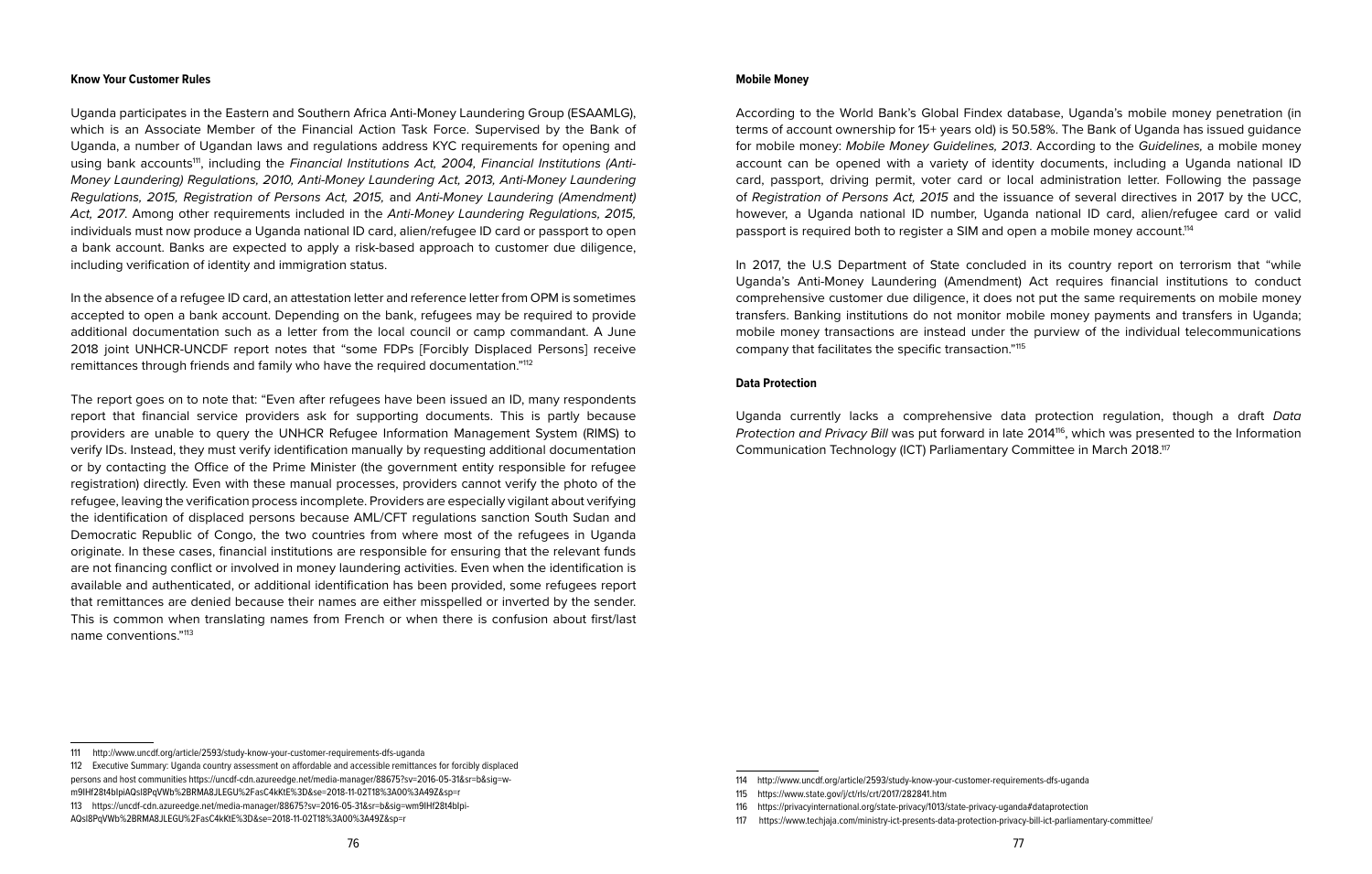<span id="page-41-0"></span>

### ZAMBIA

### **77.67 84.69**

**ITU Requlatory** Tracker Overall Score

GSMA Mobile Money Regulatory Index

**Yes**

Party to the 1951 Refugee **Convention** 

Data Protection and Privacy **Legislation** 

**Yes**

#### **Registration and Identification of Displaced Persons**

As of November 2018, Zambia hosted 47,692 refugees from Burundi (4,260), the Democratic Republic of Congo (39,622), Rwanda (752), Somalia (2,803), and other countries (255). There were also 4,393 asylum seekers from Burundi (1236), the Democratic Republic of Congo (2686), Rwanda (65), Somalia (337), and other countries (69). In addition, there are 17,851 former Angolan refugees and 4,972 former Rwandan refugees in Zambia.

The Government of Zambia issues refugees a proof of registration and/or a refugee certificate. A small percentage of refugees have been issued refugee ID cards (8%) and/or alien cards (2%). The refugee certificate in particular contains the block number allocated to the refugee household (i.e. proof of address).

#### **SIM Registration**

SIM registration is mandated by law in Zambia as specified in the *Statutory Instrument No. 65 of 2011, The Information and Communication Technologies (Registration of Electronic Communication Apparatus) Regulations, 2011*. The process is overseen by the Zambia Information and Communications Technology Authority (ZICTA).

ZICTA offers a helpful Frequently Asked Questions resource for its SIM registration program,118 which specifies the required documentation to register a SIM card. It notes that for Zambian nationals, one of the following in its original form is required: a) National Registration Card, b) valid passport, c) valid driver's license, or d) a voter ID. According to the FAQ, foreigners must provide a valid passport or valid work permit "in original form". Subscribers are advised to register with the service provider at the point of sale or within 24 hours (otherwise the SIM will be deactivated).

In late 2016, MTN Zambia switched off 750,000 unregistered SIMs<sup>119</sup> following a period of confusion regarding its registration process and concerns about the quality of its registration data.<sup>120</sup>

ZICTA has provided special permission for the use proofs of registration, refugee certificates and refugee ID cards as valid proof of identity for SIM registration.

#### **Know Your Customer Rules**

Zambia participates in the Eastern and Southern Africa Anti-Money Laundering Group (ESAAMLG), which is an Associate Member of the Financial Action Task Force. Supervised by the Bank of Zambia, a number of regulations drive KYC requirements in the country: *Prohibition & Prevention of Money Laundering Act, 2001*, *Bank of Zambia Anti-Money Laundering Directives, 2004*; *Prohibition & Prevention of Money Laundering (Amendment) Act # 44, 2010*, *Financial Intelligence Centre Act, 2010*, and the *Bank of Zambia Anti-Money Laundering and Combating the Financing of Terrorism* 

<sup>118</sup> https://www.zicta.zm/Views/Articles/Sim%20Registration%20(FAQ)%20.htm

<sup>119</sup> https://www.telecompaper.com/news/mtn-zambia-switches-off-750000-unregistered-subscribers--1152342

<sup>120</sup> http://www.itwebafrica.com/ict-and-governance/271-zambia/236405-mtn-zambia-in-trouble-over-sim-registration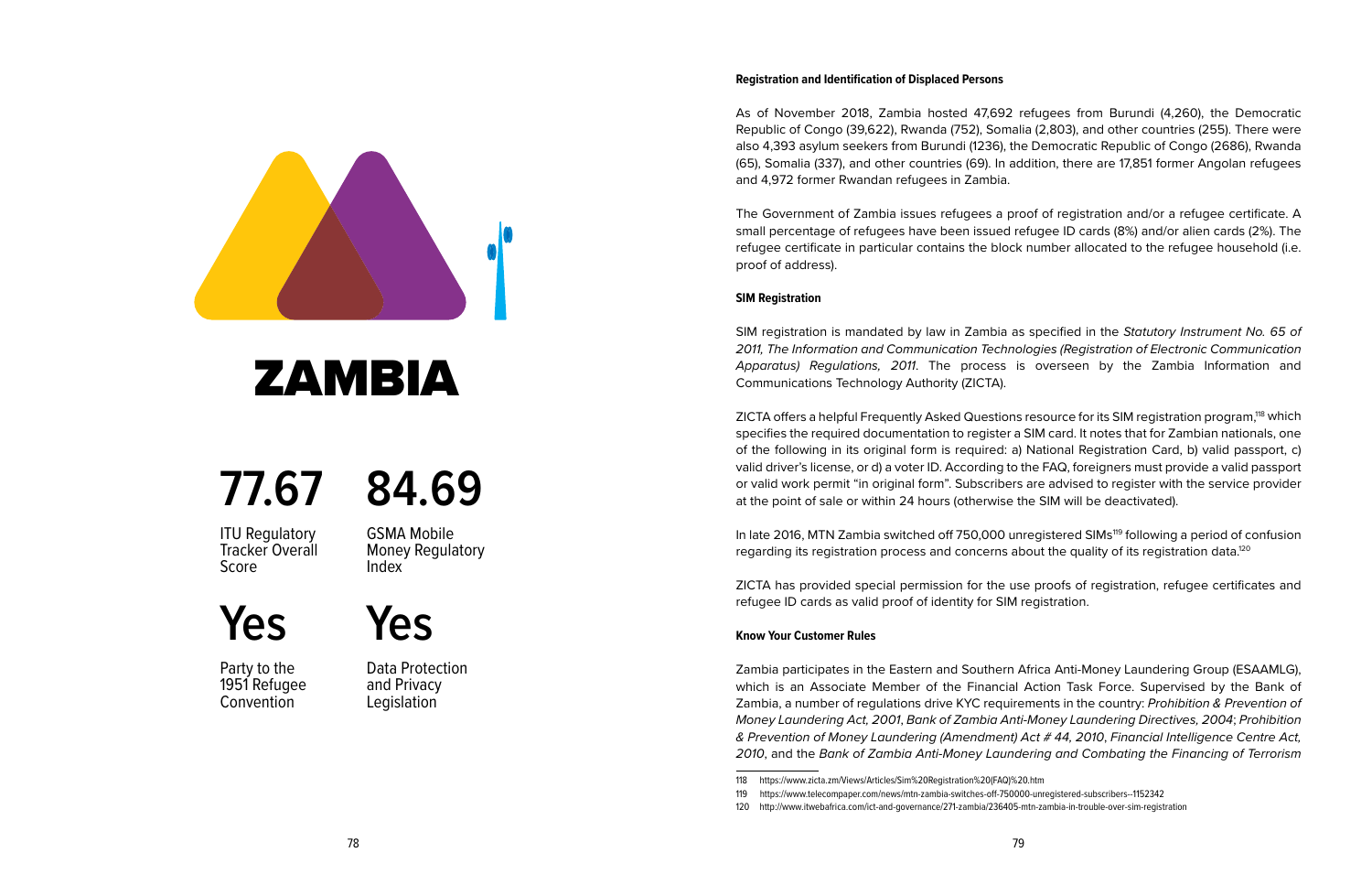*or Proliferation Directives, 2017.* Zambia's Financial Intelligence Centre enforces compliance with KYC requirements.

As a 2015 U.S. Department of State report notes, "*The Prevention and Prohibition of Money Laundering Act* only indirectly requires identification of customers, as part of its requirement to document transactions. The Bank of Zambia's *Anti-Money Laundering Directives of 2004* provide a direct customer identification obligation, which is applied flexibly to avoid financial exclusion in rural areas. Zambian banks have voluntarily adopted KYC rules."121

In practice, Zambian nationals are expected to present a national registration card or a valid passport or driving licence to open a bank account. For foreign nationals, a national registration card or valid passport (with, where applicable, a duly issued visa, work permit and/or residence permit) is required.122 In both cases, proof of address must also be provided.

For refugees who may possess them, alien cards are accepted as valid proof of identity for opening a bank account. However, because proof of address is required, bank accounts are largely inaccessible to a majority of refugees in Zambia.

#### **Mobile Money**

According to the World Bank's Global Findex database, Zambia's mobile money penetration (in terms of account ownership for 15+ years old) is 27.84%. Zambia's key regulation for mobile money is the *National Payment Systems Directives on Electronic Money Issuance, 2015*, which state as regards KYC requirements that "the e-money institution shall comply with Know Your Customer (KYC) requirements issued by the Bank [of Zambia]" (see Part VI, Section 27(1).

Special approval has been received from the Bank of Zambia and ZICTA to use the proof of registration, refugee certificate and refugee ID card as valid ID for digital wallet registration (as well as SIM registration, as noted).

#### **Data Protection**

As of June 2018, the Zambian government has approved, in principle, the introduction of the *Data Protection (Repeal) Bill, 2018*, in the next sitting of Parliament. The Bill aims to repeal and replace the *Electronic Communications and Transactions (ECT) Act, No. 21 of 2009.123*

For refugees who may possess them, alien cards are accepted as valid proof of identity for opening a bank account. However, because proof of address is required, bank accounts are largely inaccessible to a majority of refugees in Zambia.

<sup>121</sup> https://www.state.gov/j/inl/rls/nrcrpt/2015/supplemental/239341.htm

<sup>122</sup> https://www.pwc.com/gx/en/financial-services/publications/assets/pwc-anti-money-laundering-2016.pdf

<sup>123</sup> http://www.daily-mail.co.zm/data-protection-bill-ready-for-enactment/